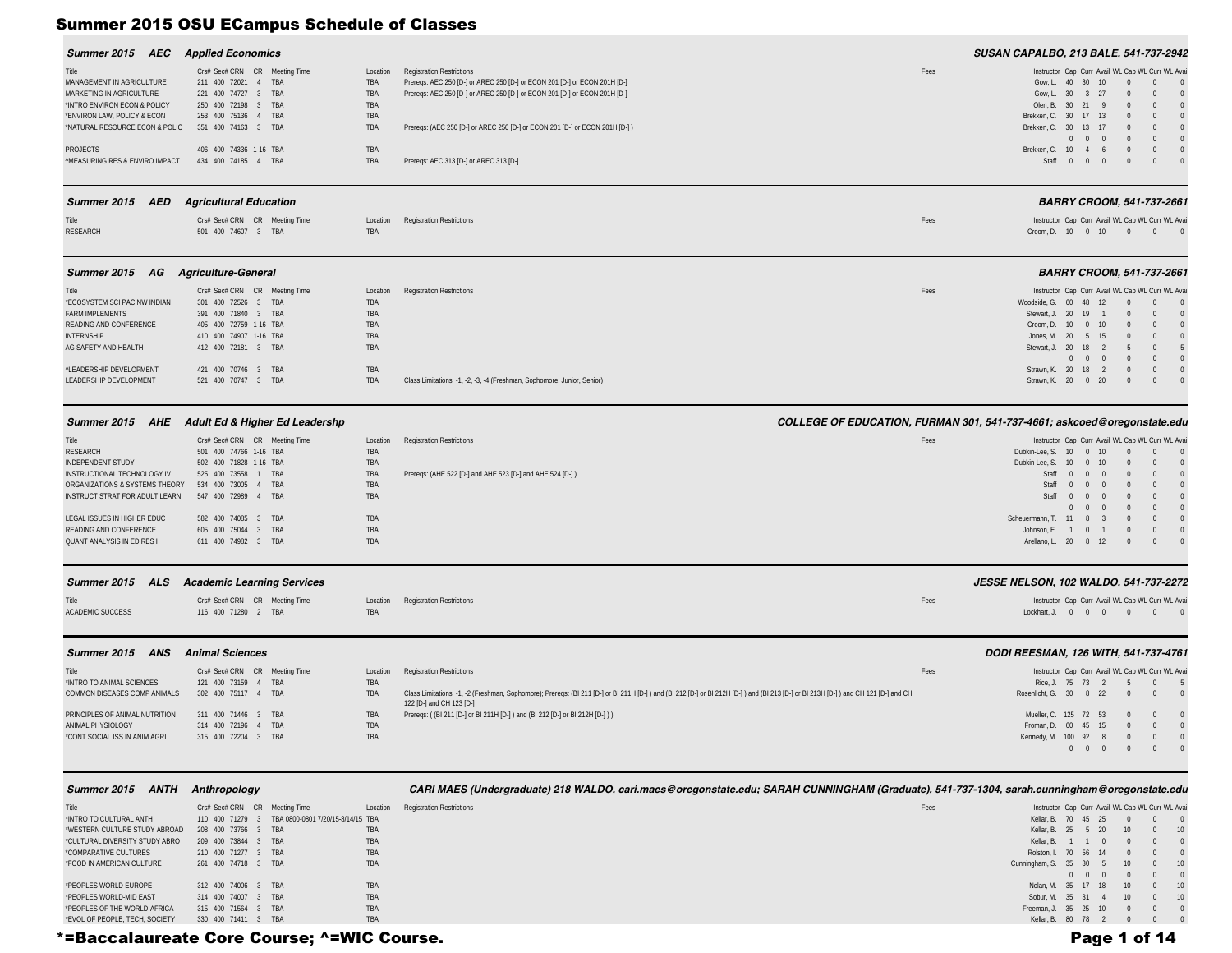| LANGUAGE, CULTURE AND SOCIETY 350 400 73709 4 TBA |                     | <b>TRA</b> | Freeman. J. 35 29 6   |                                              | $-10$ | $0 \t 10$     |          |
|---------------------------------------------------|---------------------|------------|-----------------------|----------------------------------------------|-------|---------------|----------|
|                                                   |                     |            | $0 \quad 0 \quad 0$   |                                              |       |               | $\sim$ 0 |
| *ANTHROPOLOGY, HEALTH, ENVIRO                     | 352 400 72795 3 TBA | <b>TBA</b> | Namie, J. 35 28 7     |                                              |       | $\mathbf{0}$  | $\sim$ 0 |
| *CULTURES IN CONFLICT                             | 380 400 71412 3 TBA | <b>TBA</b> | Tilt. B. 70 64 6      |                                              |       | $0\qquad 0$   |          |
| INDEPENDENT STUDY                                 | 402 400 75019 1 TBA | <b>TBA</b> | Kellar, B. 1 1 0      |                                              |       | $0\qquad 0$   |          |
| <b>INTERNSHIP</b>                                 | 410 400 75181 2 TBA | <b>TBA</b> | Kellar, B. 1 1        | $\begin{array}{ccc} \n & & 0 \n \end{array}$ |       | $0\qquad 0$   |          |
| <b>INTERNSHIP</b>                                 | 410 401 75186 3 TBA | TBA        | Kellar, B. 1 1        | $\overline{0}$                               |       | $\Omega$      | $\sim$ 0 |
|                                                   |                     |            | $0\quad 0\quad 0$     |                                              |       | $\Omega$      | $\sim$ 0 |
| <b>INTERNSHIP</b>                                 | 410 402 75426 7 TBA | <b>TBA</b> | Kellar, B. 1 1        | $\begin{array}{ccc} \n & & 0 \n \end{array}$ |       | $0\qquad 0$   |          |
| *GENDER, ETHNICITY, & CULTURE                     | 473 400 74732 4 TBA | <b>TBA</b> | Nolan, M. 35 21 14 10 |                                              |       | $0 \qquad 10$ |          |
| *WEALTH AND POVERTY                               | 484 400 74801 3 TBA | TBA        | Nolan, M. 35 18 17 10 |                                              |       | $0\qquad 10$  |          |
|                                                   |                     |            |                       |                                              |       |               |          |

## *Summer 2015 ART Art FELIX OLIVEROS, 103 FAIR, 541-737-5002*

| Title                         | Crs# Sec# CRN CR Meeting Time | Location   | <b>Registration Restrictions</b>                                                                        | Fees | Instructor Cap Curr Avail WL Cap WL Curr WL Avail                |
|-------------------------------|-------------------------------|------------|---------------------------------------------------------------------------------------------------------|------|------------------------------------------------------------------|
| *INTRO TO VISUAL ARTS         | 101 400 74203 4 TBA           | TBA        |                                                                                                         |      | Boonstra, M. 20 20 0<br>$0 \qquad 0$                             |
| *INTRO TO VISUAL ARTS         | 101 401 74844 4 TBA           | <b>TBA</b> |                                                                                                         |      | Boonstra, M. 20 19 1<br>$0\qquad 0$                              |
| *INTRO TO ART HISTORY-WESTERN | 206 400 72423 3 TBA           | <b>TBA</b> |                                                                                                         |      | Peltomaki. K. 25 14 11<br>$0 \qquad 0$                           |
| *INTRO TO ART HISTORY-WESTERN | 206 401 73229 3 TBA           | <b>TBA</b> |                                                                                                         |      | Staff<br>$\sim$ 0<br>$\begin{array}{cccc} 0 & 0 & 0 \end{array}$ |
| DIGITAL PHOTOGRAPHY           | 263 400 74814 4 TBA           | TBA        |                                                                                                         |      | Triburgo, L. 12 11 1<br>$0\qquad 0$                              |
|                               |                               |            |                                                                                                         |      | $0 \qquad 0$<br>$0 \quad 0 \quad 0$                              |
| <b>INTERNSHIP</b>             | 410 400 71920 1-16 TBA        | <b>TBA</b> | Class Limitations: +3, +4 (Junior, Senior); Prereqs: (Placement Test ART1(1) or Placement Test ART2(1)) |      | Oliveros. F. 8 1<br>$\Omega$                                     |
| ART FOR TEACHERS I            | 415 400 70981 4 TBA           | TBA        |                                                                                                         |      | Staff<br>$\Omega$<br>$\begin{array}{cccc} 0 & 0 & 0 \end{array}$ |
| ART FOR TEACHERS I            | 515 400 70982 4 TBA           | TBA        |                                                                                                         |      | Staff<br>$\begin{array}{cccc} 0 & 0 & 0 \end{array}$<br>$\Omega$ |
|                               |                               |            |                                                                                                         |      |                                                                  |

# *Summer 2015 BA Business Administration CAROL LEDER (Undergrad), 541-737-3716; JAMES COAKLEY (Grad), 453 AUSTIN HALL, 541-737-3716*

| Title                                     | Crs# Sec# CRN CR Meeting Time |          |            | Location   | <b>Registration Restrictions</b>                                                                                                                                                                                                                                                                                                                                                                                                                                                                                       | Fees | Instructor Cap Curr Avail WL Cap WL Curr WL Avail |             |                 |              |              |
|-------------------------------------------|-------------------------------|----------|------------|------------|------------------------------------------------------------------------------------------------------------------------------------------------------------------------------------------------------------------------------------------------------------------------------------------------------------------------------------------------------------------------------------------------------------------------------------------------------------------------------------------------------------------------|------|---------------------------------------------------|-------------|-----------------|--------------|--------------|
| FINANCIAL LITERACY FOR COLLEGE            | 140 400 74860 2 TBA           |          |            | TBA        |                                                                                                                                                                                                                                                                                                                                                                                                                                                                                                                        |      | Neubaum, S. 50 48 2                               |             |                 | 30           | 29           |
| FUNDAMENTALS OF ACCOUNTING                | 215 400 72162                 | $\Delta$ | <b>TRA</b> | TBA        | Class Limitations: +2, +3, +4 (Sophomore, Junior, Senior); Major Restrictions: +125, +259, +338, +400, +416, +520, +851 (Animal Sciences, Agricultural Sciences, Construction<br>Engineering Management, Apparel Design, Merchandising Management, Chemistry, Innovation Management)                                                                                                                                                                                                                                   |      | Bourne, A. 65 52 13                               |             |                 | $\sqrt{ }$   |              |
| INTRO TO ENTREPRENEURSHIP                 | 260 400 72163 4               |          | <b>TRA</b> | TBA        | Class Limitations: +2, +3, +4 (Sophomore, Junior, Senior); Major Restrictions: +125, +182, +183, +196, +338, +400, +416, +458, +641, +799, +851 (Animal Sciences, Finance,<br>Business Information Systems, Management, Construction Engineering Management, Apparel Design, Merchandising Management, Interior Design, Accountancy, Marketing,<br>Innovation Management)                                                                                                                                              |      | Cassidy, K. 65 56                                 |             |                 |              |              |
| MANAGING ORGANIZATIONS                    | 351 400 72164 4 TBA           |          |            | TBA        | Class Limitations: -1, -2 (Freshman, Sophomore); Major Restrictions: +104, +338, +400, +416, +458, +851 (Agricultural Business Management, Construction Engineering<br>Management, Apparel Design, Merchandising Management, Interior Design, Innovation Management)                                                                                                                                                                                                                                                   |      | Cieri. M.                                         |             | 90 77 13        |              |              |
| OPERATIONS MANAGEMENT                     | 357 400 72990                 |          | 4 TBA      | TBA        | Class Limitations: -1, -2 (Freshman, Sophomore); Preregs: (BA 275 [C-] or BA 276 [C-])                                                                                                                                                                                                                                                                                                                                                                                                                                 |      | Smith, R. 45 42                                   |             |                 |              |              |
|                                           |                               |          |            |            |                                                                                                                                                                                                                                                                                                                                                                                                                                                                                                                        |      |                                                   | $0 \quad 0$ |                 |              |              |
| INTRO TO FINANCIAL MANAGEMENT             | 360 400 72022                 |          | <b>TRA</b> | <b>TBA</b> | Class Limitations: -1, -2 (Freshman, Sophomore); Major Restrictions: +104, +182, +183, +196, +2050, +338, +400, +416, +458, +641, +799, +C191 (Agricultural Business<br>Management, Finance, Business Information Systems, Management, Business Administration, Construction Engineering Management, Apparel Design, Merchandising Management,<br>Interior Design, Accountancy, Marketing, Accounting); Prereqs: ((BA 213 [C-] or BA 215 [C-] or BA 215H [C-]) and (ECON 201 [C-] or ECON 201H [C-] or AREC 250 [C-])) |      | Becker Blease, J.                                 | 90 90       |                 |              |              |
| <b>FAMILY BUSINESS MANAGEMENT</b>         | 365 400 72410 4 TBA           |          |            | <b>TBA</b> | Class Limitations: -1, -2 (Freshman, Sophomore)                                                                                                                                                                                                                                                                                                                                                                                                                                                                        |      | Hasbrook. J. 45 45                                |             |                 |              |              |
| <b>MARKETING</b>                          | 390 400 71149                 | $\Delta$ | TBA        | TBA        | Class Limitations: -1, -2 (Freshman, Sophomore); Preregs: (ECON 201 [C-] or ECON 201H [C-] or AREC 250 [C-])                                                                                                                                                                                                                                                                                                                                                                                                           |      | Brown, N. 90 67 23                                |             |                 |              |              |
| <b>BUSINESS--ACCOUNTING &amp; FINANCE</b> | 515 400 74213                 |          | <b>TRA</b> | TBA        | Level Limitations: +02 (Graduate); Major Restrictions: +2050 (Business Administration)                                                                                                                                                                                                                                                                                                                                                                                                                                 |      | Mentler II. J. 20 14 6                            |             |                 |              | $30^{\circ}$ |
| BUSINESS--MGT AND MARKETING               | 516 400 73578 4               |          | TRA        | <b>TBA</b> | Major Restrictions: +2050 (Business Administration)                                                                                                                                                                                                                                                                                                                                                                                                                                                                    |      | Broome, J.                                        |             | $20 \t 9 \t 11$ | $30^{\circ}$ | $30^{\circ}$ |
|                                           |                               |          |            |            |                                                                                                                                                                                                                                                                                                                                                                                                                                                                                                                        |      |                                                   | $0 \quad 0$ |                 |              |              |
| ADVANCED STRATEGIC MANAGEMENT             | 569 400 73586                 |          | <b>TRA</b> | <b>TBA</b> | Major Restrictions: +2050 (Business Administration)                                                                                                                                                                                                                                                                                                                                                                                                                                                                    |      | Morris. J.                                        | 20 16       |                 |              | $30^{\circ}$ |
| ADVANCED INFORMATION SYSTEMS              | 572 400 74189                 |          | <b>TRA</b> | TBA        | Level Limitations: +02 (Graduate); Major Restrictions: +2050, +6410 (Business Administration, Business Administration and Accountancy)                                                                                                                                                                                                                                                                                                                                                                                 |      | Raja, V.                                          | 20 19       |                 |              | 30           |

| BB<br><b>Summer 2015</b>    | <b>Biochemistry and Biophysics</b> |            |                                                                                                                                                 |      | ANDY KARPLUS, 2011B ALS, 541-737-4511                      |
|-----------------------------|------------------------------------|------------|-------------------------------------------------------------------------------------------------------------------------------------------------|------|------------------------------------------------------------|
| Title                       | Crs# Sec# CRN CR Meeting Time      | Location   | <b>Registration Restrictions</b>                                                                                                                | Fees | Instructor Cap Curr Avail WL Cap WL Curr WL Avail          |
| THE MOLECULES OF LIFE       | 100 400 72678 2 TBA                | TBA        |                                                                                                                                                 |      | Ahern, K. 100 3 97<br>$\begin{matrix} 0 & 0 \end{matrix}$  |
| CELL AND MOLECULAR BIOLOGY  | 314 400 74978 4 TBA                | TBA        | Prereqs: ((BI 211 [C-] or BI 211H [C-]) and (BI 212 [C-] or BI 212H [C-]) and (BI 213 [C-] or BI 213H [C-])) and (CH 331* [C-] or CH 334* [C-]) |      | Rajagopal, I. 50 33 17<br>$0\qquad 0\qquad 0$              |
| ELEMENTARY BIOCHEMISTRY     | 350 400 71879 4 TBA                | TBA        | Preregs: (CH 331 [D-] and CH 332* [D-])                                                                                                         |      | Ahern, K. 100 56 44                                        |
| <b>GENERAL BIOCHEMISTRY</b> | 450 400 71890 4 TBA                | TBA        | Preregs: (CH 332 [D-] or CH 336 [D-])                                                                                                           |      | Ahern. K. 100 83 17                                        |
| <b>GENERAL BIOCHEMISTRY</b> | 451 400 71621 3 TBA                | <b>TBA</b> | Preregs: (BB 450 [D-] or BB 450H [D-])                                                                                                          |      | Ahern, K. 100 53 47                                        |
|                             |                                    |            |                                                                                                                                                 |      | $0 \quad 0 \quad 0$<br>$0 \qquad 0$                        |
| <b>GENERAL BIOCHEMISTRY</b> | 550 400 71961 4 TBA                | TBA        |                                                                                                                                                 |      | Ahern, K. 100 83 17<br>$\sim$ 0                            |
| <b>GENERAL BIOCHEMISTRY</b> | 551 400 71970 3 TBA                | TBA        |                                                                                                                                                 |      | Ahern, K. 100 53 47<br>$\begin{matrix} 0 & 0 \end{matrix}$ |

## *Summer 2015 BI Biology DEPARTMENT OF INTEGRATIVE BIOLOGY, 3029 CORD, 541-737-2993, ib@science.oregonstate.edu*

| Title                                    | Crs# Sec# CRN CR Meeting Time | Location   | <b>Registration Restrictions</b>                                                                                                                | Fees | Instructor Cap Curr Avail WL Cap WL Curr WL Avai |                     |  |                     |          |
|------------------------------------------|-------------------------------|------------|-------------------------------------------------------------------------------------------------------------------------------------------------|------|--------------------------------------------------|---------------------|--|---------------------|----------|
| <b>GENETICS</b>                          | 311 400 71884 4 TBA           | TBA        | Preregs: ((BI 211 [D-] or BI 211H [D-]) and (BI 212 [D-] or BI 212H [D-]) and (BI 213 [D-] or BI 213H [D-])                                     |      | Robinson. T. 60 41 19 10 0 10                    |                     |  |                     |          |
| CELL AND MOLECULAR BIOLOGY               | 314 400 74305 4 TBA           | TBA        | Prereqs: ((BI 211 [D-] or BI 211H [D-]) and (BI 212 [D-] or BI 212H [D-]) and (BI 213 [D-] or BI 213H [D-]) and (CH 331* [D-] or CH 334* [D-])) |      | Rajagopal, I. 50 33 17 5 0 5                     |                     |  |                     |          |
| *INTRODUCTION TO EVOLUTION               | 345 400 74655 3 TBA           | TBA        |                                                                                                                                                 |      | Pepe, P. 60 43 17 5 0 5                          |                     |  |                     |          |
| *BIODIVERSITY: CAUSES, CONSERV           | 349 400 72712 3 TBA           | TBA        |                                                                                                                                                 |      | Pepe, P. 60 48 12 0 0 0                          |                     |  |                     |          |
| ECOLOGY                                  | 370 400 73705 3 TBA           | <b>TBA</b> | Prereqs: (BI 211 [D-] or BI 211H [D-] ) and (BI 212 [D-] or BI 212H [D-] ) and (BI 213 [D-] or BI 213H [D-] )                                   |      | Grorud-Colvert, K. 60 48 12 5 0 5                |                     |  |                     |          |
|                                          |                               |            |                                                                                                                                                 |      |                                                  | $0 \quad 0 \quad 0$ |  | $0\qquad 0$         |          |
| *GENES & CHEM VALUE & RISK               | 435 400 72715 3 TBA           | TBA        |                                                                                                                                                 |      | Strauss, S. 50 18 32                             |                     |  |                     | $\sim$ 0 |
| <b>GENES &amp; CHEM VALUE &amp; RISK</b> | 535 400 72716 3 TBA           | TBA        |                                                                                                                                                 |      | Strauss, S. 50 18 32                             |                     |  | $0\qquad 0\qquad 0$ |          |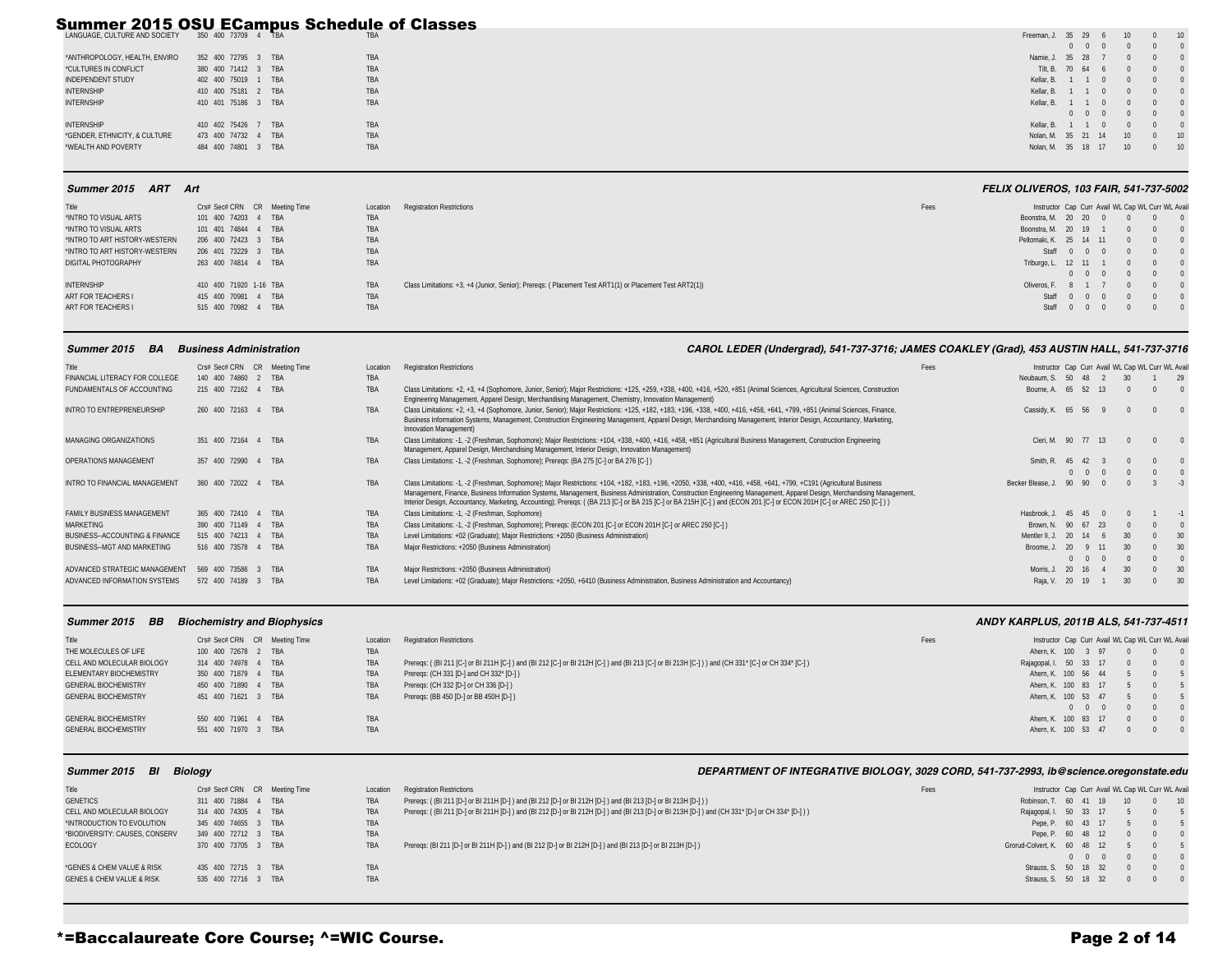# **Summer 2015 OSU ECampus Schedule of Classes**<br>| Summer 2015 BOT Botany and Plant Pathology | Althology | Althology | Classes | LYNDA CIUFFETTI, 2082 CORD, 541-737-3451<br>| Summer 2015 BOT Botany and Plant Pathology | Altholo

| Title                                              | Crs# Sec# CRN CR Meeting Time | Location Registration Restrictions | Fees | Instructor Cap Curr Avail WL Cap WL Curr WL Avail |
|----------------------------------------------------|-------------------------------|------------------------------------|------|---------------------------------------------------|
| INTRODUCTION TO PLANT BIOLOGY                      | 220 400 73750 4 TBA           | TBA                                |      | Curtis. M. 30 19 11 0 0 0                         |
| PLANT ECOLOGY                                      | 341 400 74284 4 TBA           | TBA                                |      | Staff 0 0 0 0 0 0                                 |
| FIELD METHODS IN PLANT ECOLOGY                     | 440 400 70983 4 TBA           | TBA                                |      | Thomas. D. 23 15 8 0 0 0                          |
| FIELD METHODS IN PLANT ECOLOGY 540 400 70984 4 TBA |                               | <b>TBA</b>                         |      | Thomas. D. 12 4 8 1 0 1                           |

| CН<br>Summer 2015                       | Chemistry                     |                                              | RICH CARTER, 153 GILB, 541-737-2081                       |                |
|-----------------------------------------|-------------------------------|----------------------------------------------|-----------------------------------------------------------|----------------|
| Title                                   | Crs# Sec# CRN CR Meeting Time | <b>Registration Restrictions</b><br>Location | Fees<br>Instructor Cap Curr Avail WL Cap WL Curr WL Avail |                |
| <b>GENERAL CHEMISTRY</b>                | 121 400 72165 5 TBA           | TBA                                          | Barth, M. 125 72 53                                       | $0\qquad 0$    |
| <b>GENERAL CHEMISTRY</b>                | 121 401 72991 5 TBA           | TBA                                          | Barth, M. 125 55 70                                       | $0\qquad 0$    |
| *GENERAL CHEMISTRY                      | 122 400 72166 5 TBA           | TBA                                          | Gautschi, J. 125 87 38                                    | $\overline{0}$ |
| *GENERAL CHEMISTRY                      | 123 400 72167 5 TBA           | TBA                                          | Weiss, P. 125 51 74                                       | $0\qquad 0$    |
| <b>GENERAL CHEM/LIVING SYSTEMS</b>      | 130 400 72376 4 TBA           | TBA                                          | Gautschi, J. 60 24 36                                     | $0\qquad 0$    |
|                                         |                               |                                              | $0\quad 0\quad 0$                                         | $\overline{0}$ |
| <b>GENERAL, ORGANIC &amp; BIOL CHEM</b> | 140 400 74374 6 TBA           | TBA                                          | Nafshun, R. 60 9 51                                       | $\Omega$       |
| <b>GENERAL CHEMISTRY</b>                | 231 400 72377 4 TBA           | TBA                                          | Haak. M. 75 49 26                                         | $0\qquad 0$    |
| <b>GENERAL CHEMISTRY</b>                | 232 400 72378 4 TBA           | TBA                                          | Myles, D. 75 55 20                                        | $0\qquad 0$    |
| <b>GENERAL CHEMISTRY</b>                | 233 400 72379 4 TBA           | TBA                                          | Myles, D. 75 60 15                                        | $\overline{0}$ |
| INSTRUMENTS ONLINE INTERACTION          | 584 400 74012 3 TBA           | TBA                                          | Nafshun, R. 30 11 19                                      | $\sqrt{0}$     |
|                                         |                               |                                              | $0\quad 0\quad 0$                                         | $\overline{0}$ |

### *Summer 2015 CHE Chemical Engineering HEAD ADVISOR, 103 GLSN, 541-737-7255*

|                               | Crs# Sec# CRN CR Meeting Time | Location Registration Restrictions                                                                                                                  | Fees | Instructor Cap Curr Avail WL Cap WL Curr WL Avai |
|-------------------------------|-------------------------------|-----------------------------------------------------------------------------------------------------------------------------------------------------|------|--------------------------------------------------|
| PROF WORKSK/ MATRL & ENER BAL | 299 400 73032 6 TBA           |                                                                                                                                                     |      | Walker. T. 63 62 1 0 0 0                         |
| <b>INTERNSHIP</b>             | 410 400 72770 1-16 TBA        | College Limitations: +04, +16 (PreEn, Engr); Major Restrictions: +298, +303, +311 (Bioengineering, Chemical Engineering, Environmental Engineering) |      | Rochefort. W. 30 16 14 0 0                       |
|                               |                               |                                                                                                                                                     |      |                                                  |

## *Summer 2015 CHN Chinese DANIELLE BATSON, World Languages and Cultures, 213 KIDD, Danielle.Batson@oregonstate.edu*

| Title                     | Crs# Sec# CRN CR Meeting Time | Location Registration Restrictions | Fees | Instructor Cap Curr Avail WL Cap WL Curr WL Avail |
|---------------------------|-------------------------------|------------------------------------|------|---------------------------------------------------|
| <b>FIRST-YEAR CHINESE</b> | 113 400 75109 4 TBA           | Preregs: CHN 112 [D-]              |      | Staff 0 0 0 0 0 0                                 |

| СОММ<br><b>Summer 2015</b>                        | Communication                 |          |                                            |      | <b>TRISCHA GOODNOW, 104 SHEP, 541-737-2461</b>     |
|---------------------------------------------------|-------------------------------|----------|--------------------------------------------|------|----------------------------------------------------|
| Title                                             | Crs# Sec# CRN CR Meeting Time | Location | <b>Registration Restrictions</b>           | Fees | Instructor Cap Curr Avail WL Cap WL Curr WL Avail  |
| INTRO TO RHETORIC OF THE FILM                     | 180 400 73024 3 TBA           | TBA      |                                            |      | Wright, A. 25 10 15 0 0 0                          |
| ADV INTERPERSONAL COMMUNICATI 318 400 74958 3 TBA |                               | TBA      | Preregs: (COMM 218 [D-] or COMM 218H [D-]) |      | Hesse, C. 25 13 12 0 0 0                           |
| INTRODUCTION TO COMMUN THEORY 321 400 74082 3 TBA |                               | TBA      |                                            |      | Staff 0 0 0<br>$\begin{matrix} 0 & 0 \end{matrix}$ |
| NONVERBAL COMMUNICATION                           | 328 400 74709 3 TBA           | TBA      |                                            |      | Bushnell, B. 25 15 10 5<br>$0\qquad 5$             |
| COMMUN. CULTURE. & CYBERSPACE                     | 385 400 71906 3 TBA           | TBA      |                                            |      | Goodnow. T. 25 24 1 0 0 0                          |
|                                                   |                               |          |                                            |      | $0\qquad 0$<br>$0\quad 0\quad 0$                   |
| COMMUN. CULTURE. & CYBERSPACE 385 401 72788 3 TBA |                               | TBA      |                                            |      | Goodnow. T. 25 23 2 0<br>$0\qquad 0$               |
|                                                   |                               |          |                                            |      |                                                    |

### *Summer 2015 CROP Crop Science ANDREW HUNT, 331A CRPS, 541-737-5884, ANDREW.HUNT@OREGONSTATE.EDU*

| Title                          | Crs# Sec# CRN CR Meeting Time | Location   | <b>Registration Restrictions</b> | Fees | Instructor Cap Curr Avail WL Cap WL Curr WL Avail |             |               |    |          |  |
|--------------------------------|-------------------------------|------------|----------------------------------|------|---------------------------------------------------|-------------|---------------|----|----------|--|
| FORAGE PRODUCTION              | 310 400 73625 4 TBA           | TBA        |                                  |      | Japhet, K. 30 10 20                               |             |               |    | $\Omega$ |  |
| *WORLD FOOD CROPS              | 330 400 73016 3 TBA           | <b>TBA</b> |                                  |      | Japhet, K. 60                                     | 34 26       |               | 10 |          |  |
| ST/SOIL QUAL:CRNT ST OF KNOWL  | 499 400 72680 1 TBA           | TBA        |                                  |      | Japhet, K. 20                                     | 2 18        |               |    |          |  |
| ST/ORGANIC & ECO FARMING       | 499 401 73017 1 TBA           | <b>TBA</b> |                                  |      | Japhet, K. 20                                     | 4 16        |               |    |          |  |
| ST/PLASTICS IN AGRICULTURE     | 499 402 74004 1 TBA           | <b>TBA</b> |                                  |      | Japhet, K. 20                                     | 1 19        |               |    |          |  |
|                                |                               |            |                                  |      |                                                   | $0\quad 0$  | $\sqrt{0}$    |    |          |  |
| ST/GMO:CRNT STATE OF KNOWLEDGE | 499 403 72791 1 TBA           | <b>TBA</b> |                                  |      | Japhet, K. 20                                     | 2 18        |               |    |          |  |
| ST/BIOPRODUCTS                 | 499 404 71617 1 TBA           | TBA        |                                  |      | Japhet, K. 20                                     |             | 19            |    |          |  |
| ST/BIOPRODUCTS & FOOD IN NEWS  | 499 405 71907<br>1 TBA        | TBA        |                                  |      | Japhet, K. 20                                     | 2 18        |               |    |          |  |
| ST/AG AND ANIMAL INTERFACE     | 499 406 71909 1 TBA           | TBA        |                                  |      | Japhet, K. 20                                     | 3 17        |               |    |          |  |
| ST/VALUE-ADDED AGRICULTURE     | 499 407 72058 1 TBA           | TBA        |                                  |      | Japhet, K. 20                                     | 2 18        |               |    |          |  |
|                                |                               |            |                                  |      |                                                   | $0\quad 0$  | $\sqrt{0}$    |    |          |  |
| ST/FOSSIL FUEL PRODUCTS        | 499 408 72168 1 TBA           | <b>TBA</b> |                                  |      | Japhet, K. 20                                     |             | <sup>19</sup> |    |          |  |
| ST/CERT: STAMP APPROV SUSTAIN  | 499 409 74299 1 TBA           | <b>TBA</b> |                                  |      | Japhet, K. 20                                     | $0\quad 20$ |               |    |          |  |
| ST/SOIL QUAL:CRNT ST OF KNOWL  | 599 400 72682<br>1 TBA        | TBA        |                                  |      | Japhet, K. 20                                     | 2 18        |               |    |          |  |
| ST/ORGANIC & ECO FARMING       | 599 401 73018 1 TBA           | <b>TBA</b> |                                  |      | Japhet, K. 20                                     | 4 16        |               |    |          |  |
| ST/PLASTICS IN AGRICULTURE     | 599 402 74005 1 TBA           | TBA        |                                  |      | Japhet, K. 20                                     |             | <sup>19</sup> |    |          |  |
|                                |                               |            |                                  |      |                                                   | $0 \quad 0$ | $\sqrt{ }$    |    |          |  |
| ST/GMO:CRNT STATE OF KNOWLEDGE | 599 403 72792 1 TBA           | <b>TBA</b> |                                  |      | Japhet, K. 20                                     | 2 18        |               |    |          |  |
| ST/BIOPRODUCTS                 | 599 404 71618 1 TBA           | TBA        |                                  |      | Japhet, K. 20                                     | $1 \t19$    |               |    |          |  |
| ST/BIOPRODUCTS & FOOD IN NEWS  | 599 405 71908 1 TBA           | <b>TBA</b> |                                  |      | Japhet, K. 20                                     | 2 18        |               |    |          |  |
| ST/AG AND ANIMAL INTERFACE     | 599 406 71910 1 TBA           | <b>TBA</b> |                                  |      | Japhet, K. 20                                     | 3 17        |               |    |          |  |
| ST/VALUE-ADDED AGRICULTURE     | 599 407 72059 1 TBA           | TBA        |                                  |      | Japhet, K. 20                                     | 2 18        |               |    |          |  |
|                                |                               |            |                                  |      |                                                   | $0\quad 0$  | $\sqrt{0}$    |    |          |  |
|                                |                               |            |                                  |      |                                                   |             |               |    |          |  |

# \*=Baccalaureate Core Course; ^=WIC Course. Page 3 of 14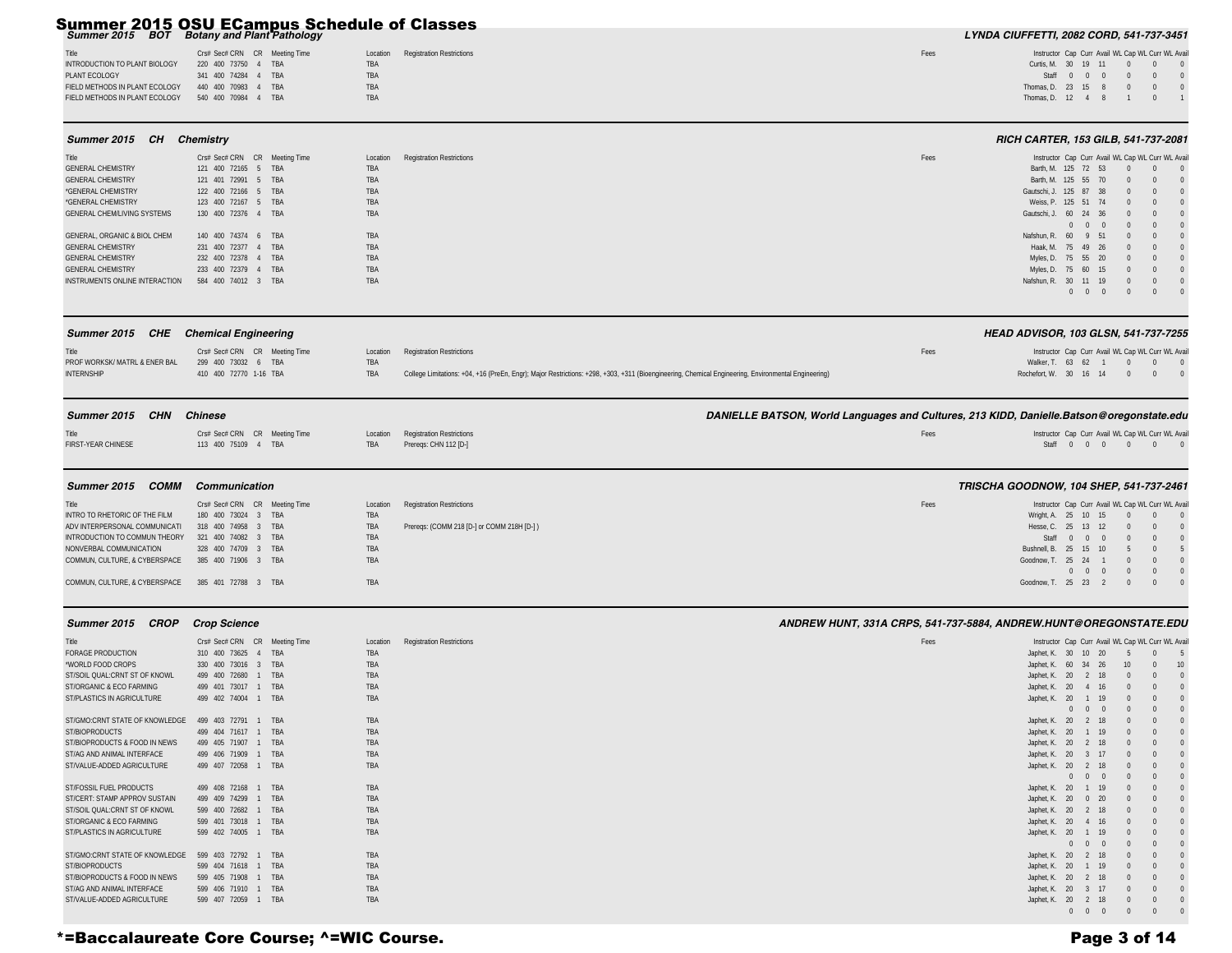ST/CERT: STAMP APPROV SUSTAIN 599 409 74300 1 TBA TBA TBA TBA Japhet, K. 20 0 20 0 0 0 0 0 0 0 0 0 0 0 0 0 0 0

### *Summer 2015 CS Computer Science BELLA BOSE, 1148 KEC, 541-737-3617*

Japhet, K. 20 1 19 0 0 0

|  | BELLA BOSE. 1148 KEC. 541-737-3617 |  |  |  |
|--|------------------------------------|--|--|--|
|  |                                    |  |  |  |
|  |                                    |  |  |  |

| Title                                        | Crs# Sec# CRN CR               | Meeting Time | Location   | <b>Registration Restrictions</b>                                                                                                                                                  | Fees | Instructor Cap Curr Avail WL Cap WL Curr WL Avai |                        |     |     |
|----------------------------------------------|--------------------------------|--------------|------------|-----------------------------------------------------------------------------------------------------------------------------------------------------------------------------------|------|--------------------------------------------------|------------------------|-----|-----|
| COMPUTERS: APPS & IMPLICATIONS               | 101 400 72679                  | <b>TRA</b>   | <b>TBA</b> |                                                                                                                                                                                   |      | O Hara, I. 100                                   | 84<br>16               |     |     |
| INTRO TO COMPUTER SCIENCE I                  | 161 400 73093                  | TBA          | TBA        | College Limitations: +04 (PreEn); Level Limitations: +03 (Postbac Degree Seeking); Preregs: MTH 112* [C] or Placement Test MPT(33) or Placement Test MPAL(061)                    |      | Alcon. 1                                         | 225 192 33             |     |     |
| INTRO TO COMPUTER SCIENCE II                 | 162 400 73092                  | <b>TRA</b>   | <b>TBA</b> | College Limitations: +04 (PreEn); Level Limitations: +03 (Postbac Degree Seeking); Preregs: CS 161 [C] or EECS 161 [C]                                                            |      | 150<br>Rooker. 7                                 | 84 66                  |     |     |
| INTRODUCTION TO WEB AUTHORING                | 195 400 72489                  | <b>TRA</b>   | TBA        |                                                                                                                                                                                   |      | Staff                                            | $\Omega$               |     |     |
| DISCRETE STRUCTURES IN CS                    | 225 400 73091                  | <b>TRA</b>   | TBA        | College Limitations: +04 (PreEn); Level Limitations: +03 (Postbac Degree Seeking); Prereqs: MTH 111 [C] or Placement Test MPT(24) or Placement Test MPAL(061) or MTH 112*         |      | 100<br>Ehsan, S.                                 | 39<br>61               |     |     |
|                                              |                                |              |            |                                                                                                                                                                                   |      |                                                  | $0 \quad 0$            |     |     |
| DISCRETE STRUCTURES IN CS                    | 225 401 74564                  | 4 TBA        | <b>TBA</b> | College Limitations: +04 (PreEn); Level Limitations: +03 (Postbac Degree Seeking); Preregs: MTH 111 [C] or Placement Test MPT(24) or Placement Test MPAL(061) or MTH 112*<br>ICI  |      | Ehsan, S. 100 66 34                              |                        |     |     |
| <b>DATA STRUCTURES</b>                       | 261 400 73405                  | 4 TRA        | <b>TBA</b> | College Limitations: +04 (PreEn); Level Limitations: +03 (Postbac Degree Seeking); Prereqs: (CS 162 [C] or CS 165 [C] ) and (CS 225 [C] or MTH 231 [C] )                          |      | Ehsan, S. 150 118 32                             |                        |     |     |
| COMPUTER ARCH & ASSEM LANGUAGE               | 271 400 73410                  | <b>TRA</b>   | <b>TBA</b> | College Limitations: +04 (PreEn); Level Limitations: +03 (Postbac Degree Seeking); Preregs: (CS 151 [C] or CS 161 [C] or CS 165 [C] or ECE 151 [C])                               |      | Redfield, S. 150 107 43                          |                        |     |     |
| <b>WEB DEVELOPMENT</b>                       | 290 400 74851                  | <b>TRA</b>   | TBA        | College Limitations: +04 (PreEn); Level Limitations: +03 (Postbac Degree Seeking); Prereqs: CS 162 [C] or CS 165 [C]                                                              |      | Staff<br>$\Omega$                                | $\Omega$<br>$\sqrt{ }$ |     |     |
| ANALYSIS OF ALGORITHMS                       | 325 400 73417                  | 4 TRA        | TBA        | College Limitations: +16 (Engr); Level Limitations: +03 (Postbac Degree Seeking); Major Restrictions: +307 (Computer Science); Preregs: CS 261 [C] and (CS 225 [C] or MTH 231 [C] |      | 150<br>Schutfort, J.                             | 69 81                  |     |     |
|                                              |                                |              |            |                                                                                                                                                                                   |      |                                                  | $0 \quad 0$            |     |     |
| <b>INTRODUCTION TO DATABASES</b>             | 340 400 74850                  | TBA          | <b>TBA</b> | Level Limitations: +03 (Postbac Degree Seeking); Preregs: CS 290 [C]                                                                                                              |      | Sarbaziazad, A. 150                              | 55 95                  |     |     |
| <b>OPERATING SYSTEMS I</b>                   | 344 400 74322                  | 4 TRA        | TBA        | College Limitations: +16 (Engr); Level Limitations: +03 (Postbac Degree Seeking); Major Restrictions: +307 (Computer Science); Prereqs: CS 261 [C] and (CS 271 [C] or ECE 271 [C] |      | Brewster, B. 100 84 16                           |                        |     |     |
| INTRO TO USABILITY ENGINEERING               | 352 400 73419                  | <b>TRA</b>   | TBA        | College Limitations: +04 (PreEn); Level Limitations: +03 (Postbac Degree Seeking); Preregs: (CS 151 [C] or CS 161 [C] or CS 165 [C] or CS 295 [C] or ECE 151 [C])                 |      | Azarbakht, A. 150                                | 89<br>61               |     |     |
| <b><i><u>^SOFTWARE ENGINEERING I</u></i></b> | 361 400 73420                  | <b>TRA</b>   | TBA        | College Limitations: +16 (Engr); Level Limitations: +03 (Postbac Degree Seeking); Major Restrictions: +307 (Computer Science)                                                     |      | 150<br>Ahmed. I.                                 | 84<br>66               |     |     |
| SOFTWARE ENGINEERING II                      | 362 400 73421                  | 4 TRA        | TBA        | College Limitations: +16 (Engr); Level Limitations: +03 (Postbac Degree Seeking); Major Restrictions: +307 (Computer Science); Preregs: CS 261 [C]                                |      | Christi, A. 150                                  | 58 92                  |     |     |
|                                              |                                |              |            |                                                                                                                                                                                   |      |                                                  | $\Omega$               |     |     |
| INTRO TO COMPUTER NETWORKS                   | 372 400 73422                  | 4 TRA        | TBA        | College Limitations: +16 (Engr); Level Limitations: +03 (Postbac Degree Seeking); Major Restrictions: +307 (Computer Science); Preregs: CS 261 [C] and (ECE 271 [C] or CS 271 [C] |      | Redfield, S. 150                                 | 66 84                  |     |     |
| *SOC & ETHICAL ISSUES IN COMSC               | 391 400 72421<br>$\mathcal{R}$ | <b>TRA</b>   | <b>TBA</b> | Class Limitations: -1. -2 (Freshman, Sophomore)                                                                                                                                   |      | VanLonden, P. 100                                | 72 28                  | -30 | -30 |
| ST/SOFTWARE PROJECTS                         | 419 400 73699                  | <b>TRA</b>   | <b>TBA</b> | College Limitations: +16 (Engr); Level Limitations: +03 (Postbac Degree Seeking); Major Restrictions: +307 (Computer Science)                                                     |      | McGrath. D. 150 39 111                           |                        |     |     |
| MOBILE/CLOUD SOFTWARE DEVEL                  | 496 400 73424                  | 4 TRA        | TBA        | College Limitations: +16 (Engr); Level Limitations: +03 (Postbac Degree Seeking); Major Restrictions: +307 (Computer Science); Prereqs: CS 344 [C] or CS 311 [C]                  |      | Wolford, J. 150 56 94                            |                        |     |     |

# *Summer 2015 CSS Crop & Soil Science ANDREW HUNT, 331A CRPS, 541-737-5884, ANDREW.HUNT@OREGONSTATE.EDU* Title Crs# Sec# CRN CR Meeting Time Location Registration Restrictions Fees The Cap Curr Avail WL Cap WL Curr WL Avail WL Cap WL Curr WL Avail WL Cap WL Curr WL Avail WL Cap WL Curr WL Avail

| *SOIL SCIENCE<br>205 400 74708 4 TBA<br>Morales, K. 80 54 26 0 0 0<br>*SOIL SCIENCE<br>Lindsley, A. 80 22 58 0 0 0<br>205 401 75131 4 TBA |  |  |  |  |  |
|-------------------------------------------------------------------------------------------------------------------------------------------|--|--|--|--|--|
|                                                                                                                                           |  |  |  |  |  |
|                                                                                                                                           |  |  |  |  |  |

 *Summer 2015 ECON Economics HELEN FLEMING, 303D BALE, 541-737-2321; helen.fleming@oregonstate.edu and LAURA RELYEA, 319 BALE, 541-737-2369, laura.relyea@oregonstate.edu*

| Title                        | Crs# Sec# CRN CR Meeting Time |  | Location   | <b>Registration Restrictions</b>                                                                                                                              | Fees | Instructor Cap Curr Avail WL Cap WL Curr WL Avai |                     |          |                     |  |
|------------------------------|-------------------------------|--|------------|---------------------------------------------------------------------------------------------------------------------------------------------------------------|------|--------------------------------------------------|---------------------|----------|---------------------|--|
| *INTRO TO MICROECONOMICS     | 201 400 70699 4 TBA           |  | TBA        |                                                                                                                                                               |      | Conway, B. 45 44 1 0 0 0                         |                     |          |                     |  |
| *INTRO TO MICROECONOMICS     | 201 401 73664 4 TBA           |  | <b>TBA</b> |                                                                                                                                                               |      | Soltau Nelson, C. 45 40 5 0 0 0                  |                     |          |                     |  |
| *INTRO TO MACROECONOMICS     | 202 400 70700 4 TBA           |  | <b>TBA</b> |                                                                                                                                                               |      | Conway, B. 45 45 0 0 3 -3                        |                     |          |                     |  |
| INTER MICROECONOMIC THEORY   | 311 400 73661 4 TBA           |  | TBA        | Campus Restrictions: +B, +DSC (Casc, Dist. Degree Corvallis Student); Preregs: ECON 201 [D-] or ECON 201H [D-]                                                |      | Bergan, N. 25 25 0 0 0 0                         |                     |          |                     |  |
| INTER MACROECONOMIC THEORY   | 315 400 72992 4 TBA           |  | TBA        | Campus Restrictions: +B, +DSC (Casc, Dist. Degree Corvallis Student); Preregs: (ECON 201 [D-] or ECON 201H [D-] ) and (ECON 202 [D-] or ECON 202H [D-] )      |      | Champlin, D. 25 22 3 0 0 0                       |                     |          |                     |  |
|                              |                               |  |            |                                                                                                                                                               |      |                                                  | $0 \quad 0 \quad 0$ |          | $0\qquad 0\qquad 0$ |  |
| MONEY AND BANKING            | 330 400 73079 4 TBA           |  | <b>TBA</b> | Campus Restrictions: +B, +DSC (Casc, Dist. Degree Corvallis Student); Preregs: (ECON 201 [D-] or ECON 201H [D-]) and (ECON 202 [D-] or ECON 202H [D-])        |      | Nelson, M. 25 25 0                               |                     | $\sim$ 0 | $4 \t-4$            |  |
| INTRODUCTION TO ECONOMETRICS | 424 400 73574 4 TBA           |  | TBA        | Campus Restrictions: +B, +DSC (Casc, Dist. Degree Corvallis Student); Preregs: (ECON 311 [C] or ECON 411 [C]) and (ST 351 [C] or ST 351H [C] or ECON 423 [C]) |      | Bergan, N. 25 18 7 0 0 0                         |                     |          |                     |  |
| <b>ENERGY ECONOMICS</b>      | 466 400 74081 4 TBA           |  | <b>TBA</b> | Campus Restrictions: +B, +DSC (Casc, Dist. Degree Corvallis Student)                                                                                          |      | Hellman, M. 25 21 4                              |                     |          | $0\qquad 0\qquad 0$ |  |

### *Summer 2015 ENG English SCHOOL OF WRITING, LITERATURE AND FILM, MORE 238, 541-737-3244. Course Information: http://liberalarts.oregonstate.edu/wlf/students/courses*

| Title                         | Crs# Sec# CRN CR Meeting Time | Location Registration Restrictions | Fees                         | Instructor Cap Curr Avail WL Cap WL Curr WL Avai |                             |             |  |
|-------------------------------|-------------------------------|------------------------------------|------------------------------|--------------------------------------------------|-----------------------------|-------------|--|
| *INTRO TO LITERATURE: FICTION | 104 400 72424 3 TBA           | <b>TBA</b>                         |                              | Larison, J. 40 37 3 10 0 10                      |                             |             |  |
| *INTRO TO LITERATURE: POETRY  | 106 400 73475 3 TBA           | <b>TBA</b>                         | Holmberg, K. 40 39 1 10 3 7  |                                                  |                             |             |  |
| *LITS OF THE WORLD: ASIA      | 210 400 74750 4 TBA           | <b>TBA</b>                         | Fearnside, J. 40 22 18 0 0 0 |                                                  |                             |             |  |
| LITERATURE AND PEDAGOGY       | 488 400 73634 4 TBA           | <b>TBA</b>                         |                              | Austin, K. 30 9 21 10 0 10                       |                             |             |  |
| LITERATURE AND PEDAGOGY       | 588 400 73635 4 TBA           | <b>TBA</b>                         |                              | Austin, K. 10 0 10 5 0 5                         |                             |             |  |
|                               |                               |                                    |                              |                                                  | $0 \quad 0 \quad 0 \quad 0$ | $0\qquad 0$ |  |
|                               |                               |                                    |                              |                                                  |                             |             |  |

# *Summer 2015 ENGR Engineering Science COE Office of Student Services, 151 BAT, 541-737-5236*

| Title                                              | Crs# Sec# CRN CR Meeting Time | Location Registration Restrictions | Instructor Cap Curr Avail WL Cap WL Curr WL Avail<br>Fees |  |
|----------------------------------------------------|-------------------------------|------------------------------------|-----------------------------------------------------------|--|
| INTRO TO ENGINEERING COMPUTING 112 400 74358 3 TBA |                               |                                    | Balasubramanian, R. 60 30 30 10 0 10                      |  |
| ENGINEERING ECON & PROJ MGMT                       | 391 400 73090 3 TBA           |                                    | Worley, J. 100 67 33 8 0 8                                |  |
|                                                    |                               |                                    |                                                           |  |

### *Summer 2015 ENSC Environmental Sciences LARRY BECKER (Undergrad), 102 WILK, 541-737-2404; ANDREW BLAUSTEIN (Grad), 104 WILK, 541-737-5095*

|                     | Crs# Sec# CRN CR Meeting Time | Location Registration Restrictions |  | Instructor Cap Curr Avail WL Cap WL Curr WL Avail |
|---------------------|-------------------------------|------------------------------------|--|---------------------------------------------------|
| INDEPENDENT STUDIES | 402 400 75357 1 TBA           |                                    |  | Cardinal-Lanier. J. 1 1 0 0 0 0                   |
|                     |                               |                                    |  |                                                   |

# \*=Baccalaureate Core Course; ^=WIC Course. Page 4 of 14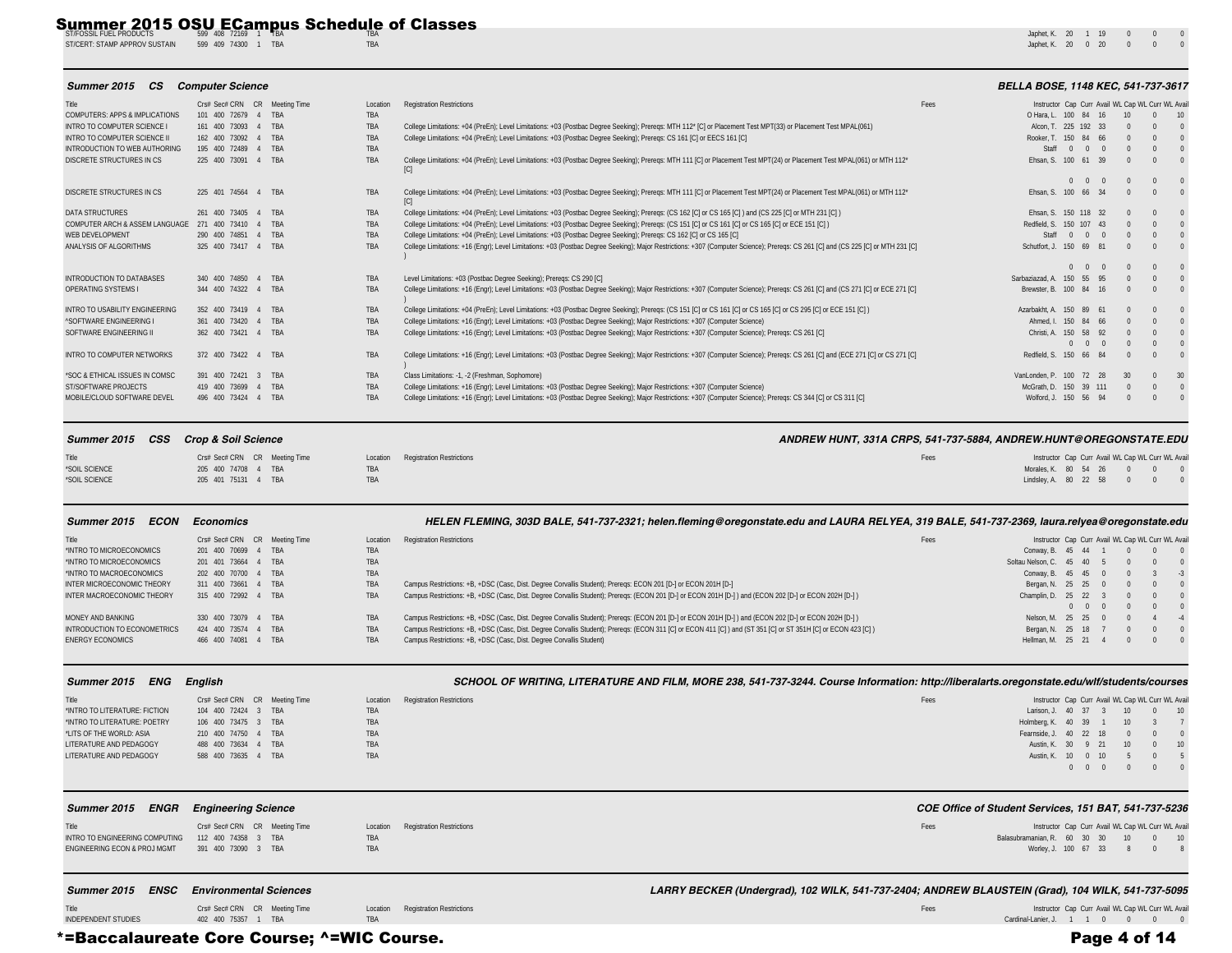| <b>ENVIRON SCIENCE INTERNS</b>                              | <b>Summer 2015 OSU ECampus Schedule of Classes</b>   |                   |                                                                                                  |                                                                                          | Cardinal-Lanier, J. 10 4 6<br>$\Omega$<br>$\Omega$<br>$\Omega$                                                                                                                   |
|-------------------------------------------------------------|------------------------------------------------------|-------------------|--------------------------------------------------------------------------------------------------|------------------------------------------------------------------------------------------|----------------------------------------------------------------------------------------------------------------------------------------------------------------------------------|
| *^ENVIRONMENTAL CASE STUDIES<br>ENVIRONMENTAL ANALYSIS      | 479 400 71233 3 TBA<br>520 400 74951 3 TBA           | TBA<br>TBA        |                                                                                                  |                                                                                          | Milstein, R. 20 16<br>4<br>$\overline{0}$<br>$\overline{0}$<br>$\Omega$<br>Boggess, C. 30 3 27 10<br>$0$ 10                                                                      |
| Summer 2015 ENT                                             | Entomology                                           |                   |                                                                                                  |                                                                                          | ANDREW HUNT, 331A CRPS, 541-737-5884, ANDREW.HUNT@OREGONSTATE.EDU                                                                                                                |
| *POLLINATORS IN PERIL                                       | Crs# Sec# CRN CR Meeting Time<br>331 400 74820 3 TBA | Location<br>TBA   | <b>Registration Restrictions</b>                                                                 | Fees                                                                                     | Instructor Cap Curr Avail WL Cap WL Curr WL Avail<br>Hooven, L. 80 52 28 10 0 10                                                                                                 |
| Summer 2015 ES Ethnic Studies                               |                                                      |                   |                                                                                                  |                                                                                          | ROBERT THOMPSON, 252 WALDO, 541-737-0709                                                                                                                                         |
|                                                             | Crs# Sec# CRN CR Meeting Time                        | Location          | <b>Registration Restrictions</b>                                                                 | Fees                                                                                     | Instructor Cap Curr Avail WL Cap WL Curr WL Avail                                                                                                                                |
| *INTRO TO ETHNIC STUDIES                                    | 101 400 74965 3 TBA                                  | TBA               |                                                                                                  |                                                                                          | Casas, R. 35 31 4<br>10<br>$\overline{0}$<br>10                                                                                                                                  |
| *INTRO TO ETHNIC STUDIES                                    | 101 401 73082 3 TBA                                  | TBA               |                                                                                                  |                                                                                          | Finley, C. 35 33 2<br>10<br>10<br>$\overline{0}$                                                                                                                                 |
| *INTRO TO ETHNIC STUDIES<br>*ETHNIC MINORITIES IN OREGON    | 101 402 73162 3 TBA<br>351 400 73081 4 TBA           | <b>TBA</b><br>TBA |                                                                                                  |                                                                                          | Finley, C. 35 32 3<br>$\overline{0}$<br>$\overline{0}$<br>$\overline{0}$<br>Yu, L. 35 18 17<br>10<br>$\overline{0}$<br>10                                                        |
| *ETHNICITY IN FILM                                          | 452 400 73096 3 TBA                                  | TBA               |                                                                                                  |                                                                                          | Casas, R. 35 28<br>$\overline{2}$<br>$\Omega$<br>$\Omega$                                                                                                                        |
| ETHNICITY IN FILM                                           | 552 400 73095 3 TBA                                  | TBA               |                                                                                                  |                                                                                          | $\overline{0}$<br>$\overline{0}$<br>$0\quad 0\quad 0$<br>$\overline{\phantom{0}}$<br>Casas, R. 5 0 2<br>$\overline{\phantom{0}}$<br>$\overline{0}$<br>$\overline{0}$             |
|                                                             |                                                      |                   |                                                                                                  |                                                                                          |                                                                                                                                                                                  |
| Summer 2015 EXSS                                            | <b>Exercise and Sport Science</b>                    |                   |                                                                                                  |                                                                                          | EXSS courses are now listed as KIN (Kinesiology) courses.                                                                                                                        |
| *POWER AND PRIVILEGE IN SPORT                               | Crs# Sec# CRN CR Meeting Time<br>475 400 71267 3 TBA | Location<br>TBA   | <b>Registration Restrictions</b>                                                                 | Fees                                                                                     | Instructor Cap Curr Avail WL Cap WL Curr WL Avail<br>Kudlacek, T. 25 22 3 0<br>$0$ 0                                                                                             |
| *POWER AND PRIVILEGE IN SPORT                               | 475 401 74805 3 TBA                                  | TBA               |                                                                                                  |                                                                                          | Staff 0 0 0<br>$\overline{0}$<br>$0$ 0                                                                                                                                           |
| Summer 2015 FE Forest Engineering                           |                                                      |                   |                                                                                                  |                                                                                          | DEPARTMENT OFFICE, 280 PVY, 541-737-4952                                                                                                                                         |
|                                                             | Crs# Sec# CRN CR Meeting Time                        | Location          | <b>Registration Restrictions</b>                                                                 | Fees                                                                                     | Instructor Cap Curr Avail WL Cap WL Curr WL Avail                                                                                                                                |
| COOP ED MENTORED WORK EXPER                                 | 411 400 74398 1 TBA                                  | TBA               |                                                                                                  |                                                                                          | Zahler, D. 10 2 8<br>$\sim$ 0<br>$0$ 0                                                                                                                                           |
| Summer 2015 FES                                             | <b>Forest Ecosystems and Society</b>                 |                   |                                                                                                  |                                                                                          | DEPARTMENT OFFICE, 321 RICH, 541-737-2244                                                                                                                                        |
| <b>Title</b>                                                | Crs# Sec# CRN CR Meeting Time                        | Location          | <b>Registration Restrictions</b>                                                                 | Fees                                                                                     | Instructor Cap Curr Avail WL Cap WL Curr WL Avail                                                                                                                                |
| WILDERNESS MANAGEMENT                                       | 352 400 74231 3 TBA                                  | TBA               |                                                                                                  |                                                                                          | Staff 0 0 0<br>$\overline{0}$<br>$\overline{0}$<br>$\Omega$                                                                                                                      |
| *ISSUES IN NATURAL RES CONSERV                              | 365 400 74394 3 TBA                                  | TBA               |                                                                                                  |                                                                                          | Stemper, D.<br>30 28<br>$\overline{2}$<br>$\overline{0}$<br>$\overline{0}$<br>$\Omega$                                                                                           |
| *GENES & CHEM VALUE & RISK<br>PROJECT/HEALTH BENEFIT NATURE | 435 400 74320 3 TBA<br>506 400 74573 1 TBA           | TBA<br>TBA        | Level Limitations: +02 (Graduate); Major Restrictions: +2430 (Natural Resources)                 |                                                                                          | Strauss, S.<br>$10 \t 4$<br>6<br>$\overline{0}$<br>$\mathbf{0}$<br>Perry, D.<br>$\overline{1}$<br>$\overline{0}$<br>$\overline{1}$<br>$\overline{0}$<br>$\mathbf{0}$<br>$\Omega$ |
| <b>GENES &amp; CHEM VALUE &amp; RISK</b>                    | 535 400 74321 3 TBA                                  | TBA               |                                                                                                  |                                                                                          | Strauss, S. 10 0 10<br>$\overline{0}$<br>$\overline{0}$<br>$\Omega$<br>$0\quad 0\quad 0$<br>$\overline{0}$<br>$\overline{0}$<br>$\Omega$                                         |
| Summer 2015 FOR                                             | <b>Forestry</b>                                      |                   |                                                                                                  |                                                                                          | DEPARTMENT OFFICE, 280 PVY, 541-737-4952                                                                                                                                         |
| Title                                                       | Crs# Sec# CRN CR Meeting Time                        | Location          | <b>Registration Restrictions</b>                                                                 | Fees                                                                                     | Instructor Cap Curr Avail WL Cap WL Curr WL Avail                                                                                                                                |
| INTRODUCTION TO FORESTRY                                    | 111 400 75045 3 TBA                                  | TBA               |                                                                                                  |                                                                                          | Kiser, J. 40 20 20<br>$5 -$<br>$0\qquad 5$                                                                                                                                       |
| COOP ED MENTORED WORK EXPER                                 | 411 400 74399 1 TBA                                  | TBA               |                                                                                                  |                                                                                          | Zahler. D. 15 4 11<br>$\overline{0}$<br>$0$ 0                                                                                                                                    |
| Summer 2015 FR French                                       |                                                      |                   |                                                                                                  | DANIELLE BATSON, World Languages and Cultures, 213 KIDD, Danielle.Batson@oregonstate.edu |                                                                                                                                                                                  |
|                                                             | Crs# Sec# CRN CR Meeting Time                        |                   | Location Registration Restrictions                                                               | Fees                                                                                     | Instructor Cap Curr Avail WL Cap WL Curr WL Avail                                                                                                                                |
| FIRST-YEAR FRENCH                                           | 111 400 72197 4 TBA                                  | TBA               |                                                                                                  |                                                                                          | Hayashi, E. 21 21 0 10 6 4                                                                                                                                                       |
| FIRST-YEAR FRENCH<br>FIRST-YEAR FRENCH                      | 112 400 72194 4 TBA                                  | TBA               | Prereqs: FR 111 [D-] or Placement Test X112(1)                                                   |                                                                                          | Hayashi, E. 21 22 -1 10 0 10                                                                                                                                                     |
| SECOND-YEAR FRENCH                                          | 113 400 72195 4 TBA<br>211 400 70714 4 TBA           | TBA<br>TBA        | Prereqs: FR 112 [D-] or Placement Test X113(1)<br>Prereqs: FR 113 [D-] or Placement Test X211(1) |                                                                                          | Hayashi, E. 21 20 1 10 0 10<br>Hamdy, A. 21 19 2 10 0 10                                                                                                                         |
| SECOND-YEAR FRENCH                                          | 212 400 70715 4 TBA                                  | TBA               | Prereqs: FR 211 [D-] or Placement Test X212(1)                                                   |                                                                                          | Hamdy, A. 21 15 6 10 0 10<br>$\begin{matrix} 0 & 0 & 0 & 0 & 0 & 0 \end{matrix}$                                                                                                 |
| SECOND-YEAR FRENCH<br>FRENCH FASHION AND GLAMOUR            | 213 400 70716 4 TBA<br>338 400 75287 3 TBA           | TBA<br>TBA        | Prereqs: FR 212 [D-] or Placement Test X213(1)                                                   |                                                                                          | Hamdy, A. 21 23 -2 10 0 10<br>Staff 0 0 0 0<br>$0$ 0                                                                                                                             |
|                                                             | Summer 2015 FST Food Science and Technology          |                   |                                                                                                  |                                                                                          | ROBERT McGORRIN, 100 WGND, 541-737-3131                                                                                                                                          |
|                                                             | Crs# Sec# CRN CR Meeting Time                        |                   | Location Registration Restrictions                                                               | Fees                                                                                     | Instructor Cap Curr Avail WL Cap WL Curr WL Avail                                                                                                                                |
| *FOOD SCI & TECH WESTERN CULT 260 400 73684 3 TBA           |                                                      | TBA               |                                                                                                  |                                                                                          | Smith, D. 50 37 13 10 0 10                                                                                                                                                       |
| Summer 2015 FW Fisheries and Wildlife                       |                                                      |                   |                                                                                                  |                                                                                          | <b>BRUCE DUGGER, NASH 166, 541-737-2465</b>                                                                                                                                      |
|                                                             | Crs# Sec# CRN CR Meeting Time                        |                   | Location Registration Restrictions                                                               | Fees                                                                                     | Instructor Cap Curr Avail WL Cap WL Curr WL Avail                                                                                                                                |
| PRINCIPLES OF F&W CONSERVATION 251 400 70696 3 TBA          |                                                      | TBA               |                                                                                                  |                                                                                          | Smith, L. 30 25 5 5 0 5                                                                                                                                                          |

# \*=Baccalaureate Core Course; ^=WIC Course. Page 5 of 14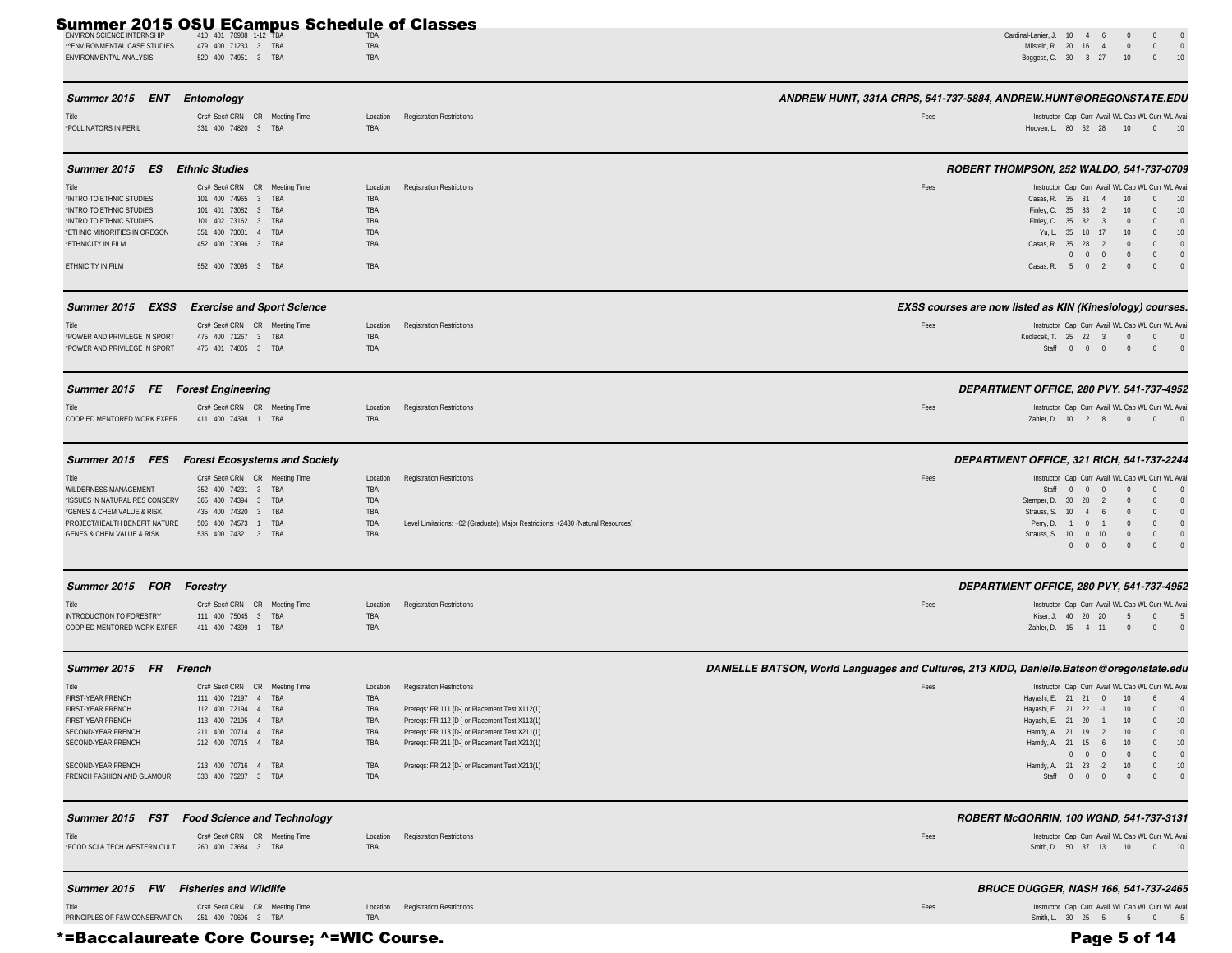| $\frac{1}{2}$ PRINCIPLES OF FAN CONSERVATION $\frac{251}{251}$ 401 $\frac{1}{27758}$ 3 $\frac{1}{3}$ $\frac{1}{12758}$ $\frac{1}{3}$ $\frac{1}{12758}$ $\frac{1}{3}$ $\frac{1}{12758}$ $\frac{1}{3}$ $\frac{1}{12758}$ $\frac{1}{3}$ $\frac{1}{12758}$ $\frac{1}{3}$ $\frac{1}{12758}$ $\$ |                        |            |                                                                                  | Nelson, D. 30 27 3<br>$\Omega$                                      |
|--------------------------------------------------------------------------------------------------------------------------------------------------------------------------------------------------------------------------------------------------------------------------------------------|------------------------|------------|----------------------------------------------------------------------------------|---------------------------------------------------------------------|
| FIELD SAMPLING FISH & WILDLIFE                                                                                                                                                                                                                                                             | 255 400 72380 3 TBA    | <b>TBA</b> |                                                                                  | 21<br>Morozumi, C.<br>30                                            |
| FIELD SAMPLING FISH & WILDLIFE                                                                                                                                                                                                                                                             | 255 401 74353 3 TBA    | TBA        |                                                                                  | Castillo, J.<br>30 <sup>°</sup><br>18 12<br>$\Omega$<br>$\Omega$    |
| SURV OF GEO INFO SYS IN NAT RE                                                                                                                                                                                                                                                             | 303 400 70776 3 TBA    | TBA        |                                                                                  | Moore, R. 40 39<br>$\overline{1}$<br>$\Omega$                       |
|                                                                                                                                                                                                                                                                                            |                        |            |                                                                                  | $0\quad 0\quad 0$<br>$\Omega$<br>$\Omega$<br>$\Omega$               |
| ORNITHOLOGY                                                                                                                                                                                                                                                                                | 311 400 70698 3 TBA    | TBA        |                                                                                  | Harrington, E. 35 31 4<br>$\Omega$                                  |
| <b>SYSTEMATICS OF BIRDS</b>                                                                                                                                                                                                                                                                | 312 400 71887 2 TBA    | TBA        |                                                                                  | Hallman, T. 40<br>29 11                                             |
| <b>ICHTHYOLOGY</b>                                                                                                                                                                                                                                                                         | 315 400 71123 3 TBA    | TBA        |                                                                                  | Bronaugh, W. 30<br>28<br>$\overline{2}$                             |
| MAMMALOGY                                                                                                                                                                                                                                                                                  | 317 400 71127 3 TBA    | TBA        |                                                                                  | Spaan, R. 30 24 6<br>$\Omega$<br>$\Omega$                           |
| SYSTEMATICS OF MAMMALS                                                                                                                                                                                                                                                                     | 318 400 74240 2 TBA    | TBA        | Class Limitations: -1 (Freshman)                                                 | Painter, L. 35<br>19 16<br>$\Omega$                                 |
|                                                                                                                                                                                                                                                                                            |                        |            |                                                                                  | $0\quad 0\quad 0$<br>$\Omega$                                       |
| INTRO POPULATION DYNAMICS                                                                                                                                                                                                                                                                  | 320 400 72176 4 TBA    | TBA        | Prereqs: (BI 370* [D-] or BI 370H* [D-] or BI 371* [D-])                         | Reese, D. 25 19 6                                                   |
| MGMT PRIN OF PAC SALMON IN NW                                                                                                                                                                                                                                                              | 323 400 70697 3 TBA    | TBA        |                                                                                  | Schwartzkopf, B. 30<br>19 11                                        |
| *GLOBAL CRISES RESOURCE ECOL                                                                                                                                                                                                                                                               | 325 400 71753 3 TBA    | <b>TBA</b> |                                                                                  | Duplaix, N. 40 35 5<br>$\Omega$                                     |
| INTEGRATED WATERSHED MGMT                                                                                                                                                                                                                                                                  | 326 400 72023 3 TBA    | TBA        |                                                                                  | Snyder, J. 30 16 14<br>$\Omega$<br>$\Omega$                         |
| *MULTICULT PERS IN NAT RESOURC                                                                                                                                                                                                                                                             | 340 400 73010 3 TBA    | TBA        |                                                                                  | Woodside, G. 30<br>22 8<br>$\Omega$                                 |
|                                                                                                                                                                                                                                                                                            |                        |            |                                                                                  | $0\quad 0\quad 0$<br>$\Omega$<br>$\Omega$                           |
| *ENDANGERED SPECIES, SOC & SUS                                                                                                                                                                                                                                                             | 350 400 72778 3 TBA    | TBA        |                                                                                  | Kappes, P. 35 33<br>2                                               |
| *ORIGINS OF F&W MANAGEMENT                                                                                                                                                                                                                                                                 | 360 400 72193 3 TBA    | TBA        |                                                                                  | Duplaix, N. 30 13 17<br>$\Omega$                                    |
| <b>RESEARCH</b>                                                                                                                                                                                                                                                                            | 401 400 74273 1-16 TBA | TBA        |                                                                                  | Goggans, R. 60 3 57                                                 |
| READING AND CONFERENCE                                                                                                                                                                                                                                                                     | 405 400 74274 1-16 TBA | TBA        | Campus Restrictions: +DSC (Dist. Degree Corvallis Student)                       | Goggans, R. 60<br>$0\quad 60$<br>$\Omega$<br>$\Omega$               |
| INT/ EXPLORATORY/INTERNSHIP                                                                                                                                                                                                                                                                | 410 400 72203 1 TBA    | TBA        | Campus Restrictions: +DSC (Dist. Degree Corvallis Student)                       | Goggans, R. 40 5 35<br>10<br>$\Omega$                               |
|                                                                                                                                                                                                                                                                                            |                        |            |                                                                                  | $\overline{0}$<br>$\mathbf{0}$<br>$\overline{0}$                    |
| INTERNSHIP/INTENSIVE                                                                                                                                                                                                                                                                       | 410 401 74914 3 TBA    | TBA        | Campus Restrictions: +DSC (Dist. Degree Corvallis Student)                       | Goggans, R. 40 17 23<br>$\Omega$                                    |
| <b>INTERNSHIP</b>                                                                                                                                                                                                                                                                          | 410 402 75356 1 TBA    | TBA        |                                                                                  | 4 26<br>Heppell, S. 30<br>$\Omega$                                  |
| PRINCIPLES OF WILDLIFE DISEASE                                                                                                                                                                                                                                                             | 427 400 73025 4 TBA    | TBA        |                                                                                  | Mortenson, J. 28 28 -3<br>$\Omega$                                  |
| <b><i><u>^WILDLIFE IN AGRIC ECOSYSTEMS</u></i></b>                                                                                                                                                                                                                                         | 435 400 72402 3 TBA    | TBA        |                                                                                  | Moore, R. 25 18<br>$\overline{7}$                                   |
| WETLANDS AND RIPARIAN ECOLOGY                                                                                                                                                                                                                                                              | 479 400 72180 3 TBA    | TBA        |                                                                                  | Malachowski, C. 30<br>19 11                                         |
|                                                                                                                                                                                                                                                                                            |                        |            |                                                                                  | $0\quad 0\quad 0$<br>$\Omega$                                       |
| <b>WILDLIFE ECOLOGY</b>                                                                                                                                                                                                                                                                    | 481 400 71567 4 TBA    | <b>TBA</b> | Preregs: (BI 370 [D-] or BI 370H [D-] or BI 371 [D-] )                           | Curtis. J. 30 13 17<br>$\Omega$<br>$\Omega$                         |
| EFFECTIVE COMMUNICATIONS IN FW                                                                                                                                                                                                                                                             | 489 400 74721 3 TBA    | TBA        | Campus Restrictions: +DSC (Dist. Degree Corvallis Student); Preregs: FW 488 [D-] | Paoletti, D. 25 8 17                                                |
| <b>RESEARCH</b>                                                                                                                                                                                                                                                                            | 501 400 74093 1-16 TBA | TBA        | Level Limitations: +02 (Graduate)                                                | Dugger, B. 20 0 20                                                  |
| <b>THESIS</b>                                                                                                                                                                                                                                                                              | 503 400 74092 1-16 TBA | TBA        | Level Limitations: +02 (Graduate)                                                | Dugger, B.<br>- 5<br>$-5$<br>$\mathbf{0}$                           |
| <b>PROJECTS</b>                                                                                                                                                                                                                                                                            | 506 400 72727 3 TBA    | TBA        |                                                                                  | Dunham, S. 25<br>5 20<br>$\Omega$<br>$\Omega$                       |
|                                                                                                                                                                                                                                                                                            |                        |            |                                                                                  | $0\quad 0$<br>$\Omega$<br>$\mathbf{0}$<br>$\Omega$<br>$\Omega$      |
| PROFESSIONAL INTERNSHIP                                                                                                                                                                                                                                                                    | 510 400 74188 1-16 TBA | TBA        |                                                                                  | Heppell, S. 10<br>$0$ 10<br>$\Omega$                                |
| PROFESSIONAL INTERNSHIP                                                                                                                                                                                                                                                                    | 510 401 74384 1-16 TBA | TBA        |                                                                                  | Staff<br>$0\quad 0$<br>$\Omega$<br>$\overline{0}$<br>$\Omega$       |
| PROF DEVELOPMENT: MEETING COMM                                                                                                                                                                                                                                                             | 514 400 73033 1 TBA    | TBA        |                                                                                  | Dugger, B. 10<br>4 6                                                |
| PRINCIPLES OF WILDLIFE DISEASE                                                                                                                                                                                                                                                             | 527 400 73026 4 TBA    | TBA        |                                                                                  | Mortenson, J.<br>10<br>$10 - 3$                                     |
| <b>THESIS</b>                                                                                                                                                                                                                                                                              | 603 400 74095 1-16 TBA | TBA        | Level Limitations: +02 (Graduate)                                                | $0$ 20<br>Dugger, B. 20<br>$\Omega$<br>$\Omega$<br>$\Omega$         |
|                                                                                                                                                                                                                                                                                            |                        |            |                                                                                  | $0\quad 0\quad 0$<br>$\overline{0}$<br>$\mathbf{0}$<br>$\mathbf{0}$ |

| Summer 2015 GD Graphic Design |                               |                                    |                                  | <b>MINJEONG KIM. 228 MLM. 541-737-3468</b>        |
|-------------------------------|-------------------------------|------------------------------------|----------------------------------|---------------------------------------------------|
| Title                         | Crs# Sec# CRN CR Meeting Time | Location Registration Restrictions | Fees                             | Instructor Cap Curr Avail WL Cap WL Curr WL Avail |
| <b>GRAPHIC DESIGN HISTORY</b> | 369 400 74297 3 TBA           | TBA                                | Class Limitations: -1 (Freshman) | Staff 0 0 0 0 0 0                                 |

| Summer 2015 | GEO | Geoscience |
|-------------|-----|------------|
|             |     |            |

| GEO<br>Summer 2015             | Geosciences                   |          |                                                            |      | <b>MELINDA JENSEN, 104 WLKN, 541-737-1238</b> |       |                     |  |                                                   |
|--------------------------------|-------------------------------|----------|------------------------------------------------------------|------|-----------------------------------------------|-------|---------------------|--|---------------------------------------------------|
| Title                          | Crs# Sec# CRN CR Meeting Time | Location | <b>Registration Restrictions</b>                           | Fees |                                               |       |                     |  | Instructor Cap Curr Avail WL Cap WL Curr WL Avail |
| *THE SOLID EARTH               | 101 400 72735<br>4 TBA        | TBA      |                                                            |      | Yalcin, R. 32 31                              |       |                     |  | $\overline{0}$                                    |
| *GEOG OF THE NON-WESTERN WORLD | 105 400 74010<br>3 TBA        | TBA      |                                                            |      | Hyrapiet, S. 45 38                            |       |                     |  | $\Omega$                                          |
| *GEOG OF THE WESTERN WORLD     | 106 400 73626 3 TBA           | TBA      |                                                            |      | Hommel, D. 45 34 11                           |       |                     |  | $\Omega$                                          |
| *SUSTAINABILTY FOR COMMON GOOD | 300 400 71625<br>3 TBA        | TBA      |                                                            |      | Hommel. D. 45 45 0                            |       |                     |  | $\Omega$                                          |
| *MIN, ENERGY, WATER &THE ENVIR | 306 400 72688<br>3 TBA        | TBA      |                                                            |      | Yalcin, K. 35 38 -3                           |       |                     |  | $\Omega$                                          |
|                                |                               |          |                                                            |      |                                               |       | $0 \quad 0 \quad 0$ |  | $\Omega$                                          |
| *PARK GEOLOGY & PRESERVATION   | 307 400 72381 3 TBA           | TBA      |                                                            |      | Yalcin, K. 40 32 8                            |       |                     |  | $\Omega$                                          |
| *GLOBAL CHANGE & EARTH SCIENCE | 308 400 71877 3 TBA           | TBA      |                                                            |      | Yalcin, K. 34 36 -2                           |       |                     |  | $\Omega$                                          |
| ^CLIMATOLOGY                   | 323 400 73063 4 TBA           | TBA      |                                                            |      | Jackson, P. 30 27 3                           |       |                     |  | $\Omega$                                          |
| *INTRO TO WATER SCI & POLICY   | 335 400 71889<br>3 TBA        | TBA      |                                                            |      | de Silva, L. 30 26 4                          |       |                     |  |                                                   |
| *EARTHQUAKES IN THE PACIFIC NW | 380 400 74195 3 TBA           | TBA      |                                                            |      | Dziak, R. 40 39                               |       |                     |  | $\Omega$                                          |
|                                |                               |          |                                                            |      |                                               |       | $0 \quad 0 \quad 0$ |  | $\Omega$                                          |
| <b>INTERNSHIP</b>              | 410 400 73875 1-15 TBA        | TBA      |                                                            |      | Cardinal-Lanier, J.                           | 10    |                     |  | $\Omega$                                          |
| <b>HYDROGEOLOGY</b>            | 487 400 74011 4 TBA           | TBA      | Preregs: (MTH 252 [D-] or MTH 252H [D-])                   |      | Haggerty, R. 25 11 14                         |       |                     |  | $\overline{0}$                                    |
| INTERNSHIP                     | 510 400 74534 1-15 TBA        | TBA      | Major Restrictions: +CG03 (Geographic Information Science) |      | Walsh, K.                                     | $5 -$ | 3 <sub>2</sub>      |  | $\Omega$                                          |

| Summer 2015 GER German |  |  | DANIELLE BATSON, World Languages and Cultures, 213 KIDD, Danielle.Batson@oregonstate.edu |
|------------------------|--|--|------------------------------------------------------------------------------------------|
|------------------------|--|--|------------------------------------------------------------------------------------------|

| Title                    | Crs# Sec# CRN CR Meeting Time | <b>Registration Restrictions</b><br>Location | Fees | Instructor Cap Curr Avail WL Cap WL Curr WL Avail |  |             |  |
|--------------------------|-------------------------------|----------------------------------------------|------|---------------------------------------------------|--|-------------|--|
| <b>FIRST-YEAR GERMAN</b> | 111 400 72993 4 TBA           | TBA                                          |      | Jorgenson, A. 21 19 2 10 4 6                      |  |             |  |
| <b>FIRST-YEAR GERMAN</b> | 112 400 72994 4 TBA           | TBA                                          |      | Jorgenson, A. 21 18 3 10 0 10                     |  |             |  |
| <b>FIRST-YEAR GERMAN</b> | 113 400 72995 4 TBA           | TBA                                          |      | Jorgenson, A. 21 9 12 10                          |  | $0 \t 10$   |  |
| SECOND-YEAR GERMAN       | 211 400 72996 4 TBA           | TBA                                          |      | Liggett, C. 21 15 6 10 0 10                       |  |             |  |
| SECOND-YEAR GERMAN       | 212 400 72997 4 TBA           | TBA                                          |      | Liggett, C. 21 15 6 10 0 10                       |  |             |  |
|                          |                               |                                              |      |                                                   |  | $0\qquad 0$ |  |
| SECOND-YEAR GERMAN       | 213 400 72998 4 TBA           | <b>TBA</b>                                   |      | Liggett, C. 21 13 8 0                             |  | $0\qquad 0$ |  |

# \*=Baccalaureate Core Course; ^=WIC Course. Page 6 of 14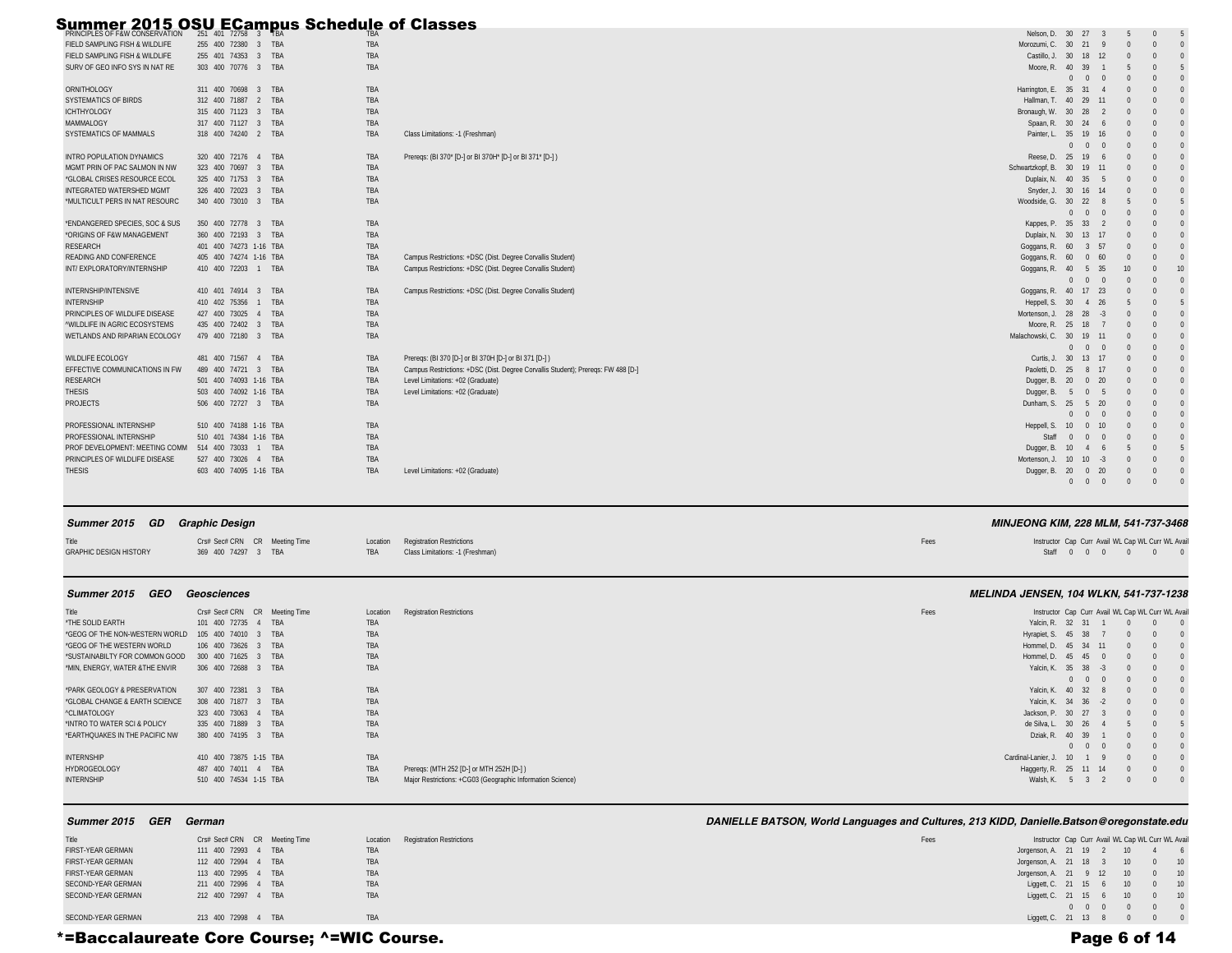Schuster Provaznikova, L. 18 10 8 10 0 10 \*GERMAN CULTURE 331 400 74711 3 TBA TBA TBA TBA TBA Blessing, B. 18 13 5 10 0 10

### *Summer 2015 H Public Health SUNIL KHANNA or SHERYL THORBURN, 401 WALD, 541-737-2686*

| Title                          | Crs# Sec# CRN CR Meeting Time | Location   | <b>Registration Restrictions</b>                                                                                                                            | Fees                | Instructor Cap Curr Avail WL Cap WL Curr WL Avai |  |
|--------------------------------|-------------------------------|------------|-------------------------------------------------------------------------------------------------------------------------------------------------------------|---------------------|--------------------------------------------------|--|
| INTRODUCTION TO PUBLIC HEALTH  | 100 400 73428<br>4 TBA        | TBA        |                                                                                                                                                             |                     | Staff<br>$\sqrt{ }$<br>$^{\circ}$                |  |
| INTRODUCTION TO PUBLIC HEALTH  | 100 401 73679<br>4 TBA        | <b>TBA</b> |                                                                                                                                                             |                     | Mckay, V. 26 25                                  |  |
| INTRODUCTION TO PUBLIC HEALTH  | 100 402 74920<br><b>TRA</b>   | TBA        |                                                                                                                                                             |                     | Mckay, V. 35 32                                  |  |
| *INTRO TO HEALTH CARE SYSTEM   | 210 400 74802<br><b>TRA</b>   | TBA        |                                                                                                                                                             |                     | Hommel, A. 35<br>35                              |  |
| INTRO TO HEALTH DATA ANALYSIS  | 220 400 74803<br>3 TBA        | TBA        | Major Restrictions: +447, +466 (Human Development and Family Sciences, Nutrition)                                                                           |                     | Varga, A. 25 20 5                                |  |
|                                |                               |            |                                                                                                                                                             |                     | $0 \quad 0$<br>$\sqrt{ }$                        |  |
| *HIV/AIDS & STIS IN MODERN SOC | 312 400 71282 3 TBA           | TBA        | Class Limitations: -1, -2 (Freshman, Sophomore)                                                                                                             |                     | Sparks, M. 35 35                                 |  |
| *HIV/AIDS & STIS IN MODERN SOC | 312 401 74921 3 TBA           | TBA        |                                                                                                                                                             |                     | Schoon, R. 35 35                                 |  |
| *HIV/AIDS & STIS IN MODERN SOC | 312 402 73157<br>3 TBA        | TBA        | Class Limitations: -1, -2 (Freshman, Sophomore)                                                                                                             |                     | Julian, A. 35 29<br>-6                           |  |
| *HIV/AIDS & STIS IN MODERN SOC | 312 403 75116 3 TBA           | TBA        | Class Limitations: -1, -2 (Freshman, Sophomore)                                                                                                             |                     | VanGarde, A. 35 32                               |  |
| INTRODUCTION TO HEALTH POLICY  | 319 400 74804<br>3 TBA        | TBA        | Class Limitations: -1, -2 (Freshman, Sophomore); Major Restrictions: +239 (Public Health); Prereqs: H 210 [D-]                                              |                     | Bernell, S. 35 27                                |  |
|                                |                               |            |                                                                                                                                                             |                     | $0 \quad 0$<br>$\bigcap$                         |  |
| INTRODUCTION TO HUMAN DISEASE  | 320 400 74289<br>3 TBA        | TBA        | Class Limitations: -1, -2 (Freshman, Sophomore)                                                                                                             |                     | Staff<br>$^{\circ}$<br>$\sqrt{2}$                |  |
| *GLOBAL PUBLIC HEALTH          | 333 400 74815 3 TBA           | TBA        |                                                                                                                                                             |                     | Khanna, S. 30<br>27                              |  |
| FOUND OF ENVIRONMENTAL HEALTH  | 344 400 74003<br>3 TBA        | TBA        | Class Limitations: -1, -2 (Freshman, Sophomore); Major Restrictions: +239 (Public Health)                                                                   |                     | Cusack. L. 35 30<br>- 5                          |  |
| FOUNDATIONS OF EPIDEMIOLOGY    | 425 400 74162 3 TBA           | TBA        | Class Limitations: +3, +4 (Junior, Senior); Major Restrictions: +239, +326 (Public Health, Radiation Health Physics); Prereqs: (H 220 [D-] or ST 201 [D-] ) |                     | Cusack, L. 25 14 11                              |  |
| <b>HEALTH POLICY ANALYSIS</b>  | 530 400 73436 3 TBA           | TBA        | Major Restrictions: +CG10 (Public Health)                                                                                                                   | DCPH fee of \$63.00 | 25 12 13<br>Yoon, J.                             |  |
|                                |                               |            |                                                                                                                                                             |                     | $0 \quad 0$                                      |  |
| HEALTH SYSTEMS ORGANIZATION    | 533 400 73437<br>3 TBA        | TBA        | Major Restrictions: +CG10 (Public Health)                                                                                                                   | DCPH fee of \$63.00 | Seifert, N. 25 13 12                             |  |
|                                |                               |            |                                                                                                                                                             |                     |                                                  |  |

 *Summer 2015 HDFS Human Dev and Family Sciences KAREN HOOKER, 401 WALDO, 541-737-4765*

Title Crs# Sec# CRN CR Meeting Time Location Registration Restrictions Fees Fees Instructor Cap Curr Avail WL Cap WL Curr WL Avail \*CONTEMPORARY FAMILIES IN U.S. 201 400 72683 3 TBA TBA Greaves, K. 30 30 0 0 0 0 \*HUMAN SEXUALITY 240 400 72684 3 TBA TBA Stokes, L. 30 29 1 0 0 0 INFANT & CHILD DEVELOPMENT 311 400 72382 4 TBA Class Limitations: -1 (Freshman) Wicks, S. 30 26 4 0 0 0 0 0 0 0  $\text{PARENTING RESEARCH} \text{A} \text{APPLIC} \text{A} \text{PPLIC} \text{A} \text{B} \text{A} \text{B} \text{A} \text{C} \text{A} \text{B} \text{A} \text{D} \text{A} \text{C} \text{A} \text{A} \text{D} \text{A} \text{D} \text{A} \text{D} \text{A} \text{D} \text{A} \text{D} \text{A} \text{D} \text{A} \text{D} \text{A} \text{D} \text{A} \text{D} \text{A} \text{D} \text{A} \text{D} \text{A} \text{D} \text$ 313 400 73109 4 TBA Class Limitations: +3, +4 (Junior, Senior) Becker, D. 30 28 2 0 0 0 0 0 0 0 0 0 0 0<br>McDermott, E. 30 28 2 0 0 0 ADULT DEVELOPMENT AND AGING 314 400 74296 4 TBA 76 200 28 28 28 314 200 28 29 20 20 20 20 20 20 20 20 20 20 20 FAMILY STUDIES 341 400 74809 4 TBA Class Limitations: -1, -2 (Freshman, Sophomore); Major Restrictions: +447 (Human Development and Family Sciences) Controllers and Class Controllers, K. 30 25 5 3 0 3 CRITICAL THINKING IN HDFS 360 400 75058 4 TBA TBA Class Limitations: -1, -2 (Freshman, Sophomore); Major Restrictions: +447 (Human Development and Family Sciences) entertial strictions: +1 armon, B. 30 28 2 3 0 3 APPLIED RESEARCH METHODS 361 400 73103 4 TBA TEA TEA Class Limitations: -1, -2 (Freshman, Sophomore); Major Restrictions: +447 (Human Development and Family Sciences); Prereqs: ((ST 201 [D-] and ST 202 [D-] or H 220 [D-] o 351 [D-] ) Allen, P. 33 33 0 6 0 6 APPLIED RESEARCH METHODS 361 401 74476 4 TBA TBA TBA Campus Restrictions: +DSC (Dist. Degree Corvallis Student); Class Limitations: +3, +4 (Junior, Senior); Major Restrictions: +447 (Human Development and Family Sciences); Prereqs: ( (ST 201 [D-] and ST 202 [D-] ) or H 220 [D-] or ST 351 [D-] ) Staff 0 0 0 0 0 0 0 0 0 0 0 0 FAMILY VIOLENCE AND NEGLECT 444 400 73682 4 TBA TBA McGraw, L. 30 27 3 3 0 3 \*FAMILIES AND POVERTY 447 400 72689 4 TBA TBA Class Limitations: -1, -2 (Freshman, Sophomore)<br>^PROG DEV & PROPOSAL WRITING 461 400 72704 4 TRA TBA College Imitations: -1, -23 (HES): Class Limitations: -1, -2 3 (Freshman, S TBA College Limitations: +21, +23 (HHS, PHHS); Class Limitations: -1, -2, -3 (Freshman, Sophomore, Junior); Major Restrictions: +447 (Human Development and Family Sciences); Prereqs: HDFS 360 [D-] Greaves K. 24 24 0 5 1 4

| Summer 2015 HHS Health and Human Sciences |                               |  |          |     |
|-------------------------------------------|-------------------------------|--|----------|-----|
| Title                                     | Crs# Sec# CRN CR Meeting Time |  | Location | Rec |

| Title                        | Crs# Sec# CRN CR Meeting Time | <b>Registration Restrictions</b><br>Location | Fees | Instructor Cap Curr Avail WL Cap WL Curr WL Avai |
|------------------------------|-------------------------------|----------------------------------------------|------|--------------------------------------------------|
| *LIFETIME FITNESS FOR HEALTH | 231 400 71591 2 TBA           | TBA                                          |      | $0\qquad 5$<br>Woekel, E. 35 35 0                |
| *LIFETIME FITNESS FOR HEALTH | 231 401 73779 2 TBA           | <b>TBA</b>                                   |      | Hilberg, E. 35 28 7 5 0 5                        |
| *LIFETIME FITNESS FOR HEALTH | 231 402 73787 2 TBA           | <b>TBA</b>                                   |      | Roberson, D. 35 34 1 5 0 5                       |
| *LIFETIME FITNESS FOR HEALTH | 231 404 74291 2 TBA           | TBA                                          |      | Bigouette, J. 35 32 3 5 0 5                      |
| *LIFETIME FITNESS FOR HEALTH | 231 406 74292 2 TBA           | <b>TBA</b>                                   |      | Roberson, D. 35 32 3 5 0 5                       |
|                              |                               |                                              |      | $0\quad 0\quad 0\quad 0\quad 0\quad 0$           |
| *LIFETIME FITNESS            | 241 400 71592 1 TBA           | TBA                                          |      | Roberson, D. 35 29 6 0 0 0                       |
| *LIFETIME FITNESS            | 241 401 71125 1 TBA           | TBA                                          |      | Rogers, K. 35 21 14 0 0 0                        |
|                              |                               |                                              |      |                                                  |

### *Summer 2015 HORT Horticulture KELLY DONEGAN, 4155 ALS, 541-737-5448, KATHERINE.DONEGAN@OREGONSTATE.EDU*

| Title                                              | Crs# Sec# CRN CR Meeting Time | Location   | <b>Registration Restrictions</b> | Fees | Instructor Cap Curr Avail WL Cap WL Curr WL Avail |  |              |
|----------------------------------------------------|-------------------------------|------------|----------------------------------|------|---------------------------------------------------|--|--------------|
| <b>INTRO HORT SYSTEMS &amp; PRACTICES</b>          | 112 400 74806 2 TBA           | TBA        |                                  |      | Shay, A. 30 28 2                                  |  | $0\qquad 5$  |
| HERBACEOUS ORN PLANT MATERIALS 255 400 73638 3 TBA |                               | TBA        |                                  |      | Shay, A. 25 12 13 0                               |  | $0$ 0        |
| ORGANIC FARMING & GARDENING                        | 260 400 72478 3 TBA           | TBA        |                                  |      | Miller. W. 30 28 2                                |  | $0\qquad 5$  |
| *POLLINATORS IN PERIL                              | 331 400 74819 3 TBA           | TBA        |                                  |      | Hooven, L. 80 52 28 10                            |  | $0 \t 10$    |
| <b>THESIS</b>                                      | 403 400 72999 1-16 TBA        | TBA        |                                  |      | McDonald, S. 10 0 10                              |  | $0 \qquad 0$ |
|                                                    |                               |            |                                  |      |                                                   |  | $0 \qquad 0$ |
| READING AND CONFERENCE                             | 405 400 75253 1-16 TBA        | <b>TBA</b> |                                  |      | McDonald, S. 1 1                                  |  | $0\qquad 0$  |
| <b>INTERNSHIP</b>                                  | 410 400 73000 1-12 TBA        | TBA        |                                  |      | McDonald, S. 30 3 27                              |  | $\sqrt{0}$   |
|                                                    |                               |            |                                  |      |                                                   |  |              |

\*=Baccalaureate Core Course; ^=WIC Course. Page 7 of 14

# *Summer 2015 HST History DAVID BISHOP, 322B Milam Hall, 541-737-8918*

 *Summer 2015 HHS Health and Human Sciences NORMAN HORD, 101 MLM, 541-737-2643*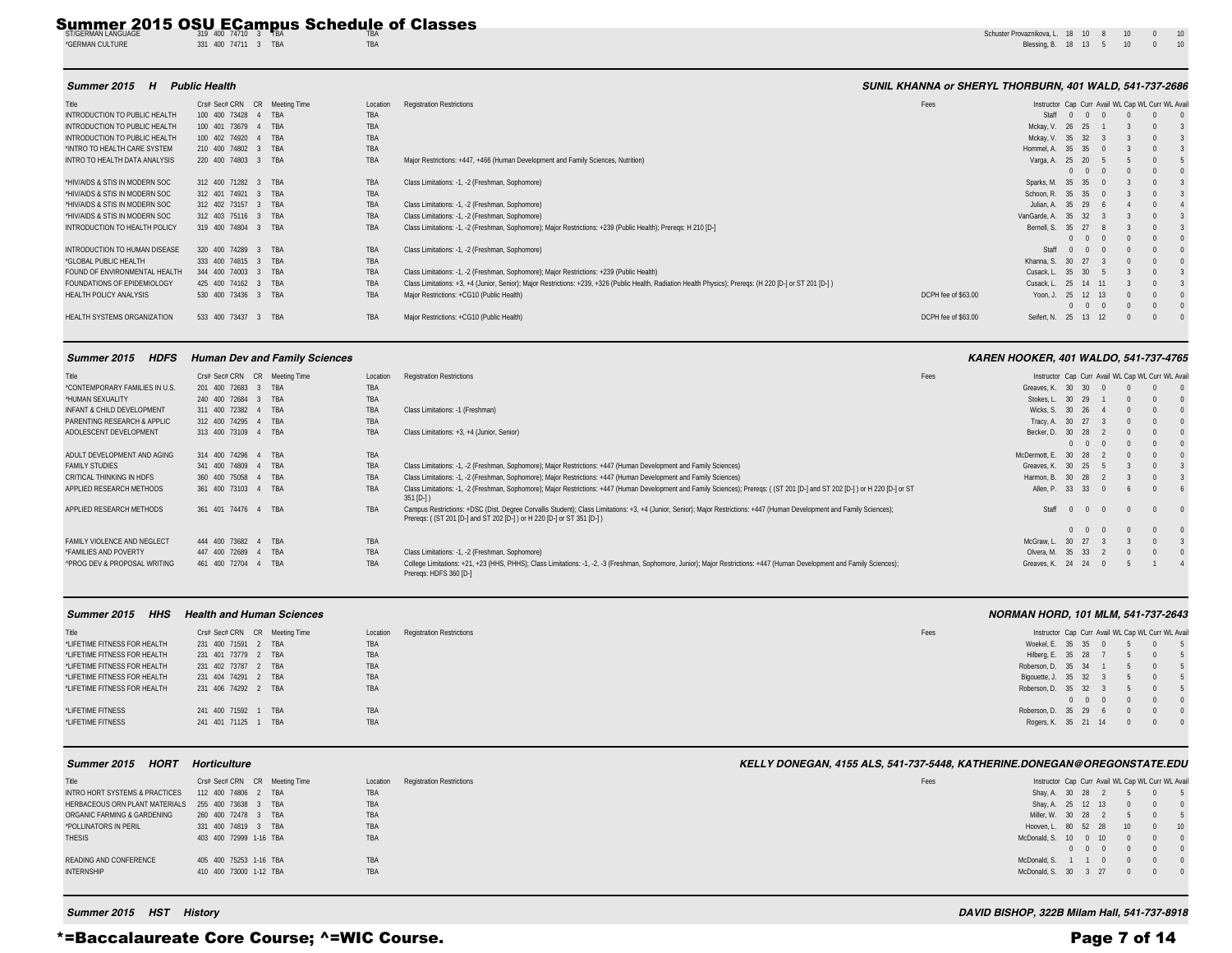|                                |                               | Summer 2015 USU EGampus Schedule of Glasses  |                                                           |
|--------------------------------|-------------------------------|----------------------------------------------|-----------------------------------------------------------|
|                                | Crs# Sec# CRN CR Meeting Time | <b>Registration Restrictions</b><br>Location | Fees<br>Instructor Cap Curr Avail WL Cap WL Curr WL Avail |
| *HISTORY WESTERN CIVILIZATION  | 103 400 74956<br>4 TBA        | <b>TBA</b>                                   | Hubler, K. 25 16                                          |
| *WORLD HIST I: ANCIENT CIVIL   | 104 400 73712 3 TBA           | <b>TBA</b>                                   | Goodwin, J. 30 18 12                                      |
| *WORLD HIST III: MODERN & CONT | 106 400 73573 3 TBA           | TBA                                          | Katz, J. 30 5 25                                          |
| *HISTORY OF THE UNITED STATES  | 201 400 71115 4 TBA           | <b>TBA</b>                                   | Shay, S. 25 22                                            |
| *HISTORY OF THE UNITED STATES  | 203 400 74298 4 TBA           | <b>TBA</b>                                   | Chappell, M. 25 22                                        |
|                                |                               |                                              | $0\quad 0$<br>- 0                                         |
| *RELIGION IN THE UNITED STATES | 210 400 74856<br>4 TBA        | TBA                                          | Koehlinger, A. 25 19                                      |
| *WHY WAR: A HIST PERSPECTIVE   | 317 400 74252<br>4 TBA        | TBA                                          | Kopperman, P. 25 12 13                                    |
| AMERICAN MILITARY 1865-PRESENT | 318 400 73713<br>4 TBA        | TBA                                          | Madison, R. 25 10 15                                      |
| *ANCIENT NEAR EAST             | 320 400 70701<br>4 TBA        | TBA                                          | Ferngren, G. 25 12 13                                     |
| *SLAVERY IN THE AMERICAS       | 353 400 75105 4 TBA           | TBA                                          | 25 5 20<br>Bahde, T.                                      |
|                                |                               |                                              | $0 \quad 0$<br>$\sqrt{ }$                                 |
| WOMEN IN U.S. HISTORY          | 362 400 71901 4 TBA           | <b>TBA</b>                                   | Carson, M. 25 11 14                                       |
| *^IMMIGRATION TO U.S. -- 1880  | 369 400 74253<br>4 TBA        | <b>TBA</b>                                   | Staff<br>$\sqrt{2}$                                       |
| *THE HOLOCAUST IN ITS HISTORY  | 425 400 72725<br>4 TBA        | TBA                                          | Kopperman, P. 25 17                                       |
| *ENVIRONMENTAL HISTORY OF U.S. | 481 400 72690 4 TBA           | <b>TBA</b>                                   | Richards, L. 25 21 4                                      |
| THE HOLOCAUST IN ITS HISTORY   | 525 400 72726 4 TBA           | TBA                                          | Kopperman, P. 5                                           |
|                                |                               |                                              | $\overline{0}$<br>$0\quad 0$                              |

| HSTS<br><b>Summer 2015</b>     | <b>History of Science</b>     |                                              |      | DAVID BISHOP, 322B Milam Hall, 541-737-8918       |
|--------------------------------|-------------------------------|----------------------------------------------|------|---------------------------------------------------|
| Title                          | Crs# Sec# CRN CR Meeting Time | <b>Registration Restrictions</b><br>Location | Fees | Instructor Cap Curr Avail WL Cap WL Curr WL Avail |
| *^HISTORY OF MEDICINE          | 417 400 71114 4 TBA           | TBA                                          |      | Hahn. A. 25 15 10 5 0 5                           |
| *^HISTORY OF MEDICINE          | 417 401 72691 4 TBA           | TBA                                          |      | Blanchard, N. 25 21 4 5 0 5                       |
| *^STUDIES IN SCIENTIFIC CNTRVS | 419 400 73747 4 TBA           | TBA                                          |      | Richards, L. 25 12 13 0 0 0                       |
| *HISTORY OF PSYCHOTHERAPY      | 440 400 73639 4 TBA           | TBA                                          |      | Carson. M. 22 18 4 0 0 0                          |
| HISTORY OF PSYCHOTHERAPY       | 540 400 73640 4 TBA           | TBA                                          |      | $0\qquad 0\qquad 0$<br>Carson. M. 3 0 3           |
|                                |                               |                                              |      | $\begin{matrix} 0 & 0 \end{matrix}$               |

|                               | Summer 2015 IE Industrial and Mfg Engineering |            | TYLER DeADDER (Undergraduate Courses), 541-737-4718, tyler.deadder@oregonstate.edu; LYNN PAUL (Graduate Courses), 541-737-3644; lynn.paul@oregonstate.edu |      |                                                   |
|-------------------------------|-----------------------------------------------|------------|-----------------------------------------------------------------------------------------------------------------------------------------------------------|------|---------------------------------------------------|
| Title                         | Crs# Sec# CRN CR Meeting Time                 |            | Location Registration Restrictions                                                                                                                        | Fees | Instructor Cap Curr Avail WL Cap WL Curr WL Avail |
| INTRO MANAGEMENT FOR ENGR SCI | 582 400 74812 4 TBA                           | TBA        | Level Limitations: +02 (Graduate)                                                                                                                         |      | Natarajan, G. 10 4 6 0 0 0                        |
| ADV ENGINEERING ECON ANALYSIS | 583 400 74813 4 TBA                           | <b>TBA</b> | College Limitations: +16 (Engr); Level Limitations: +02 (Graduate)                                                                                        |      | Ng, E. 20 7 13 5 0 5                              |
|                               |                                               |            |                                                                                                                                                           |      |                                                   |
|                               |                                               |            |                                                                                                                                                           |      |                                                   |

| LEAD<br><b>Summer 2015</b>                         | Leadership                    |                                              |      | <b>JONATHAN VELEZ, 112C STAG, 541-737-1336</b>    |
|----------------------------------------------------|-------------------------------|----------------------------------------------|------|---------------------------------------------------|
| Title                                              | Crs# Sec# CRN CR Meeting Time | <b>Registration Restrictions</b><br>Location | Fees | Instructor Cap Curr Avail WL Cap WL Curr WL Avail |
| PERSONAL LEADERSHIP DEVELOPMEN 242 400 74908 3 TBA |                               | <b>TBA</b>                                   |      | Henderson, T. 40 15 25 0<br>$0$ 0                 |
| TEAM & ORGANIZATION LEADERSHIP                     | 342 401 74909 3 TBA           | <b>TBA</b>                                   |      | Henderson, T. 50 6 44 0<br>$0\qquad 0$            |
| <b>LEADERSHIP RESEARCH</b>                         | 401 400 74946 1-16 TBA        | TBA                                          |      | Croom. D. 30 0 30<br>$0\qquad 0$                  |
| PRACTICUM                                          | 409 400 74945 1-16 TBA        | TBA                                          |      | Croom, D. 30 0 30<br>$0\qquad 0$                  |
| <b>LEADERSHIP INTERNSHIP</b>                       | 410 400 74944 1-16 TBA        | TBA                                          |      | Velez. J. 30 0 30<br>$0 \qquad 0$                 |
|                                                    |                               |                                              |      | $0\qquad 0$                                       |

| Summer 2015                                        | <b>LING Linguistics</b>       |                                    | DANIELLE BATSON, World Languages and Cultures, 213 KIDD, Danielle.Batson@oregonstate.edu |                                                   |
|----------------------------------------------------|-------------------------------|------------------------------------|------------------------------------------------------------------------------------------|---------------------------------------------------|
| Title                                              | Crs# Sec# CRN CR Meeting Time | Location Registration Restrictions | Fees                                                                                     | Instructor Cap Curr Avail WL Cap WL Curr WL Avail |
| *WESTERN CULTURE STUDY ABROAD 208 400 73767 3 TBA  |                               | TBA                                |                                                                                          | Kellar. B. 25 0 25 10 0 10                        |
| *CULTURAL DIVERSITY STUDY ABRO 209 400 73845 3 TBA |                               | <b>TBA</b>                         |                                                                                          | Kellar, B. 1 0 1 0 0 0 0                          |

| <b>Summer 2015</b>         | <b>MB</b> Microbiology                                                              |                                    |      | MARY FULTON, 226 NASH, mary.fulton@oregonstate.edu  |
|----------------------------|-------------------------------------------------------------------------------------|------------------------------------|------|-----------------------------------------------------|
| Title                      | Crs# Sec# CRN CR Meeting Time                                                       | Location Registration Restrictions | Fees | Instructor Cap Curr Avail WL Cap WL Curr WL Avai    |
| *INTRODUCTORY MICROBIOLOGY | 230 400 71616 4 W 0900-1550 7/20/15-8/14/15 NASH 304<br>F 0900-1550 7/20/15-8/14/15 |                                    |      | MIB1 fee of \$25.00<br>Biesinger, T. 48 28 20 0 0 0 |
|                            |                                                                                     | <b>NASH 304</b>                    |      |                                                     |
| *DISEASE AND SOCIETY       | 330 400 74187 3 TBA                                                                 | TBA                                |      | Spitsbergen, J. 30 24 6 0 0 0                       |

|                                                 | Summer 2015 MCB Molecular & Cellular Biology         |                                                                                       |      | DEE DENVER, 3021 ALS, 541-737-3799                                              |
|-------------------------------------------------|------------------------------------------------------|---------------------------------------------------------------------------------------|------|---------------------------------------------------------------------------------|
| Title<br><b>GENES &amp; CHEM IN AGRICULTURE</b> | Crs# Sec# CRN CR Meeting Time<br>535 400 72717 3 TBA | Location Registration Restrictions<br>Level Limitations: +02 (Graduate)<br><b>TRA</b> | Fees | Instructor Cap Curr Avail WL Cap WL Curr WL Avai<br>Strauss, S. 10 0 10 0 0 0 0 |
|                                                 |                                                      |                                                                                       |      |                                                                                 |

| Summer 2015 MGMT Management |                               |                                    | CAROL LEDER (Undergrad), 541-737-3716; JAMES COAKLEY (Grad), 453 AUSTIN HALL, 541-737-3716 |
|-----------------------------|-------------------------------|------------------------------------|--------------------------------------------------------------------------------------------|
|                             | Crs# Sec# CRN CR Meeting Time | Location Registration Restrictions | Instructor Cap Curr Avail WL Cap WL Curr WL Avail<br>Fees                                  |

|                         | Crs# Sec# CRN CR Meeting Time | Location Registration Restrictions                                                                          | Fees | Instructor Cap Curr Avail WL Cap WL Curr WL Avai |  |
|-------------------------|-------------------------------|-------------------------------------------------------------------------------------------------------------|------|--------------------------------------------------|--|
| PROJECT MANAGEMENT      | 364 400 74216 4 TBA           | Class Limitations: -1, -2 (Freshman, Sophomore); Prereqs: BA 351 [C-] or BA 352 [C-] or BA 352H [C-]        |      | Paterson. T. 45 37 8 0 0 0                       |  |
| INTEGRATIVE CAPTSTONE I | 575 400 75281 3 TBA           | Level Limitations: +02 (Graduate); Major Restrictions: +2050 (Business Administration); Preregs: BA 562 [B] |      | Coakley, J. 30 1 29 30 0 30                      |  |
| INTEGRATIVE CAPSTONE II | 576 400 74953 3 TBA           | Major Restrictions: +2050 (Business Administration); Preregs: MGMT 575 [B]                                  |      | Staff 20 0 20 0 0 0                              |  |

\*=Baccalaureate Core Course; ^=WIC Course. Page 8 of 14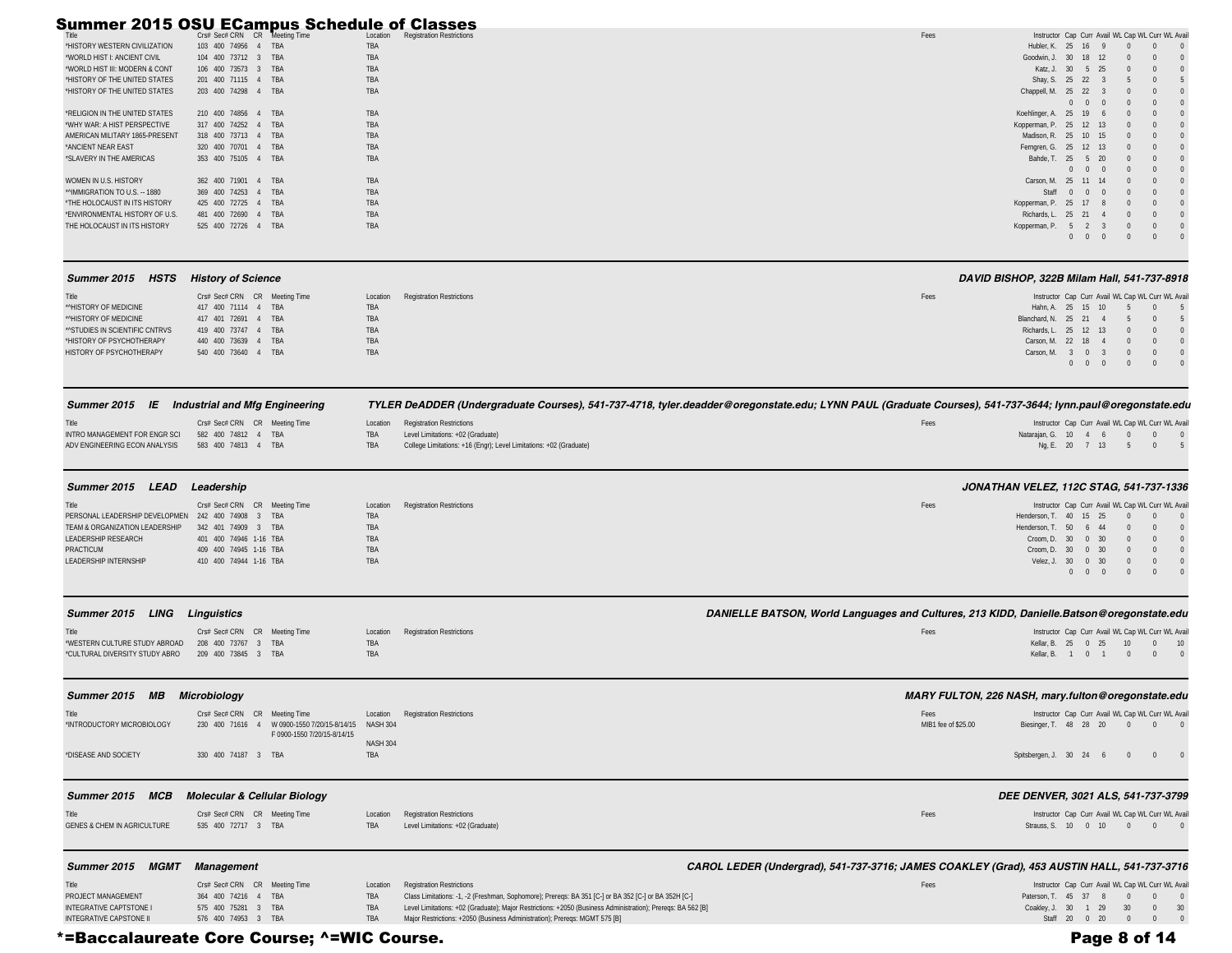| <b>Summer 2015</b>           | <b>MNR</b> Master of Natural Resources                 |                                                                                                                        |      | <b>BADEGE BISHAW, 208 RICH, 541-737-9495</b>                                |
|------------------------------|--------------------------------------------------------|------------------------------------------------------------------------------------------------------------------------|------|-----------------------------------------------------------------------------|
| Title<br>MASTER'S CASE STUDY | Crs# Sec# CRN CR Meeting Time<br>560 400 73160 1-9 TBA | Location Registration Restrictions<br>Level Limitations: +02 (Graduate); Major Restrictions: +2430 (Natural Resources) | Fees | Instructor Cap Curr Avail WL Cap WL Curr WL Avai<br>Bishaw. B. 10 6 4 0 0 0 |

# *Summer 2015 MTH Mathematics DEPARTMENT HEAD, 368 KIDD, 541-737-4686*

| JUINNEL ZUIJ MIII<br>maurchiaucs |                                 |            |            | <b>DLFAILIMLNI IILAD, 300 NIDD, 341-131-4000</b>                                            |                                                                         |          |
|----------------------------------|---------------------------------|------------|------------|---------------------------------------------------------------------------------------------|-------------------------------------------------------------------------|----------|
| Title                            | Crs# Sec# CRN CR Meeting Time   |            | Location   | <b>Registration Restrictions</b>                                                            | Fees<br>Instructor Cap Curr Avail WL Cap WL Curr WL Avail               |          |
| ELEMENTARY ALGEBRA               | 065 400 70702                   | 3 TBA      | TBA        | Preregs: Placement Test MPT(05) or Placement Test MPAL(015)                                 | Clark, S. 20<br>2 18<br>$\Omega$<br>$\Omega$                            |          |
| <b>ELEMENTARY ALGEBRA</b>        | 065 401 71464<br>$\mathbf{3}$   | <b>TBA</b> | TBA        | Prereqs: Placement Test MPT(05) or Placement Test MPAL(015)                                 | Clark, S. 20<br>$0$ 20<br>$\Omega$<br>$\Omega$                          |          |
| <b>ELEMENTARY ALGEBRA</b>        | 065 402 71465                   | 3 TBA      | TBA        | Prereqs: Placement Test MPT(05) or Placement Test MPAL(015)                                 | Clark, S. 20<br>$0\quad 20$<br>$\Omega$<br>$\Omega$                     |          |
| ELEMENTARY ALGEBRA               | 065 403 71466                   | 3 TBA      | TBA        | Prereqs: Placement Test MPT(05) or Placement Test MPAL(015)                                 | Clark, S. 20<br>$0$ 20<br>$\Omega$<br>$\Omega$                          |          |
| <b>INTERMEDIATE ALGEBRA</b>      | 095 400 70703 3 TBA             |            | TBA        | Prereqs: MTH 065 [C-] or Placement Test MPT(11) or Placement Test MPAL(030)                 | Clark, S. 20<br>10 10                                                   |          |
|                                  |                                 |            |            |                                                                                             | $\Omega$<br>$\Omega$<br>$\Omega$<br>$\Omega$                            |          |
| <b>INTERMEDIATE ALGEBRA</b>      | 095 401 71472                   | 3 TBA      | TBA        | Prereqs: MTH 065 [C-] or Placement Test MPT(11) or Placement Test MPAL(030)                 | Clark, S. 20<br><sup>19</sup><br>$\Omega$<br>$\Omega$                   |          |
| <b>INTERMEDIATE ALGEBRA</b>      | 095 402 71473                   | 3 TBA      | TBA        | Prereqs: MTH 065 [C-] or Placement Test MPT(11) or Placement Test MPAL(030)                 | Clark, S. 20<br>$1 \t19$<br>$\Omega$<br>$\sqrt{ }$                      |          |
| <b>INTERMEDIATE ALGEBRA</b>      | 095 403 71474 3 TBA             |            | TBA        | Prereqs: MTH 065 [C-] or Placement Test MPT(11) or Placement Test MPAL(030)                 | Clark, S. 20<br>$0\quad 20$<br>$\Omega$<br>$\Omega$                     |          |
| *INTRO TO CONTEMPORARY MATH      | 105 400 70704                   | 3 TBA      | TBA        |                                                                                             | Hake, C. 25<br>19<br>10<br>$\Omega$<br>- 6                              | 10       |
| *INTRO TO CONTEMPORARY MATH      | 105 401 73239                   | 3 TBA      | TBA        |                                                                                             | Staff<br>$\Omega$<br>$\Omega$<br>$\Omega$                               |          |
|                                  |                                 |            |            |                                                                                             | $\Omega$<br>$\Omega$<br>$\Omega$<br>$\Omega$                            |          |
| *COLLEGE ALGEBRA                 | 111 400 70705                   | 4 TRA      | TBA        | Prereqs: MTH 095 [C-] or MTH 103 [C-] or Placement Test MPT(17) or Placement Test MPAL(046) | Hart, D. 25 21<br>$\Omega$<br>-6                                        |          |
| *COLLEGE ALGEBRA                 | 111 401 73189                   | TBA        | TBA        | Prereqs: MTH 095 [C-] or MTH 103 [C-] or Placement Test MPT(17) or Placement Test MPAL(046) | Rockwell, D. 25 21<br>$\Omega$                                          |          |
| *COLLEGE ALGEBRA                 | 111 402 73826                   | TBA        | TBA        | Prereqs: MTH 095 [C-] or MTH 103 [C-] or Placement Test MPT(17) or Placement Test MPAL(046) | Staff<br>$\Omega$<br>$\Omega$<br>$\Omega$                               |          |
| *ELEMENTARY FUNCTIONS            | 112 400 71281                   | 4 TBA      | TBA        | Prereqs: MTH 111 [C-] or Placement Test MPT(24) or Placement Test MPAL(060)                 | Hass. R. 25<br>19<br>15<br>$\Omega$<br>6                                | 15       |
| *ELEMENTARY FUNCTIONS            | 112 401 73827                   | 4 TBA      | TBA        | Prereqs: MTH 111 [C-] or Placement Test MPT(24) or Placement Test MPAL(060)                 | Staff<br>$\Omega$<br>$\Omega$                                           |          |
|                                  |                                 |            |            |                                                                                             | $\Omega$<br>$\Omega$<br>$\Omega$                                        |          |
| <b>ELEMENTS DISCRETE MATH</b>    | 232 400 72383                   | TBA        | TBA        |                                                                                             | Staff<br>$\Omega$<br>$\Omega$<br>$\Omega$<br>$\sqrt{ }$                 |          |
| *CALC FOR MGT & SOCIAL SCI       | 241 400 70706                   | <b>TBA</b> | TBA        | Preregs: MTH 111 [C-] or Placement Test MPT(24) or Placement Test MPAL(060)                 | Franzosa, M.<br>25<br>22<br>15<br>$\mathcal{R}$                         | 15       |
| *CALC FOR MGT & SOCIAL SCI       | 241 401 75358<br>4              | TBA        | TBA        | Prereqs: MTH 111 [C-] or Placement Test MPT(24) or Placement Test MPAL(060)                 | 25<br>13 12<br>15<br>Franzosa, M.<br>$\Omega$                           | 15       |
| *MATH FOR MGT, LIFE, & SOCIAL    | 245 400 70707                   | 4 TRA      | TBA        | Prereqs: MTH 111 [C-] or Placement Test MPT(24) or Placement Test MPAL(060)                 | Bowers. S. 25 22 3<br>10<br>$\Omega$                                    | 10       |
| *MATH FOR MGT, LIFE, & SOCIAL    | 245 401 73188                   | 4 TBA      | TBA        | Prereqs: MTH 111 [C-] or Placement Test MPT(24) or Placement Test MPAL(060)                 | Bowers, S. 25 20<br>$\Omega$<br>- 5<br>$\Omega$                         |          |
|                                  |                                 |            |            |                                                                                             | $\overline{0}$<br>$\Omega$<br>$\Omega$<br>$\Omega$<br>$\Omega$          |          |
| *MATH FOR MGT. LIFE. & SOCIAL    | 245 402 73828<br>$\overline{4}$ | <b>TBA</b> | TBA        | Prereqs: MTH 111 [C-] or Placement Test MPT(24) or Placement Test MPAL(060)                 | Staff<br>$\Omega$<br>$\Omega$<br>$\Omega$<br>$\Omega$<br>$\Omega$       |          |
| *DIFFERENTIAL CALCULUS           | 251 400 71443                   | 4 TBA      | TBA        | Prereqs: MTH 112 [C-] or Placement Test MPT(33) or Placement Test MPAL(075)                 | Wing, D. 25 24<br>10<br>$\Omega$                                        | 10       |
| *DIFFERENTIAL CALCULUS           | 251 401 74372 4 TBA             |            | TBA        | Prereqs: MTH 112 [C-] or Placement Test MPT(33) or Placement Test MPAL(075)                 | Kim, H. 25 24 1<br>$\Omega$<br>- 5                                      |          |
| <b>INTEGRAL CALCULUS</b>         | 252 400 71455                   | 4 TBA      | TBA        | Preregs: MTH 251 [C-] or MTH 251H [C-]                                                      | Garity, D. 25 25<br>15<br>$\Omega$<br>$\overline{0}$                    | 15       |
| <b>INTEGRAL CALCULUS</b>         | 252 401 73262                   | 4 TBA      | TBA        | Prereqs: MTH 251 [C-] or MTH 251H [C-]                                                      | Kim, H. 25 26 -1<br>10<br>$\mathbf{0}$                                  | - 10     |
|                                  |                                 |            |            |                                                                                             | $\Omega$<br>$\Omega$<br>$\Omega$<br>$\Omega$                            | $\Omega$ |
| PROB & DATA ANALYSIS K-8 MATH    | 578 400 74736                   | 3 TBA      | <b>TBA</b> | Level Limitations: +02 (Graduate)                                                           | Staff<br>$\Omega$<br>$\Omega$<br>$\Omega$                               |          |
| PROB & DATA ANALYSIS SEC MATH    | 598 400 74737 3 TBA             |            | TBA        | Level Limitations: +02 (Graduate)                                                           | Staff<br>$\overline{0}$<br>$0\quad 0$<br>$\mathbf{0}$<br>$\overline{0}$ |          |
|                                  |                                 |            |            |                                                                                             |                                                                         |          |

| Title                                 | Crs# Sec# CRN CR Meeting Time | Location   | <b>Registration Restrictions</b> | Fees | Instructor Cap Curr Avail WL Cap WL Curr WL Avail |             |                     |          |              |          |
|---------------------------------------|-------------------------------|------------|----------------------------------|------|---------------------------------------------------|-------------|---------------------|----------|--------------|----------|
| *MUSIC APPRECIATION I: SURVEY         | 101 400 72170 3 TBA           | <b>TBA</b> |                                  |      | Goodwin, J. 45 23 22                              |             |                     |          | $0\qquad 0$  |          |
| *MU APR II/REGGAE                     | 102 400 72724 3 TBA           | TBA        |                                  |      | Biesack, R. 50 22 28                              |             |                     |          | $0\qquad 0$  |          |
| *MUS APPR II/FILM MUSIC               | 102 401 72171 3 TBA           | TBA        |                                  |      | Reason Myers, D. 50 46 4 0                        |             |                     |          | $0\qquad 0$  |          |
| *MUS APP II: HIP HOP                  | 102 402 72202 3 TBA           | TBA        |                                  |      | Reason Myers, D. 50 42 8 0                        |             |                     |          | $0\qquad 0$  |          |
| *MUS APP II: MUSICAL THEATER          | 102 403 72510 3 TBA           | TBA        |                                  |      |                                                   | Staff 0 0 0 |                     | $\sim$ 0 | $0\qquad 0$  |          |
|                                       |                               |            |                                  |      |                                                   |             | $0 \quad 0 \quad 0$ |          | $0 \qquad 0$ |          |
| *MUS APPR III: GR CMP: BEATLES        | 103 400 72362 3 TBA           | TBA        |                                  |      | Johnson, A. 60 59 1 10                            |             |                     |          | $0\qquad 10$ |          |
| *MUSIC CULTURES OF THE WORLD          | 108 400 72032 3 TBA           | TBA        |                                  |      | Reason Myers, D. 50 49 1                          |             |                     | $\sim$ 0 | $0\qquad 0$  |          |
| <b>GENRE STUDIES/ ROCK &amp; ROLL</b> | 442 401 73009 3 TBA           | TBA        |                                  |      |                                                   |             | Staff 0 0 0         | $\sim$ 0 | $0 \qquad 0$ |          |
| GENRE/MUS VIDEO. MTV & AM CULT        | 442 402 73089 3 TBA           | TBA        |                                  |      |                                                   | Staff 0 0 0 |                     |          |              | $\sim$ 0 |
| <b>BASIC RECORDING TECHNIQUES</b>     | 493 400 74916 3 TBA           | TBA        |                                  |      | Gamble, M. 30 11 19                               |             |                     |          |              |          |
|                                       |                               |            |                                  |      |                                                   |             | $0\quad 0\quad 0$   | $\Omega$ | $0 \qquad 0$ |          |

## *Summer 2015 NMC New Media Communications KATRINA MACHORRO, 422E BEXL, 541-737-6709*

| Title                          | Crs# Sec# CRN CR Meeting Time | Location   | <b>Registration Restrictions</b>                | Fees | Instructor Cap Curr Avail WL Cap WL Curr WL Avai |                     |                     |          |          |
|--------------------------------|-------------------------------|------------|-------------------------------------------------|------|--------------------------------------------------|---------------------|---------------------|----------|----------|
| INTRO TO NEW MEDIA COMMUNICA   | 101 400 74807 3 TBA           | TBA        |                                                 |      | Faltesek. D. 35 18 17                            |                     |                     |          | $\Omega$ |
| SURVEY OF SOCIAL MEDIA         | 240 400 74194 3 TBA           | TBA        | Preregs: NMC 101 [C-]                           |      | Faltesek. D. 35 14 21                            |                     |                     | $\Omega$ | $\Omega$ |
| INTRODUCTION TO SOUND DESIGN   | 255 400 75069 3 TBA           | TBA        |                                                 |      | Staff 0 0 0                                      |                     |                     | $\Omega$ | $\Omega$ |
| ST/GLOBAL MEDIA                | 299 400 75043 3 TBA           | TBA        |                                                 |      | Staff $0 \t 0 \t 0$                              |                     |                     |          | $\Omega$ |
| <b>INTERNSHIP</b>              | 410 400 71752 1-16 TBA        | <b>TBA</b> | Class Limitations: +3, +4 (Junior, Senior)      |      | Seymour, R. 25 19 6                              |                     |                     | $\Omega$ | $\Omega$ |
|                                |                               |            |                                                 |      |                                                  |                     | $0 \quad 0 \quad 0$ | $\Omega$ | $\sim$ 0 |
| REEFER MADNESS IN THE MEDIA    | 419 400 74976 3 TBA           | <b>TBA</b> | Level Limitations: +01 (Undergraduate)          |      | Padilla-Miller, A. 20 7 13                       |                     |                     |          | $\Omega$ |
| REEFER MADNESS IN THE MEDIA    | 419 401 74977 3 TBA           | <b>TBA</b> | Level Limitations: +01 (Undergraduate)          |      | Padilla-Miller, A. 20 4 16                       |                     |                     | $\Omega$ | $\Omega$ |
| *DIGITAL PORNOGRAPHY           | 427 400 73476 3 TBA           | <b>TBA</b> | Class Limitations: -1, -2 (Freshman, Sophomore) |      | Hale, J. 30 29                                   |                     |                     |          | $\Omega$ |
| *DIGITAL PORNOGRAPHY           | 427 401 74290 3 TBA           | <b>TBA</b> | Class Limitations: -1, -2 (Freshman, Sophomore) |      | Hale, J. 30 28 2                                 |                     |                     | $\Omega$ | $\Omega$ |
| ST/BASIC RECORDING TECHNIQUES  | 499 400 74917 3 TBA           | TBA        |                                                 |      | Gamble, M. 30 11 19                              |                     |                     |          | $\Omega$ |
|                                |                               |            |                                                 |      |                                                  | $0 \quad 0 \quad 0$ |                     |          | $\Omega$ |
| ST/REEFER MADNESS IN THE MEDIA | 499 401 74963 3 TBA           | TBA        |                                                 |      | Staff                                            | $0\quad 0\quad 0$   |                     |          | $\Omega$ |
|                                |                               |            |                                                 |      |                                                  |                     |                     |          |          |

# \*=Baccalaureate Core Course; ^=WIC Course. Page 9 of 14

## *Summer 2015 MUS Music FELIX OLIVEROS, 103 FAIR, 541-737-5002*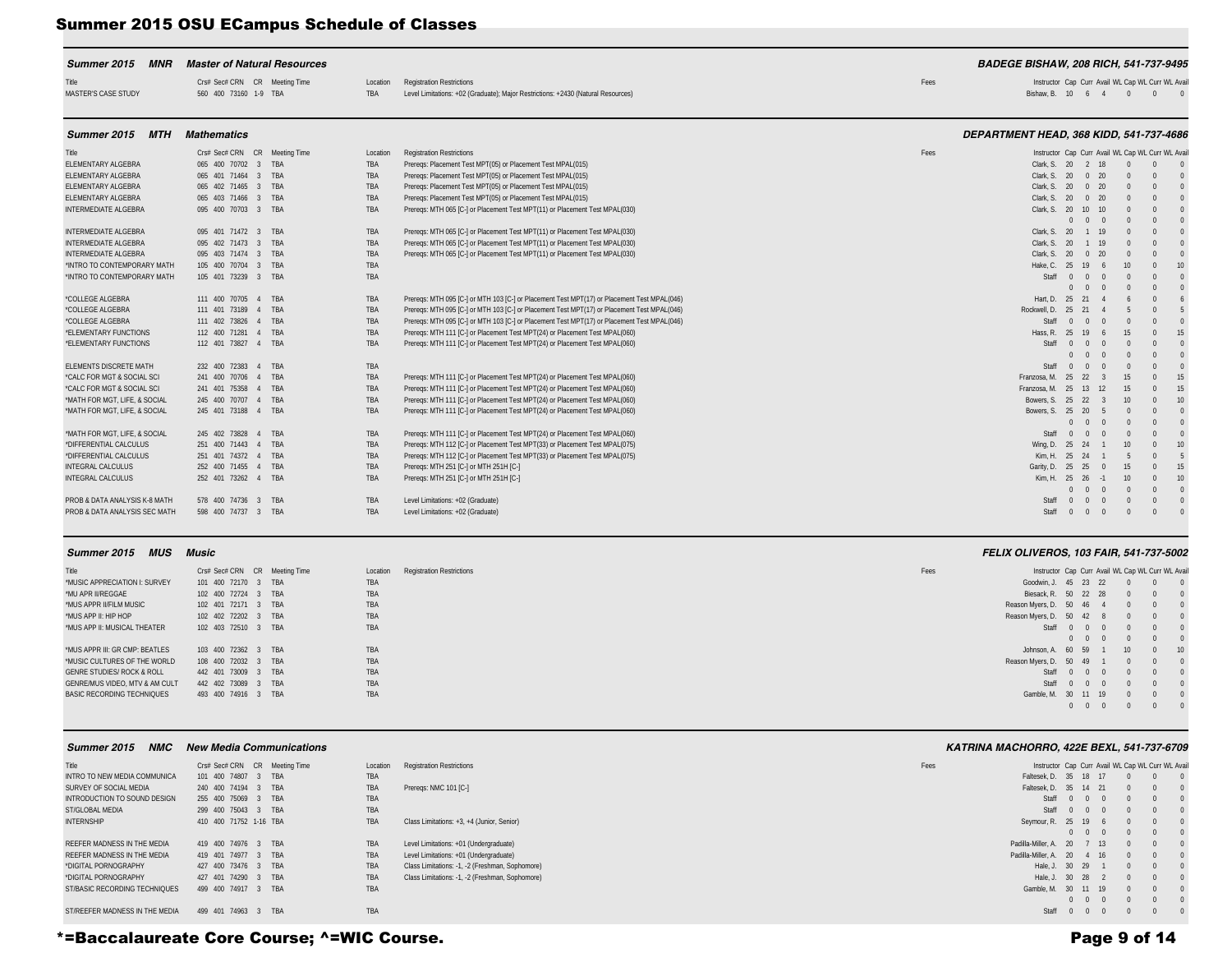# Summer 2015 OSU ECampus Schedule of Classes and the contract of the manufacture of the manufacture of the manufacture of the manufacture of the manufacture of the manufacture of the manufacture of the manufacture of the ma

### *Summer 2015 NR Natural Resources TERINA McLACHLAIN, 213A PVY, 541-737-2088*

|                                                   | Crs# Sec# CRN CR Meeting Time |     | Location Registration Restrictions              | Fees | Instructor Cap Curr Avail WL Cap WL Curr WL Avai |
|---------------------------------------------------|-------------------------------|-----|-------------------------------------------------|------|--------------------------------------------------|
| MNGING NAT RES FOR THE FUTURE 201 400 72037 3 TBA |                               |     |                                                 |      | Tilt. J. 49 29 20 0 0 0                          |
| PROJECTS                                          | 406 400 74373 1-9 TBA         |     |                                                 |      | Stemper, D. 5 0 5 0 0 0                          |
| NATURAL RESOURCE DECISION MAK 455 400 72172 4 TBA |                               | TBA | Class Limitations: -1, -2 (Freshman, Sophomore) |      | Tilt, J. 30 27 3 0 0 0                           |
|                                                   |                               |     |                                                 |      |                                                  |

### *Summer 2015 NUTR Nutrition NORMAN HORD, 101 MLM, 541-737-2643* Title Crs# Sec# CRN CR Meeting Time Location Registration Restrictions exactions and the cross of the Crs of Curr Avail WL Cap WL Curr WL Avail WL Cap WL Curr WL Avail WL Cap WL Curr WL Avail WL Cap WL Curr WL Avail WL Cap \*FOOD IN NON-WESTERN CULTURE 216 400 71067 3 TBA TBA Staff 0 0 0 0 0 0 GENERAL HUMAN NUTRITION 225 400 72048 3 TBA TBA Major Restrictions: -466 (Nutrition) Jackson, J. 25 25 0 10 0 10 SENERAL HUMAN NUTRITION 225 401 74950 3 TBA TBA TBA Major Restrictions: +135, +244, +466 (Food Science and Technology, Athletic Training, Nutrition); Prereqs: (CH121 [D-] or CH221 [D-] or CH221 [D-] or CH231 [D-] or CH231 Major Restrictions: +135, +244, +466 (Food Science and Technology, Athletic Training, Nutrition); Prereqs: (CH 121 [D-] or CH 224H [D-] or (CH 221 [D-] or CH 231 [D-] or CH 231 [D-] or CH 231 [D-]  $[D-]$ )) Hedrick, T. 40 25 15 5 0 5 NUTRITION THROUGH LIFE CYLE 325 400 74726 3 TBA Prereqs: ( (NUTR 240 [D-] or NUTR 225 [D-] ) and NUTR 241 [D-] ) 0 0 0 0 0 0

| Summer 2015 OC Oceanography                                      |                               |            |                                    |      | <b>MELINDA JENSEN, 104 WLKN, 541-737-1238</b>                                  |
|------------------------------------------------------------------|-------------------------------|------------|------------------------------------|------|--------------------------------------------------------------------------------|
| Title<br>*EXPLR DEEP/GEOG OF WORLD OCEA  103  400  71425  4  TBA | Crs# Sec# CRN CR Meeting Time | <b>TBA</b> | Location Registration Restrictions | Fees | Instructor Cap Curr Avail WL Cap WL Curr WL Avail<br>Keller, R. 40 42 -2 0 0 0 |

|                              | <b>Summer 2015 PAC Physical Activity Courses</b> |                                    | DREW IBARRA, 123C LANG, 541-737-6811                      |  |
|------------------------------|--------------------------------------------------|------------------------------------|-----------------------------------------------------------|--|
|                              | Crs# Sec# CRN CR Meeting Time                    | Location Registration Restrictions | Instructor Cap Curr Avail WL Cap WL Curr WL Avail<br>Fees |  |
| CONDITIONING/BALANCE FITNESS | 130 400 73028 1 TBA                              |                                    | Roberts, C. 25 17 8 5 0 5                                 |  |
| RUNNING, JOGGING             | 212 400 74957 1 TBA                              | TBA                                | Bushnell. T. 25 16 9 0 0 0                                |  |
| YOGA I                       | 294 400 74301 1 TBA                              |                                    | Gallagher, K. 18 11 7 0 0 0                               |  |
|                              |                                                  |                                    |                                                           |  |

| <b>Summer 2015</b><br>PHAR                         | Pharmacy                      |                                    |      | ANGELA AUSTIN HANEY. 203 PHAR. 541-737-3424       |
|----------------------------------------------------|-------------------------------|------------------------------------|------|---------------------------------------------------|
|                                                    | Crs# Sec# CRN CR Meeting Time | Location Registration Restrictions | Fees | Instructor Cap Curr Avail WL Cap WL Curr WL Avail |
| TERMINOLOGY OF HEALTH SCIENCES 210 400 72692 2 TBA |                               |                                    |      | Schumann. C. 50 31 19 4 0 4                       |

| Summer 2015<br>PHL             | Philosophy                    |          |                                  |      | <b>DAVID BISHOP, 315 MLM, 541-737-8918</b>        |  |                |
|--------------------------------|-------------------------------|----------|----------------------------------|------|---------------------------------------------------|--|----------------|
| Title                          | Crs# Sec# CRN CR Meeting Time | Location | <b>Registration Restrictions</b> | Fees | Instructor Cap Curr Avail WL Cap WL Curr WL Avail |  |                |
| *REASONING AND WRITING         | 121 400 72039<br>3 TBA        | TBA      |                                  |      | Stenberg, B. 30 23 7                              |  | $\overline{0}$ |
| *GREAT IDEAS IN PHILOSOPHY     | 150 400 72038<br>3 TBA        | TBA      |                                  |      | Kunecka, M. 30 28 2                               |  | $\overline{0}$ |
| *QUESTS FOR MEANING: WORLD REL | 160 400 71563<br>TBA          | TBA      |                                  |      | Arnold, D. 25 17 8                                |  | $\Omega$       |
| *INTRODUCTION TO PHILOSOPHY    | 201 400 71154<br>4 TBA        | TBA      |                                  |      | 25 20 5<br>Dorbolo, J.                            |  | $\Omega$       |
| *ETHICS                        | 205 400 72041 4 TBA           | TBA      |                                  |      | Thompson, A. 25 25 0                              |  |                |
|                                |                               |          |                                  |      | $0\quad 0$                                        |  | $\Omega$       |
| *ETHICS                        | 205 401 73689<br>4 TBA        | TBA      |                                  |      | Stenberg, B. 25 19 6                              |  |                |
| *RELIGION IN THE UNITED STATES | 210 400 74859<br><b>TBA</b>   | TBA      |                                  |      | Koehlinger, A. 25 19 6                            |  | $\Omega$       |
| *WORLD-VIEWS & VALUES IN BIBLE | 220 400 72179<br>4 TBA        | TBA      |                                  |      | Staff<br>$\Omega$<br>$\sqrt{2}$                   |  | $\Omega$       |
| *GANDHI AND NONVIOLENCE        | 315 400 73636<br>4 TBA        | TBA      |                                  |      | Sarbacker, S. 25 21                               |  | $\Omega$       |
| *PHILOSOPHY AND THE ARTS       | 360 400 74360 4 TBA           | TBA      |                                  |      | Jenkins, S. 25 13 12                              |  | $\overline{0}$ |
|                                |                               |          |                                  |      | $0\quad 0$                                        |  | $\Omega$       |
| ENVIRONMENTAL ETHICS           | 440 400 71871 3 TBA           | TBA      |                                  |      | Vogt, B. 22 14 8                                  |  | $\overline{0}$ |
| *WORLD VIEWS & ENVIRON VALUES  | 443 400 71580<br>3 TBA        | TBA      | Class Limitations: -1 (Freshman) |      | Vogt, B. 30 23                                    |  | $\overline{0}$ |
| *WORLD VIEWS & ENVIRON VALUES  | 443 401 74387<br>3 TBA        | TBA      |                                  |      | Figueroa, R. 30 18 12                             |  | $\Omega$       |
| *BIOMEDICAL ETHICS             | 444 400 72426<br>4 TBA        | TBA      |                                  |      | Roy-Faderman, I. 25 24                            |  | $\Omega$       |
| *BIOMEDICAL ETHICS             | 444 401 73158 4 TBA           | TBA      |                                  |      | Schultz, D. 25 14 11                              |  | $\Omega$       |
|                                |                               |          |                                  |      | $0 \quad 0$                                       |  | $\Omega$       |
| ENVIRONMENTAL ETHICS           | 540 400 71872 3 TBA           | TBA      |                                  |      | Vogt, B.<br>8 5 3                                 |  | $\Omega$       |
| WORLD VIEWS & ENVIRON VALUES   | 543 400 71581<br>3 TBA        | TBA      | Class Limitations: -1 (Freshman) |      | Vogt, B.<br>4 3 1                                 |  |                |

| Title                             | Crs# Sec# CRN CR Meeting Time | Location Registration Restrictions | Fees | Instructor Cap Curr Avail WL Cap WL Curr WL Avai |                                                     |  |  |
|-----------------------------------|-------------------------------|------------------------------------|------|--------------------------------------------------|-----------------------------------------------------|--|--|
| *INTRO TO US GOVT & POLITICS      | 201 400 71409 4 TBA           | <b>TBA</b>                         |      | Solberg, R. 45 22 23 0 0 0                       |                                                     |  |  |
| *INTRO TO INTERNATL RELATIONS     | 205 400 75051 4 TBA           | <b>TBA</b>                         |      | Sokolovska, I. 40 9 31 10 0 10                   |                                                     |  |  |
| <b><i>^POLITICAL ANALYSIS</i></b> | 300 400 73576 4 TBA           | TBA                                |      | Golya, T. 25 11 14 5 0 5                         |                                                     |  |  |
| AMERICAN CONSTITUTIONAL LAW       | 321 400 72384 4 TBA           | TBA                                |      | Solberg, R. 25 13 12 10 0 10                     |                                                     |  |  |
| STATE & LOCAL GOVT & POLITICS     | 331 400 71227 4 TBA           | TBA                                |      | Chonaiew, S. 30 12 18 0 0 0                      |                                                     |  |  |
|                                   |                               |                                    |      |                                                  | $\begin{matrix} 0 & 0 & 0 & 0 & 0 & 0 \end{matrix}$ |  |  |
| CURRENT PROBLEMS/SUS LIVING       | 399 400 75057 4 TBA           | <b>TBA</b>                         |      | Wolters. E. 30 14 16 10 0 10                     |                                                     |  |  |

# \*=Baccalaureate Core Course; ^=WIC Course. Page 10 of 14

# *Summer 2015 PS Political Science ANDREW EDWARDS, GILK 313. For appointments, see http://oregonstate.edu/cla/polisci/advisors*

| Instructor Cap Curr Avail WL Cap WL Curr WL Ava |          |          |          |          |          |                  |
|-------------------------------------------------|----------|----------|----------|----------|----------|------------------|
| Solberg, R. 45 22 23                            |          |          |          | $\Omega$ | 0        | $\Omega$         |
| Sokolovska, I. 40 9 31                          |          |          |          | 10       | 0        | 10 <sup>10</sup> |
| Golya, T. 25 11 14                              |          |          |          | 5        | $\Omega$ | 5                |
| Solberg, R. 25 13 12                            |          |          |          | 10       | 0        | 10 <sup>10</sup> |
| Chonaiew. S. 30 12 18                           |          |          |          | $\Omega$ | $\Omega$ | $\Omega$         |
|                                                 | $\Omega$ | $\Omega$ | $\Omega$ | $\Omega$ | 0        | $\Omega$         |
| Wolters, E.                                     | - 30     | 14       | 16       | 10       |          | 10 <sup>2</sup>  |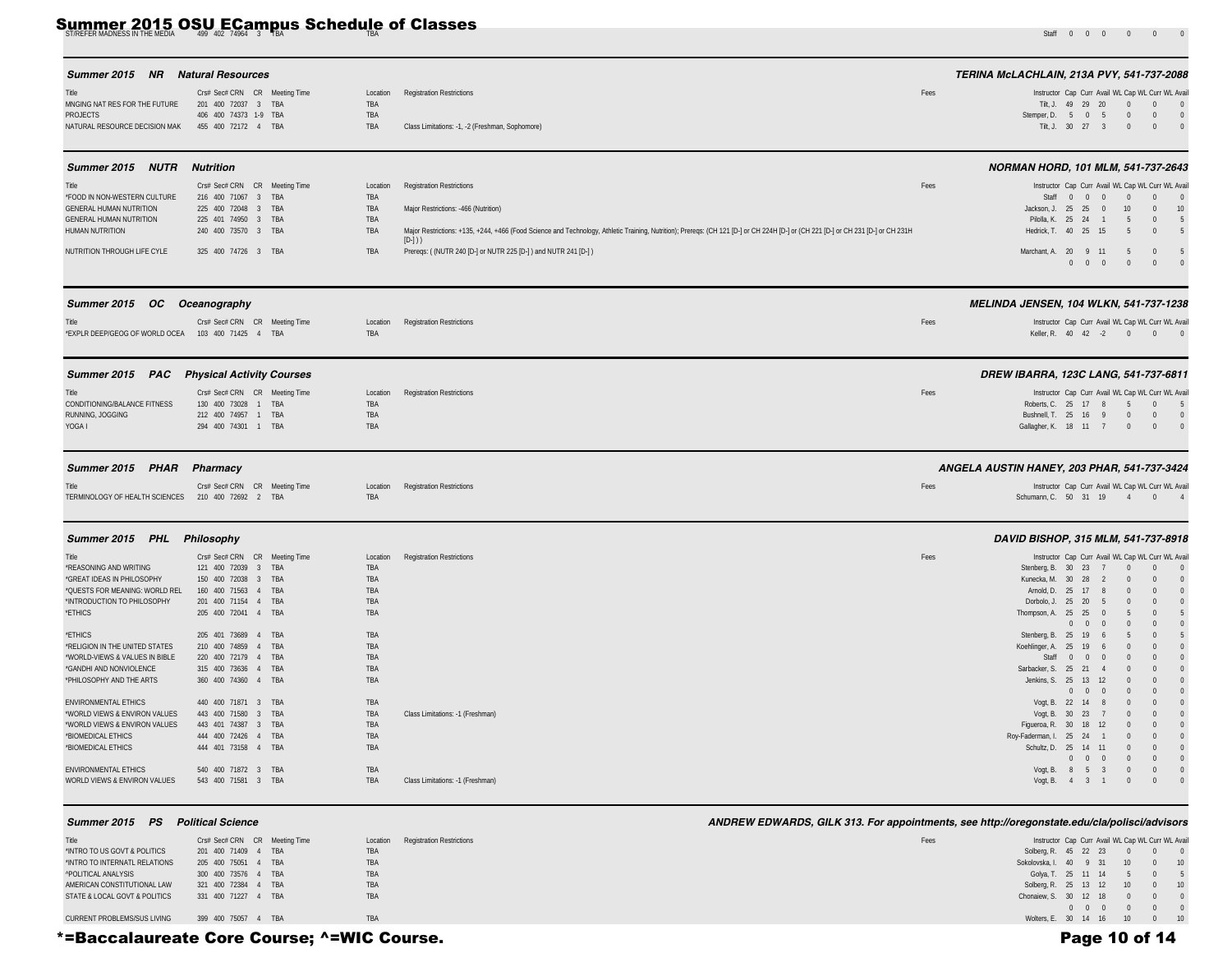| PROJECTS Coregs: PS 410 TO 406 400 71586 2 TBA |                        |            |  | Stanley, K. 10 0 10 0 0 0 0 |  |                 |                                        |  |
|------------------------------------------------|------------------------|------------|--|-----------------------------|--|-----------------|----------------------------------------|--|
| POLITICAL SCIENCE INTERNSHIP                   | 410 400 71587 1-12 TBA | <b>TBA</b> |  | Stanley, K. 10 0 10 0 0 0 0 |  |                 |                                        |  |
| POLITICS AND THE MEDIA                         | 415 400 74845 4 TBA    | TBA        |  |                             |  |                 | Staff 0 0 0 0 0 0                      |  |
| <b>ENVIRONMENTAL POLITICS &amp; POLIC</b>      | 475 400 74847 4 TBA    | TBA        |  | Taylor, C. 30 14 16 10 0 10 |  |                 |                                        |  |
|                                                |                        |            |  |                             |  |                 | $0\quad 0\quad 0\quad 0\quad 0\quad 0$ |  |
| INTL ENVIRONMENTAL POLITICS                    | 477 400 71882 4 TBA    | TBA        |  | Fishler. H. 25 4 21 0 0 0   |  |                 |                                        |  |
| POLITICS AND THE MEDIA                         | 515 400 74846 4 TBA    | TBA        |  |                             |  | Staff 0 0 0 0 0 | $0\qquad 0$                            |  |
| T/ GLOBAL ENVR POLIT & POLICY                  | 549 400 71121 4 TBA    | TBA        |  | Steel. B. 0 0 0             |  |                 | $0\qquad 0$                            |  |
| <b>ENVIRONMENTAL POLITICS &amp; POLIC</b>      | 575 400 74848 4 TBA    | TBA        |  | Steel. B. 10 9 1 0 0 0 0    |  |                 |                                        |  |
|                                                |                        |            |  |                             |  |                 |                                        |  |

### *Summer 2015 PSY Psychology SCHOOL OF PSYCHOLOGICAL SCIENCE OFFICE, REED LODGE, 541-737-2311*

| Title                                             | Crs# Sec# CRN CR Meeting Time | Location | <b>Registration Restrictions</b>                                                                                      | Fees | Instructor Cap Curr Avail WL Cap WL Curr WL Avail |             |                     |          |          |
|---------------------------------------------------|-------------------------------|----------|-----------------------------------------------------------------------------------------------------------------------|------|---------------------------------------------------|-------------|---------------------|----------|----------|
| *GENERAL PSYCHOLOGY                               | 201 400 71823 3 TBA           | TBA      |                                                                                                                       |      | Bostwick, K. 50 38 12                             |             |                     |          |          |
| *GENERAL PSYCHOLOGY                               | 202 400 71220 3 TBA           | TBA      |                                                                                                                       |      | Yax, K. 50 35 15                                  |             |                     |          |          |
| <b>BRAIN AND BEHAVIOR</b>                         | 330 400 73019 4 TBA           | TBA      | Preregs: PSY 201 [D-] and PSY 202 [D-]                                                                                |      | Brown, D. 45 27 18                                |             |                     |          |          |
| COGNITION                                         | 340 400 73020 4 TBA           | TBA      | Preregs: PSY 201 [D-] and PSY 202 [D-]                                                                                |      | O Laughlin, M. 45 19 26                           |             |                     |          |          |
| HUMAN LIFESPAN DEVELOPMENT                        | 350 400 70708 4 TBA           | TBA      | Preregs: PSY 201 [D-] and PSY 202 [D-]                                                                                |      | Brown, D. 45 38                                   |             |                     |          |          |
|                                                   |                               |          |                                                                                                                       |      |                                                   |             | $0 \quad 0 \quad 0$ | $\sim$ 0 | $\Omega$ |
| SOCIAL PSYCHOLOGY                                 | 360 400 71066 4 TBA           | TBA      | Preregs: PSY 201 [D-] and PSY 202 [D-]                                                                                |      | O Laughlin, M. 45 30 15                           |             |                     |          |          |
| PERSONALITY                                       | 370 400 70709 4 TBA           | TBA      | Preregs: PSY 201 [D-] and PSY 202 [D-]                                                                                |      | Dilts, R. 45 33 12                                |             |                     |          |          |
| <b>PROJECTS</b>                                   | 406 400 73101 1-16 TBA        | TBA      |                                                                                                                       |      | Dilts, R. 10 4 6                                  |             |                     |          |          |
| FIELD EXPERIENCE IN HUMAN SERV                    | 410 400 73102 1-16 TBA        | TBA      |                                                                                                                       |      | Dilts, R. 10 4 6                                  |             |                     |          | $\Omega$ |
| <b>ADV SOCIAL RESEARCH METHS</b>                  | 460 400 73703 4 TBA           | TBA      | Preregs: PSY 301 [D-] and PSY 360 [D-]                                                                                |      | Yax, K. 20 20 0                                   |             |                     |          |          |
|                                                   |                               |          |                                                                                                                       |      |                                                   | $0 \quad 0$ |                     |          | $\Omega$ |
| DEVELOPMENTAL PSYCHOPATHOLOGY 483 400 75172 4 TBA |                               | TBA      | Class Limitations: -1, -2 (Freshman, Sophomore); Prereqs: PSY 350 [D-] or PSY 381 [D-] or PSY 481 [D-]                |      | Dilts. R. 25 25 0                                 |             |                     | $\sim$ 0 | $\Omega$ |
| <b>HEALTH PSYCHOLOGY</b>                          | 498 400 70710 4 TBA           | TBA      | Preregs: PSY 330 [D-] or PSY 340 [D-] or PSY 350 [D-] or PSY 360 [D-] or PSY 370 [D-] or PSY 381 [D-] or PSY 481 [D-] |      | Brown, D. 25 23 2                                 |             |                     |          |          |
| <b>HEALTH PSYCHOLOGY</b>                          | 598 400 73870 4 TBA           | TBA      |                                                                                                                       |      | Brown, D.                                         |             | $0 \quad 2$         |          |          |
|                                                   |                               |          |                                                                                                                       |      |                                                   |             |                     |          |          |

### *Summer 2015 QS Queer Studies QWO-LI DRISKILL, 280 WALD, 541-737-1114*

| Title                                              | Crs# Sec# CRN CR Meeting Time |     | Location Registration Restrictions | Fees | Instructor Cap Curr Avail WL Cap WL Curr WL Avail |
|----------------------------------------------------|-------------------------------|-----|------------------------------------|------|---------------------------------------------------|
| *INTRODUCTION TO QUEER STUDIES 262 400 74948 3 TBA |                               | TBA |                                    |      | Driskill. Q. 35 27 8 10 0 10                      |

# *Summer 2015 RHP Radiation Health Physics JANET KNUDSON, 115 RC, 541-737-7063*

| Title                  | Crs# Sec# CRN CR Meeting Time |            | Location Registration Restrictions | Fees | Instructor Cap Curr Avail WL Cap WL Curr WL Avail |
|------------------------|-------------------------------|------------|------------------------------------|------|---------------------------------------------------|
| RESEARCH               | 501 400 71590 1-16 TBA        | <b>TBA</b> | College Limitations: +16 (Engr)    |      | Higley, K. 30 0 30 0 0 0                          |
| <b>THESIS</b>          | 503 400 73780 1-16 TBA        | <b>TBA</b> | College Limitations: +16 (Engr)    |      | Hialev. K. 5 0 5 0 0 0                            |
| READING AND CONFERENCE | 505 400 71831 1-16 TBA        | TBA        | College Limitations: +16 (Engr)    |      | Higley, K. 10 0 10 0 0 0                          |
| <b>PROJECTS</b>        | 506 400 71832 1-16 TBA        | TBA        | College Limitations: +16 (Engr)    |      | Higley, K. 10 0 10 0 0 0                          |

### *Summer 2015 RNG Rangeland Ecology & Management MICHAEL BORMAN, 202 STAG, 541-737-3341*

| Title                                              | Crs# Sec# CRN CR Meeting Time | Location Registration Restrictions | Fees | Instructor Cap Curr Avail WL Cap WL Curr WL Avai |  |  |
|----------------------------------------------------|-------------------------------|------------------------------------|------|--------------------------------------------------|--|--|
| RANGELAND ECOLOGY & MANAGEMENT 341 400 73706 3 TBA |                               | <b>TBA</b>                         |      | Gibson, Y. 50 32 18 5 0 5                        |  |  |
| RANGE ECOLOGY I-GRASSLANDS 351 400 74974 3 TBA     |                               |                                    |      | Mata-Gonzalez, R. 25 14 11 0 0                   |  |  |

| Title                          |         | Crs# Sec# CRN |               | <b>CR</b>     | Meeting Time | Location   |
|--------------------------------|---------|---------------|---------------|---------------|--------------|------------|
| PROJ/ FREE-CHOICE LEARNING     |         |               | 506 401 72419 | 3             | <b>TRA</b>   | <b>TRA</b> |
| PRAC/ EREE-CHOICE LEARNING     | 509     | 400           | 72604         | 3             | <b>TRA</b>   | <b>TRA</b> |
| PRACTICUM                      | 509     | 401           | 75174         | $\mathcal{P}$ | <b>TRA</b>   | <b>TRA</b> |
| INTEG TECH & LIT IN LRN MTH/SC | 520 400 |               | 74767         | 3             | <b>TRA</b>   | <b>TRA</b> |
| FOSTERING REELECTIVE DISCOURSE | 566 400 |               | 74288         | $\mathcal{R}$ | <b>TRA</b>   | <b>TRA</b> |
|                                |         |               |               |               |              |            |
| RESEARCH AND EVALUATION        | 580 400 |               | 74088         | 3             | <b>TRA</b>   | <b>TRA</b> |
| ST/COMM OCEAN SCLINEORM AUD    | 599     | 400           | 74973         |               | TRA          | <b>TRA</b> |
|                                |         |               |               |               |              |            |

### *Summer 2015 SED Science & Mathematics Educ COLLEGE OF EDUCATION, FURMAN 301, 541-737-4661; askcoed@oregonstate.edu*

| Title                                              | Crs# Sec# CRN CR Meeting Time | <b>Registration Restrictions</b><br>Location | Instructor Cap Curr Avail WL Cap WL Curr WL Avail<br>Fees |
|----------------------------------------------------|-------------------------------|----------------------------------------------|-----------------------------------------------------------|
| PROJ/ FREE-CHOICE LEARNING                         | 506 401 72419 3 TBA           | TBA                                          | Bachman, J. 10 1 9 0 0 0                                  |
| PRAC/ FREE-CHOICE LEARNING                         | 509 400 72604 3 TBA           | TBA                                          | Bachman, J. 5 0 5 0 0 0                                   |
| PRACTICUM                                          | 509 401 75174 2 TBA           | TBA                                          | Nyman, M. 1 1 0 0 0 0 0                                   |
| INTEG TECH & LIT IN LRN MTH/SC                     | 520 400 74767 3 TBA           | <b>TBA</b>                                   | Nyman, M. 20 16 4 0 0 0                                   |
| FOSTERING REFLECTIVE DISCOURSE 566 400 74288 3 TBA |                               | TBA                                          | Elliott. R. 15 9 6 0 0 0                                  |
|                                                    |                               |                                              | $0\qquad 0$<br>$0 \quad 0 \quad 0 \quad 0$                |
| RESEARCH AND EVALUATION                            | 580 400 74088 3 TBA           | <b>TBA</b>                                   | Golya, N. 15 9 6 0 0 0                                    |
| ST/COMM OCEAN SCI INFORM AUD                       | 599 400 74973 3 TBA           | <b>TBA</b>                                   | Robertson, K. 20 4 16 0 0 0                               |
|                                                    |                               |                                              |                                                           |

|                                | Summer 2015 SNR Sustainable Natural Resources |            |                                                                 |      | <b>BADEGE BISHAW, 208 RICH, 541-737-9495</b>     |
|--------------------------------|-----------------------------------------------|------------|-----------------------------------------------------------------|------|--------------------------------------------------|
|                                | Crs# Sec# CRN CR Meeting Time                 |            | Location Registration Restrictions                              | Fees | Instructor Cap Curr Avail WL Cap WL Curr WL Avai |
| IND PROJ IN NAT RESOUR SUSTAIN | 506 400 75229 2 TBA                           | <b>TRA</b> | Level Limitations: +02 (Graduate)                               |      | Bishaw. B. 10 1 9 0 0 0                          |
| ECOL PRIN OF SUS NAT RESOURCE  | 530 400 72191 3 TBA                           | <b>TBA</b> | Level Limitations: +02, +04 (Graduate, Non-Degree / Credential) |      | Perry, D. 15 14 1 0 0 0                          |

| Title                      |  |                 | Crs# Sec# CRN CR Meeting Time |
|----------------------------|--|-----------------|-------------------------------|
| *INTRODUCTION TO SOCIOLOGY |  | 204 400 71442 3 |                               |

### *Summer 2015 SOC Sociology McKENZIE HUBER, 306 FAIR, 541-737-5733, mckenzie.huber@oregonstate.edu*

 Title Crs# Sec# CRN CR Meeting Time Location Registration Restrictions Fees Instructor Cap Curr Avail WL Cap WL Curr WL Avail \*INTRODUCTION TO SOCIOLOGY 204 400 71442 3 TBA TBA Stanley, K. 45 38 7 0 0 0

# \*=Baccalaureate Core Course; ^=WIC Course. Page 11 of 14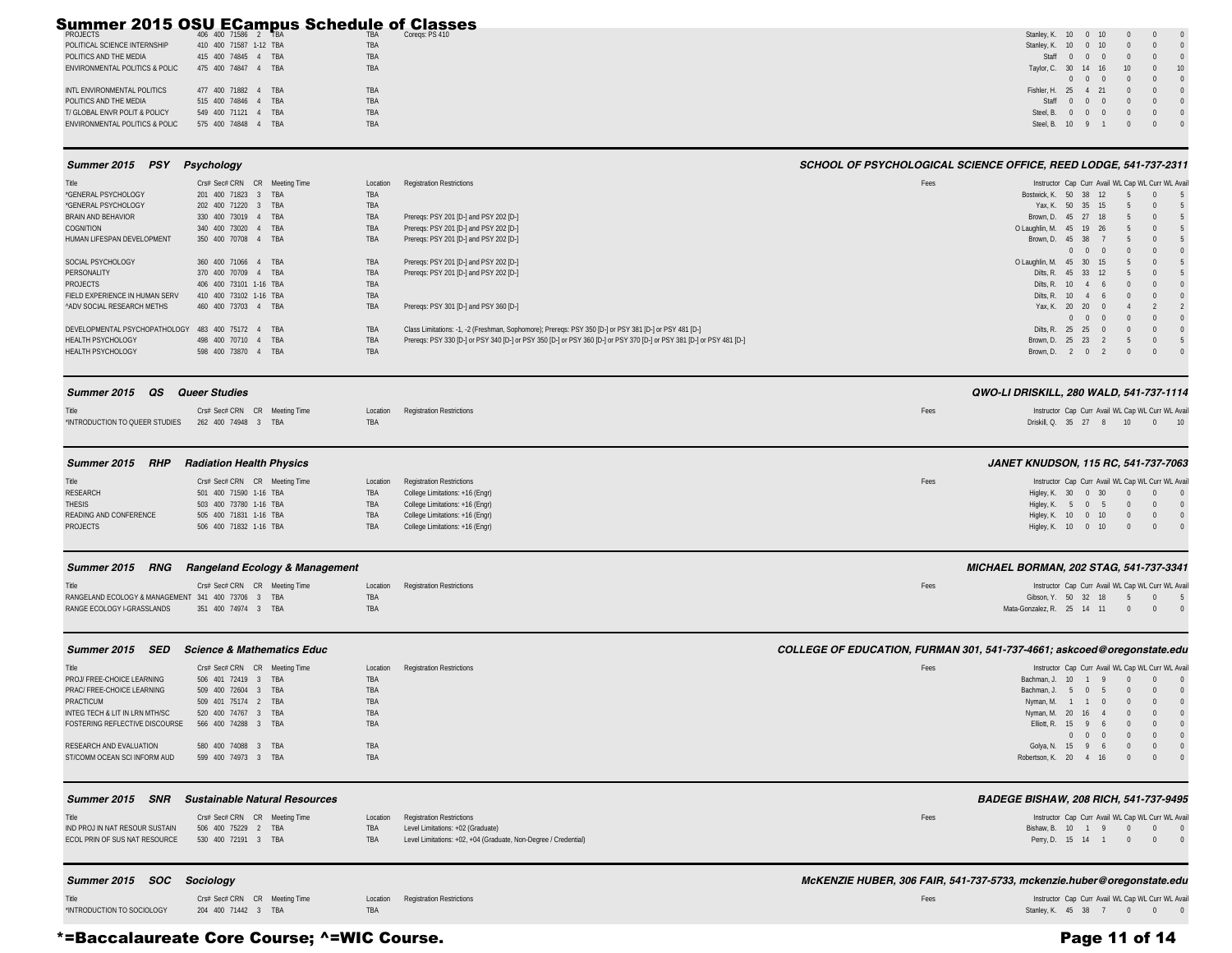| SOCIAL PROBLEMS & ISSUES                 |                                        | $\frac{1}{206}$ 400 71589 3 HBA UU UU UU BA |                                                                                                                                                                                              | Rowe. O. 45 35 10  |                |            |                 |  |
|------------------------------------------|----------------------------------------|---------------------------------------------|----------------------------------------------------------------------------------------------------------------------------------------------------------------------------------------------|--------------------|----------------|------------|-----------------|--|
| INTRO TO CRIME AND JUSTICE               | 241 400 72506<br>3 TBA                 | <b>TBA</b>                                  |                                                                                                                                                                                              | Akins. S. 45       | 15             | 30         | 10 <sup>1</sup> |  |
| *SOCIOLOGY OF THE FAMILY                 | 312 400 71444<br>TRA                   | TBA                                         | Preregs: (SOC 204 [D-] or SOC 204H [D-])                                                                                                                                                     | Nelson, S. 25      | 22             |            |                 |  |
| <b>METHODS I: RESEARCH DESIGN</b>        | 315 400 73022<br>4 TRA                 | <b>TBA</b>                                  | Campus Restrictions: +DSC (Dist. Degree Corvallis Student); Class Limitations: +3, +4 (Junior, Senior); Major Restrictions: +980 (Sociology); Preregs: (SOC 204 [D-] or SOC 204H<br>$[D-]$ ) | 20<br>Akins, S.    | 10 10          |            |                 |  |
|                                          |                                        |                                             |                                                                                                                                                                                              |                    | $0 \quad 0$    | $\sqrt{0}$ |                 |  |
| METHODS II: QUANT ANALYSIS               | 316 400 74139<br>4 TBA                 | TBA                                         | Campus Restrictions: +DSC (Dist. Degree Corvallis Student); Class Limitations: +3, +4 (Junior, Senior); Prereqs: ((SOC 204 [D-] or SOC 204H [D-]) and SOC 315 [C-])                          | Staff<br>$\Omega$  | $\Omega$       |            |                 |  |
| DEVIANT BEHAVIOR & SOCIAL CONT           | 340 400 73641<br>TRA                   | TBA                                         | Prereqs: (SOC 204 [D-] or SOC 204H [D-] )                                                                                                                                                    | 25<br>Crawford, S. | 22             |            |                 |  |
| HEALTH. ILLNESS AND SOCIETY              | 350 400 74724<br>TBA                   | TBA                                         | Prereqs: (SOC 204 [D-] or SOC 204H [D-] )                                                                                                                                                    | Staff<br>$\Omega$  | $\bigcap$      |            |                 |  |
| <b>DEATH AND DYING</b>                   | 355 400 73053<br>TBA                   | TBA                                         | Prereqs: (SOC 204 [D-] or SOC 204H [D-] )                                                                                                                                                    | Wenell, P.<br>25   | 22             |            |                 |  |
| *POPULATION TRENDS AND POLICY            | 360 400 72173 4 TBA                    | <b>TBA</b>                                  | Preregs: (SOC 204 [D-] or SOC 204H [D-] )                                                                                                                                                    | Freeman, M. 25     | 12 13          |            |                 |  |
|                                          |                                        |                                             |                                                                                                                                                                                              | $\Omega$           | $\sqrt{0}$     | $\bigcap$  | $\Omega$        |  |
| <b>PROJECTS</b>                          | 406 400 74396 1-16 TBA                 | TBA                                         |                                                                                                                                                                                              | Stanley, K. 25     | $\overline{0}$ | - 25       |                 |  |
| <b>INTERNSHIP</b>                        | 410 400 74397 1-16 TBA                 | TBA                                         |                                                                                                                                                                                              | 25<br>Stanley, K.  | $\mathbf{0}$   | - 25       |                 |  |
| SOCIOLOGICAL THEORY                      | 413 400 74243 4 TBA                    | TBA                                         | Class Limitations: +3, +4 (Junior, Senior); Preregs: (SOC 204 [D-] or SOC 204H [D-])                                                                                                         | Staff<br>$\Omega$  | $\Omega$       |            |                 |  |
| *SOCIAL INEQUALITY                       | 426 400 73549<br>4 TBA                 | TBA                                         | Prereqs: (SOC 204 [D-] or SOC 204H [D-] )                                                                                                                                                    | 25<br>Edwards, M.  | 24             |            |                 |  |
| <b>CRIMINOLOGY AND PENOLOGY</b>          | 441 400 72026<br>4 TBA                 | TBA                                         | Prereqs: (SOC 204 [D-] or SOC 204H [D-])                                                                                                                                                     | Staff<br>$\Omega$  | $\bigcap$      |            |                 |  |
|                                          |                                        |                                             |                                                                                                                                                                                              |                    | $0 \quad 0$    | $\sqrt{ }$ |                 |  |
| *LEISURE AND CULTURE                     | 454 400 72024<br>4 TRA                 | TBA                                         | Prereqs: (SOC 204 [D-] or SOC 204H [D-] )                                                                                                                                                    | Sharp, S. 22 21    |                |            |                 |  |
| *ENVIRONMENTAL SOCIOLOGY                 | 480 400 73548<br><b>TRA</b>            | TBA                                         | Prereqs: (SOC 204 [D-] or SOC 204H [D-] )                                                                                                                                                    | Cramer, L. 25      | 22             |            |                 |  |
| *SOCIETY AND NATURAL RESOURCES           | 481 400 72695<br>TRA                   | TBA                                         | Prereqs: (SOC 204 [D-] or SOC 204H [D-])                                                                                                                                                     | 25<br>Cramer, L.   | 24             |            | 10              |  |
| *CONSENSUS & NATURAL RESOURCES           | 485 400 72696<br>TRA<br>$\overline{3}$ | TBA                                         |                                                                                                                                                                                              | Sharp, S. 22 21    |                |            |                 |  |
| CRIMINOLOGY AND PENOLOGY                 | 541 400 72709<br>4 TBA                 | TBA                                         | Campus Restrictions: +DSC (Dist. Degree Corvallis Student); Level Limitations: +02 (Graduate)                                                                                                | Staff<br>$\Omega$  | $\bigcap$      |            |                 |  |
|                                          |                                        |                                             |                                                                                                                                                                                              |                    | $0 \quad 0$    | $\sqrt{ }$ |                 |  |
| LEISURE AND CULTURE                      | 554 400 72025<br>4 TBA                 | <b>TBA</b>                                  | Level Limitations: +02 (Graduate)                                                                                                                                                            | Sharp, S. 3        |                |            |                 |  |
| <b>CONSENSUS &amp; NATURAL RESOURCES</b> | 585 400 72697<br>3 TBA                 | TBA                                         | Level Limitations: +02 (Graduate)                                                                                                                                                            | Sharp, S.          | 3              |            |                 |  |
|                                          |                                        |                                             |                                                                                                                                                                                              |                    |                |            |                 |  |

## *Summer 2015 SOIL Soil Science ANDREW HUNT, 331A CRPS, 541-737-5884, ANDREW.HUNT@OREGONSTATE.EDU*

| Title                        | Crs# Sec# CRN CR Meeting Time | Location Registration Restrictions | Fees | Instructor Cap Curr Avail WL Cap WL Curr WL Avai |
|------------------------------|-------------------------------|------------------------------------|------|--------------------------------------------------|
| *INTRO TO WATER SCI & POLICY | 335 400 73770 3 TBA           |                                    |      | de Silva, L. 10 8 2 3 0 3                        |
| *WORLD SOIL RESOURCES        | 395 400 73642 3 TBA           | Preregs: CH 121 [D-]               |      | Lindsley, A. 20 7 13 5 0 5                       |
|                              |                               |                                    |      |                                                  |

### *Summer 2015 SPAN Spanish DANIELLE BATSON, World Languages and Cultures, 213 KIDD, Danielle.Batson@oregonstate.edu*

| Title                         | Crs# Sec# CRN CR Meeting Time |       | Location   | <b>Registration Restrictions</b>                 | Fees | Instructor Cap Curr Avail WL Cap WL Curr WL Avail |             |                |            |                |
|-------------------------------|-------------------------------|-------|------------|--------------------------------------------------|------|---------------------------------------------------|-------------|----------------|------------|----------------|
| <b>FIRST-YEAR SPANISH</b>     | 111 400 72403                 | 4 TBA | <b>TBA</b> |                                                  |      | Chakerian, R.<br>21                               | 20          |                |            | 18             |
| <b>FIRST-YEAR SPANISH</b>     | 111 401 72516 4 TBA           |       | <b>TBA</b> |                                                  |      | Chakerian, R. 21                                  | 18          |                | 10         | 10             |
| FIRST-YEAR SPANISH            | 111 402 74505 4 TBA           |       | TBA        |                                                  |      | Palacios, A. 21 16                                |             | -5             | 10         | 10             |
| <b>FIRST-YEAR SPANISH</b>     | 111 403 75282 4 TBA           |       | TBA        |                                                  |      | Chakerian, R. 21                                  | 13          |                | 10         | 10             |
| <b>FIRST-YEAR SPANISH</b>     | 111 404 75328 4 TBA           |       | TBA        |                                                  |      | Mulas, L.                                         | 21 12       | Q              | 10         | 10             |
|                               |                               |       |            |                                                  |      |                                                   | $0 \quad 0$ | $\Omega$       |            |                |
| <b>FIRST-YEAR SPANISH</b>     | 112 400 72404 4 TBA           |       | TBA        | Preregs: SPAN 111 [D-] or Placement Test Z112(1) |      | Krebs, J. 21 23                                   |             | $-2$           | 18         | 18             |
| FIRST-YEAR SPANISH            | 112 401 72779 4 TBA           |       | TBA        | Prereqs: SPAN 111 [D-] or Placement Test Z112(1) |      | Krebs, J. 21 21                                   |             | $\Omega$       |            | 10             |
| <b>FIRST-YEAR SPANISH</b>     | 112 402 75187                 | 4 TBA | <b>TBA</b> | Preregs: SPAN 111 [D-] or Placement Test Z112(1) |      | Krebs, J.                                         | 21 19       | $\overline{2}$ | 10         | 10             |
| <b>FIRST-YEAR SPANISH</b>     | 113 400 72405                 | 4 TBA | TBA        | Preregs: SPAN 112 [D-] or Placement Test Z113(1) |      | Mulas, L.                                         | 21 18       |                | 18         | 18             |
| FIRST-YEAR SPANISH            | 113 401 75329 4 TBA           |       | TBA        | Preregs: SPAN 112 [D-] or Placement Test Z113(1) |      | Mulas, L. 21 19 2                                 |             |                | 10         | 10             |
|                               |                               |       |            |                                                  |      |                                                   | $0 \quad 0$ | $\Omega$       |            | $\mathfrak{c}$ |
| SECOND-YEAR SPANISH           | 211 400 72406 4 TBA           |       | TBA        | Prereqs: SPAN 113 [D-] or Placement Test Z211(1) |      | Warren, A.                                        | 21 20       |                | 18         | 17             |
| SECOND-YEAR SPANISH           | 212 400 72407 4 TBA           |       | TBA        | Preregs: SPAN 211 [D-] or Placement Test Z212(1) |      | Warren, A. 21                                     | 19          | $\overline{2}$ | 10         | 10             |
| SECOND-YEAR SPANISH           | 213 400 72408 4 TBA           |       | TBA        | Prereqs: SPAN 212 [D-] or Placement Test Z213(1) |      | Warren, A. 21 21                                  |             | $\Omega$       |            |                |
| ADVANCED SPANISH GRAMMAR      | 311 400 73445 3 TBA           |       | TBA        |                                                  |      | Palacios, A.                                      | . 20 19     |                |            |                |
| INTERMEDIATE WRITING SKILLS   | 312 400 73278 3 TBA           |       | TBA        |                                                  |      | Prats, D. 20 18                                   |             |                |            |                |
|                               |                               |       |            |                                                  |      |                                                   | $0 \quad 0$ | $\Omega$       | $\sqrt{ }$ | $\sqrt{a}$     |
| SPANISH LANG THROUGH CULTURE  | 313 400 73279 3 TBA           |       | TBA        |                                                  |      | Prats, D. 20 16                                   |             |                |            | $\overline{c}$ |
| DIRECTED READ & WRITING SPAN  | 317 400 72208 3 TBA           |       | TBA        |                                                  |      | Escala, A. 20 20                                  |             |                | 10         |                |
| MEX IMMIGRANT EXP IN THE U.S. | 339 400 73446                 | 3 TBA | TBA        |                                                  |      | Woods, M.<br>20                                   | 19          |                | 10         | 10             |
|                               |                               |       |            |                                                  |      |                                                   |             |                |            |                |

### *Summer 2015 ST Statistics VIRGINIA LESSER, 44 KIDD, 541-737-3584*

| Title                        | Crs# Sec# CRN CR Meeting Time |            | Location Registration Restrictions       | Fees | Instructor Cap Curr Avail WL Cap WL Curr WL Avail |  |                                        |  |
|------------------------------|-------------------------------|------------|------------------------------------------|------|---------------------------------------------------|--|----------------------------------------|--|
| PRINCIPLES OF STATISTICS     | 201 401 70711 4 TBA           | <b>TBA</b> |                                          |      | Jager, K. 100 48 52 15 0 15                       |  |                                        |  |
| PRINCIPLES OF STATISTICS     | 202 401 70712 4 TBA           | <b>TBA</b> | Preregs: ST 201 [D-]                     |      | Jager, K. 60 18 42 15 0 15                        |  |                                        |  |
| INTRO TO STATS FOR ENGINEERS | 314 400 73023 3 TBA           | <b>TBA</b> | Preregs: (MTH 252 [D-] or MTH 252H [D-]) |      | Jager, K. 100 76 24 15 0 15                       |  |                                        |  |
| INTRO TO STATISTICAL METHODS | 351 400 72027 4 TBA           | <b>TBA</b> |                                          |      | Kollath, J. 116 79 37 15 0 15                     |  |                                        |  |
| INTRO TO STATISTICAL METHODS | 352 400 72385 4 TBA           | <b>TBA</b> | Preregs: (ST 351 [D-] or ST 351H [D-] )  |      | Kollath, J. 60 51 9 15 0 15                       |  |                                        |  |
|                              |                               |            |                                          |      |                                                   |  | $0\quad 0\quad 0\quad 0\quad 0\quad 0$ |  |

# *Summer 2015 SUS Sustainability Corvallis: ANN SCHEERER, 3047 ALS, 541-737-5712; Cascades: MATT SHINDERMAN, CASCADES HALL, 541-322-3159*

| Title                       | Crs# Sec# CRN CR Meeting Time | Location Registration Restrictions | Fees | Instructor Cap Curr Avail WL Cap WL Curr WL Avai |
|-----------------------------|-------------------------------|------------------------------------|------|--------------------------------------------------|
| *INTRO TO ENVIRONMENTAL SCI | 102 400 74714 4 TBA           |                                    |      | Townsend, K. 100 64 36 10 0 10                   |
| *SUSTAINABILITY ASSESSMENT  | 304 400 74712 4 TBA           |                                    |      | Scheerer A, 50 29 21 0 0 0                       |
| *SUSTAINABLE COMMUNITIES    | 350 400 74328 4 TBA           |                                    |      | Scheerer, A. 50 45 5 10 0 10                     |

# \*=Baccalaureate Core Course; ^=WIC Course. Page 12 of 14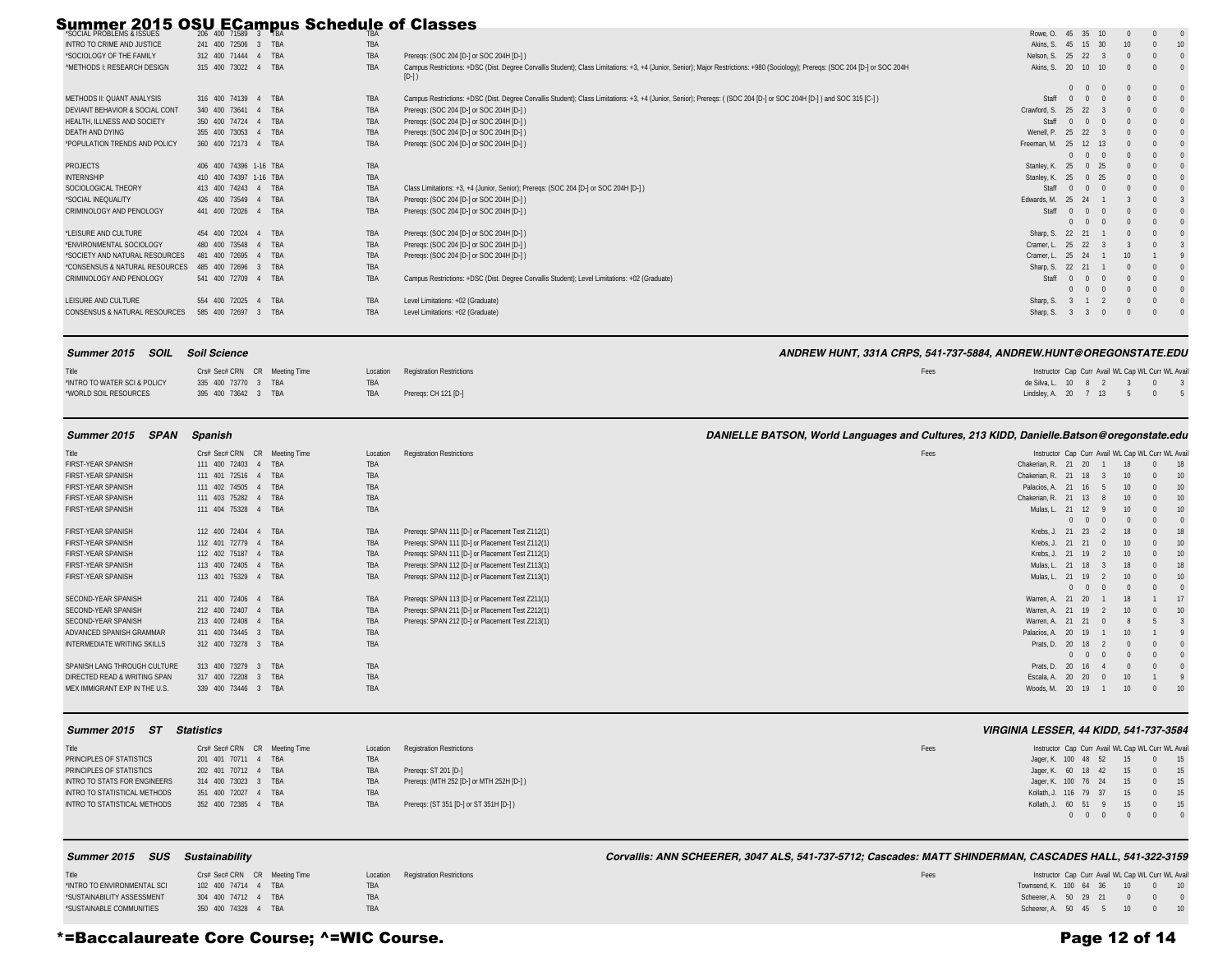| Summer 2015 TA Theatre Arts  |                               |                                    |      | ELIZABETH HELMAN. 145 WITH. 541-737-3067          |
|------------------------------|-------------------------------|------------------------------------|------|---------------------------------------------------|
| Title                        | Crs# Sec# CRN CR Meeting Time | Location Registration Restrictions | Fees | Instructor Cap Curr Avail WL Cap WL Curr WL Avail |
| *INTRODUCTION TO THE THEATRE | 147 400 73765 3 TBA           |                                    |      | Helman, E. 25 25 0 0 0 0 0                        |

| Summer 2015 TCE                | <b>Teacher &amp; Counselor Education</b> |          |                                                              |                     | KARLA ROCKHOLD, FURMAN 301, 541-737-4661            |                |                |                          |
|--------------------------------|------------------------------------------|----------|--------------------------------------------------------------|---------------------|-----------------------------------------------------|----------------|----------------|--------------------------|
| Title                          | Crs# Sec# CRN CR Meeting Time            | Location | <b>Registration Restrictions</b>                             | Fees                | Instructor Cap Curr Avail WL Cap WL Curr WL Avai    |                |                |                          |
| INDEPENDENT STUDY              | 502 400 71827 1-16 TBA                   | TBA      |                                                              |                     | Eakin, G. 10 0 10                                   | $\Omega$       | $\Omega$       | $\sqrt{ }$               |
| <b>INDEPENDENT STUDY</b>       | 502 401 75241 2 TBA                      | TBA      |                                                              |                     | Helback, S. 10<br>2 8                               | $\overline{0}$ | $\mathbf{0}$   | $\overline{0}$           |
| READING AND CONFERENCE         | 505 400 71826 1-16 TBA                   | TBA      |                                                              |                     | Eakin, G. 10 0 10                                   | $\overline{0}$ | $\Omega$       | $\overline{0}$           |
| PROJ/Collaborative ProfDev     | 506 400 71814 3 TBA                      | TBA      |                                                              |                     | Beedlow, C. 30 12 18                                | $\sqrt{ }$     | $\Omega$       | $\Omega$                 |
| PROJ/ADV PORTFOLIA DEVELOPMENT | 506 401 71881 3 TBA                      | TBA      |                                                              |                     | Helback, S. 12<br>4<br>8                            | $\sqrt{ }$     | $\Omega$       | $\Omega$                 |
|                                |                                          |          |                                                              |                     | $\overline{0}$<br>$0\qquad 0$                       | $\overline{0}$ | $\Omega$       | $\overline{0}$           |
| <b>PROJECTS</b>                | 506 402 74924 1-3 TBA                    | TBA      |                                                              |                     | Eakin, G. 10<br>$1 \quad 9$                         | $\overline{0}$ | $\Omega$       | $\overline{0}$           |
| INTERNSHIP/ESOL-BILINGUAL      | 510 400 71816 3 TBA                      | TBA      | Level Limitations: -01 (Undergraduate)                       | STPF fee of \$25.00 | Lee, S. 10<br>$0$ 10                                | $\Omega$       | $\Omega$       | $\Omega$                 |
| PSYCHOLOGY OF THE ADOLESCENT   | 512 400 72042 3 TBA                      | TBA      |                                                              |                     | Shamah, D. 20 13                                    | $\sqrt{ }$     | $\Omega$       | $\sqrt{ }$               |
| COUNSELING PRE-PRACTICUM       | 513 400 73559 3 TBA                      | TBA      |                                                              |                     | Stewart Donaldson, C.<br>$\overline{7}$<br>$\Omega$ | $\sqrt{ }$     | $\Omega$       | $\overline{0}$           |
| COUNSELING PRE-PRACTICUM       | 513 401 73561 3 TBA                      | TBA      |                                                              |                     | Stewart Donaldson, C.<br>7 5<br>$\overline{2}$      | $\sqrt{ }$     | $\Omega$       | $\overline{0}$           |
|                                |                                          |          |                                                              |                     | $0\qquad 0$<br>$\overline{0}$                       | $\overline{0}$ | $\Omega$       | $\sqrt{ }$               |
| RACIAL & CULTURAL HARMONY      | 522 400 71818 3 TBA                      | TBA      | Level Limitations: -01 (Undergraduate)                       |                     | Moule, J. 20 23 -3                                  | 5              | $\Omega$       | 5                        |
| THE COUNSELING PROFESSION      | 541 400 73569 3 TBA                      | TBA      |                                                              |                     | Eakin, G. 25 21 4                                   | $\overline{0}$ | $\Omega$       | $\overline{0}$           |
| LIT & READING CURRIC DESIGN    | 544 400 71819 3 TBA                      | TBA      |                                                              |                     | Winograd, K. 20 14 6                                | 10             | $\mathbf{0}$   | 10                       |
| PLANNIN CURRIC ALIGNED TO STDS | 545 400 71830 3 TBA                      | TBA      |                                                              |                     | Alden, C. 0<br>$\overline{0}$<br>$\overline{0}$     | $\overline{0}$ | $\Omega$       | $\Omega$                 |
| LEADERSHIP SCHOOL COUNS PROG   | 546 400 74925 3 TBA                      | TBA      |                                                              |                     | Eakin, G. 20 13 7                                   | $\overline{0}$ | $\Omega$       | $\overline{0}$           |
|                                |                                          |          |                                                              |                     | $0\quad 0\quad 0$                                   | $\overline{0}$ | $\Omega$       | $\overline{0}$           |
| INTRO TO RESEARCH METHODS IN E | 562 400 74926 3 TBA                      | TBA      | Major Restrictions: +2970 (Counseling)                       |                     | Maher, M. 20<br>12<br>8 <sup>8</sup>                | $\overline{0}$ | $\Omega$       | $\Omega$                 |
| FOUNDATIONS OF ESOL BI-LING ED | 572 400 71820 3 TBA                      | TBA      | Level Limitations: -01 (Undergraduate)                       |                     | Aduviri, C. 20 12 8                                 | -5             | $\Omega$       | 5                        |
| <b>FAMILY COUNSELING</b>       | 575 400 74086 3 TBA                      | TBA      |                                                              |                     | Ng, K. 20 9 11                                      | $\overline{0}$ | $\mathbf{0}$   | $\overline{0}$           |
| PARTNERSHIPS & IDEOLOGIES ESOL | 576 400 72705 3 TBA                      | TBA      | Level Limitations: -01 (Undergraduate); Prereqs: TCE 572 [C] |                     | Ciechanowski, K. 20 15 5                            | 5              | $\Omega$       | - 5                      |
| APPLIED PSYCHOPATH & PSYCHODX  | 577 400 74334 3 TBA                      | TBA      |                                                              |                     | Moore, C. 20<br>14<br>6                             | $\Omega$       | $\Omega$       | $\Omega$                 |
|                                |                                          |          |                                                              |                     | $0\quad 0\quad 0$                                   | $\overline{0}$ | $\Omega$       | $\overline{0}$           |
| TECHNOLOGY FOR EDUCATORS       | 596 400 73562 3 TBA                      | TBA      |                                                              |                     | Aduviri, C. 15 11 4                                 | $\sqrt{0}$     | $\Omega$       | $\overline{0}$           |
| RESEARCH                       | 601 400 72327 1-16 TBA                   | TBA      |                                                              |                     | Rubel, D. 10<br>$0$ 10                              | $\sqrt{ }$     | $\Omega$       | $\Omega$                 |
| <b>THESIS</b>                  | 603 400 73563 1-16 TBA                   | TBA      |                                                              |                     | Rubel, D. 15 13 2                                   | $\overline{0}$ | $\Omega$       | $\Omega$                 |
| THESIS                         | 603 401 73564 1-16 TBA                   | TBA      |                                                              |                     | Dykeman, C. 20 13 7                                 | $\overline{0}$ | $\mathbf{0}$   | $\overline{0}$           |
| <b>THESIS</b>                  | 603 402 73565 1-16 TBA                   | TBA      |                                                              |                     | Blackman, L. 10<br>1 9                              | $\Omega$       | $\Omega$       | $\overline{0}$           |
|                                |                                          |          |                                                              |                     | $0\qquad 0$<br>$\Omega$                             | $\sqrt{ }$     | $\Omega$       | $\overline{0}$           |
| <b>THESIS</b>                  | 603 403 73566 1-16 TBA                   | TBA      |                                                              |                     | Eakin, G. 10<br>$2 \quad 8$                         | $\overline{0}$ | $\Omega$       | $\overline{0}$           |
| <b>THESIS</b>                  | 603 404 73567 1-16 TBA                   | TBA      |                                                              |                     | Stroud, D. 10<br>$1 \quad 9$                        | $\mathbb O$    | $\Omega$       | $\overline{0}$           |
| <b>THESIS</b>                  | 603 405 74331 1-16 TBA                   | TBA      |                                                              |                     | Ng, K. 20 8 12                                      | $\overline{0}$ | $\Omega$       | $\overline{0}$           |
| INTERNSHIP IN COUNSELING       | 619 400 73568 1-12 TBA                   | TBA      |                                                              |                     | Dykeman, C.<br>6                                    |                | $\Omega$       | $\Omega$                 |
| INTERNSHIP IN COUNSELING       | 619 401 74972 1-12 TBA                   | TBA      |                                                              |                     | Beckett, L. 10<br>7 3                               | $\overline{0}$ | $\mathbf{0}$   | $\overline{0}$           |
|                                |                                          |          |                                                              |                     | $0\quad 0\quad 0$                                   | $\overline{0}$ | $\mathbf{0}$   | $\overline{0}$           |
| ADV COUNSELING PRACTITIONER II | 634 400 74335 3 TBA                      | TBA      |                                                              |                     | Strong, T. 20 10 10                                 | $\overline{0}$ | $\Omega$       | $\overline{0}$           |
| <b>QUANTITATIVE RESEARCH I</b> | 662 400 72722 3 TBA                      | TBA      | Major Restrictions: +2970 (Counseling)                       |                     | Bullara, D. 25 12 13                                | $\overline{0}$ | $\Omega$       | $\sqrt{ }$               |
| PUBLICATION METHODS IN COUN ED | 665 400 73704 3 TBA                      | TBA      |                                                              |                     | Rubel, D. 20 16 4                                   | $\overline{0}$ | $\Omega$       | $\overline{0}$           |
| ADV ASSESSMENT IN COUNSELING   | 667 400 72192 3 TBA                      | TBA      |                                                              |                     | Melton, R. 20 14 6                                  | $\overline{0}$ | $\overline{0}$ | $\overline{\phantom{0}}$ |
| ADV DIVERSITY & SOCIAL JUSTICE | 681 400 73086 3 TBA                      | TBA      | Major Restrictions: +2970 (Counseling)                       |                     | Ng, K. 25 12 13                                     | $\overline{0}$ | $\Omega$       | $\overline{0}$           |

| Summer 2015 TOX Toxicology               |                                                      |                                           | <b>CRAIG MARCUS, 1007 ALS, 541-737-3791</b>                                             |
|------------------------------------------|------------------------------------------------------|-------------------------------------------|-----------------------------------------------------------------------------------------|
| Title<br>*GENES & CHEM VALUE & RISK      | Crs# Sec# CRN CR Meeting Time<br>435 400 72713 3 TBA | Location Registration Restrictions<br>TBA | Instructor Cap Curr Avail WL Cap WL Curr WL Avail<br>Fees<br>Strauss, S. 50 18 32 0 0 0 |
| <b>GENES &amp; CHEM VALUE &amp; RISK</b> | 535 400 72714 3 TBA                                  | <b>TBA</b>                                | Strauss. S. 50 18 32 0 0 0                                                              |

| wass<br><b>Summer 2015</b>     | Women, Gender, and Sexuality  |                                              |      | LIDDY DETAR, 220 WALDO, 541-737-4299              |                     |                |              |  |
|--------------------------------|-------------------------------|----------------------------------------------|------|---------------------------------------------------|---------------------|----------------|--------------|--|
| Title                          | Crs# Sec# CRN CR Meeting Time | <b>Registration Restrictions</b><br>Location | Fees | Instructor Cap Curr Avail WL Cap WL Curr WL Avail |                     |                |              |  |
| *WOMEN: PERSONAL/SOCIAL CHANGE | 224 400 74833 3 TBA           | <b>TBA</b>                                   |      | Freehling-Burton, K. 35 14 21 10                  |                     |                | $0 \t 10$    |  |
| *WOMEN IN WORLD CINEMA         | 235 400 72053 3 TBA           | TBA                                          |      | Shirazi, M. 35 35 0                               |                     |                | $0\qquad 0$  |  |
| *INTRODUCTION TO QUEER STUDIES | 262 400 74949 3 TBA           | <b>TBA</b>                                   |      | Driskill. Q. 25 5 8                               |                     |                | $0\qquad 0$  |  |
| *DISNEY: GENDER, RACE, EMPIRE  | 325 400 74834 3 TBA           | <b>TBA</b>                                   |      | Boovy, B. 35 34 1 10                              |                     |                | $0$ 10       |  |
| *DISNEY: GENDER, RACE, EMPIRE  | 325 401 73094 3 TBA           | <b>TBA</b>                                   |      | Freehling-Burton, K. 35 35 0                      |                     | $\overline{0}$ | $0 \qquad 0$ |  |
|                                |                               |                                              |      |                                                   | $0 \quad 0 \quad 0$ |                | $0 \qquad 0$ |  |
| *DISNEY: GENDER, RACE, EMPIRE  | 325 402 73114 3 TBA           | TBA                                          |      | Floyd, J. 70 62 8                                 |                     |                | $0\qquad 0$  |  |
| <b>INDEPENDENT STUDY</b>       | 402 400 75368 3 TBA           | <b>TBA</b>                                   |      | Freehling-Burton, K.                              | $1 \quad 0$         |                | $0\qquad 0$  |  |
| <b>INTERNSHIP</b>              | 410 400 71628 1-16 TBA        | <b>TBA</b>                                   |      | Detar. L. 10 3 7                                  |                     |                | $0 \qquad 0$ |  |
|                                |                               |                                              |      |                                                   |                     |                |              |  |

 *Summer 2015 WR Written English SCHOOL OF WRITING, LITERATURE AND FILM, MORE 238, 541-737-3244. Course Information: http://liberalarts.oregonstate.edu/wlf/students/courses*

0 0 0 0 0 0